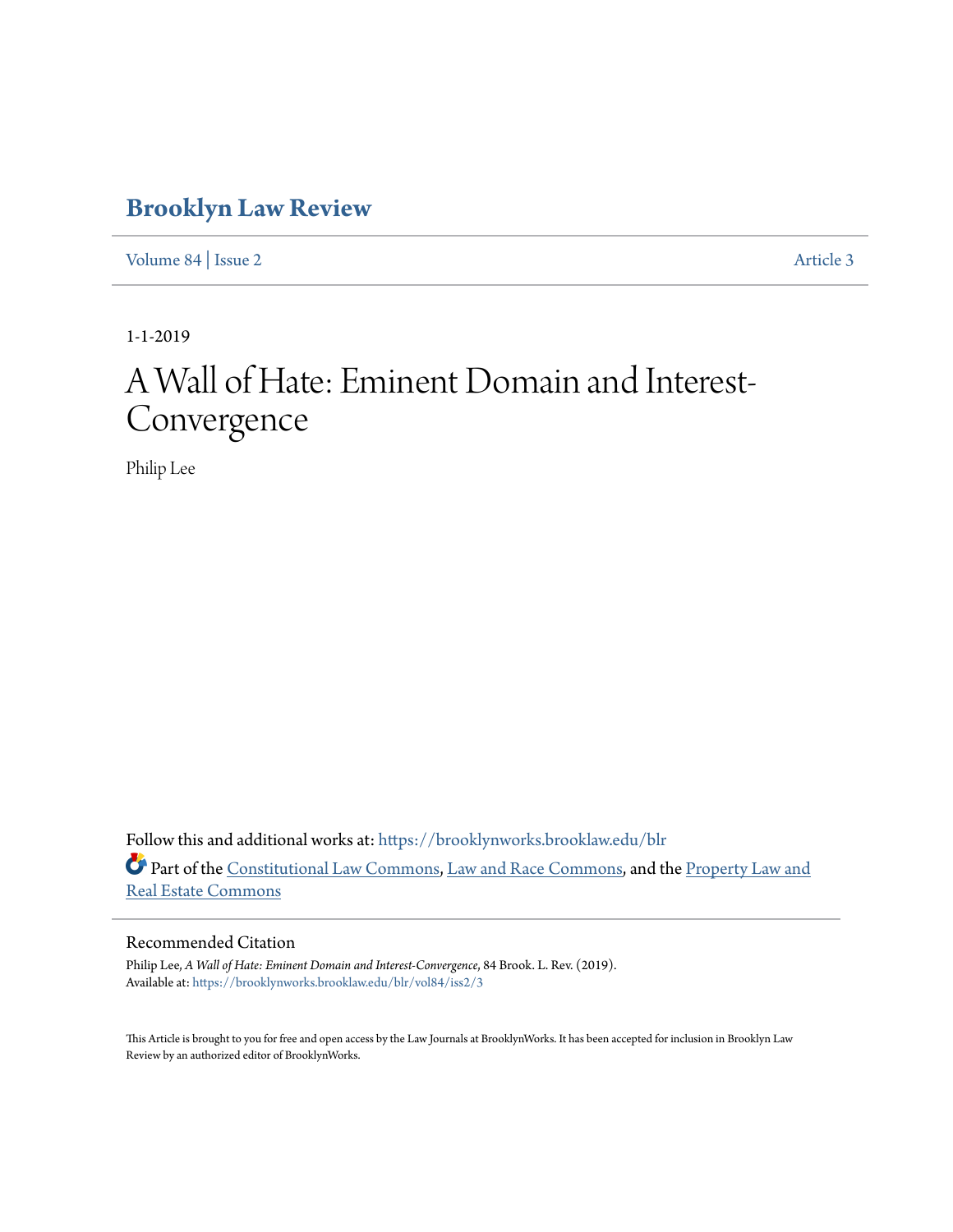# A Wall of Hate

# EMINENT DOMAIN AND INTEREST-CONVERGENCE

#### *Philip Lee*†

#### **INTRODUCTION**

# *"On day one, we will begin working on an impenetrable, physical, tall, powerful, beautiful southern border wall."1—Donald Trump*

Donald Trump is no stranger to eminent domain.<sup>2</sup> In the 1990s, Trump wanted land around Trump Plaza to build a limousine parking lot.<sup>3</sup> Many of the private owners agreed to

© Philip Lee, 2019. The author has not granted rights to reprint this article under a Creative Commons Attribution-Non-Commercial 4.0 License. Please contact the author directly for reprint permission.

† Professor of Law, David A. Clarke School of Law, University of the District of Columbia; B.A., Duke University, 1996; J.D., Harvard Law School, 2000; Ed.M., Harvard Graduate School of Education, 2012; Ed.D., Harvard Graduate School of Education, 2013. I would like to thank Joe Singer, Al Brophy, Bethany Burger, Kali Murray, Sue Lee, and Marc Johnson for their comments on earlier drafts of this article, the UDC Law faculty for their feedback during a faculty scholarship presentation, and John Jensen for his research assistance. I would also like to thank the editors of the *Brooklyn Law Review* for their helpful suggestions.

<sup>1</sup> Donald Trump, Campaign speech in Phoenix, AZ (Aug. 31, 2016) https://www.washingtonpost.com/video/politics/trump-says-he-will-build-impenetrablephysical-tall-powerful-beautiful-border/2016/08/31/34eceacc-6fb6-11e6-993f-73c693a898 20\_video.html?utm\_term=.b0c2b78beef1 [https://perma.cc/D2CJ-ZZ52]. For a full transcript of the speech, see Rishi Iyengar, *Real Donald Trump's Speech on Immigration*, TIME (Sept. 1, 2016, 1:52 AM ET), http://time.com/4475349/donald-trumps-speechimmigration-transcript/ [https://perma.cc/CX3M-MGG8].

<sup>2</sup> *See, e.g.*, Jim Geraghty, *Donald Trump: "Eminent Domain is Wonderful,"* NAT'L REV., (Oct. 7, 2015, 7:50 PM), http://www.nationalreview.com/article/425212/ donald-trump-eminent-domain-wonderful-jim-geraghty [https://perma.cc/53NJ-VS5W]; David Sherfinski, *Donald Trump: "I Think Eminent Domain is Wonderful,"* WASH. TIMES (Oct. 7, 2015), http://www.washingtontimes.com/news/2015/oct/7/donald-trump-i-thinkeminent-domain-wonderful/ [https://perma.cc/H53Y-ZHPC]. Although "eminent domain" is not mentioned in in the Constitution, the Supreme Court has interpreted the Fifth Amendment as a provision that limits government eminent domain power. *See, e.g.*, Kelo v. City of New London, 545 U.S. 469, 472 (2005) (referring to a city's ability "to acquire . . . property [for a public use] from unwilling owners in exchange for just compensation" under the Takings Clause as "the power of eminent domain").

<sup>3</sup> David Boaz, *Donald Trump's Eminent Domain Love Nearly Cost a Widow Her House*, GUARDIAN (Aug. 19, 2015), https://www.theguardian.com/commentisfree/2015/aug/ 19/donald-trumps-eminent-domain-nearly-cost-widow-house [https://perma.cc/5Z6H-TV2N].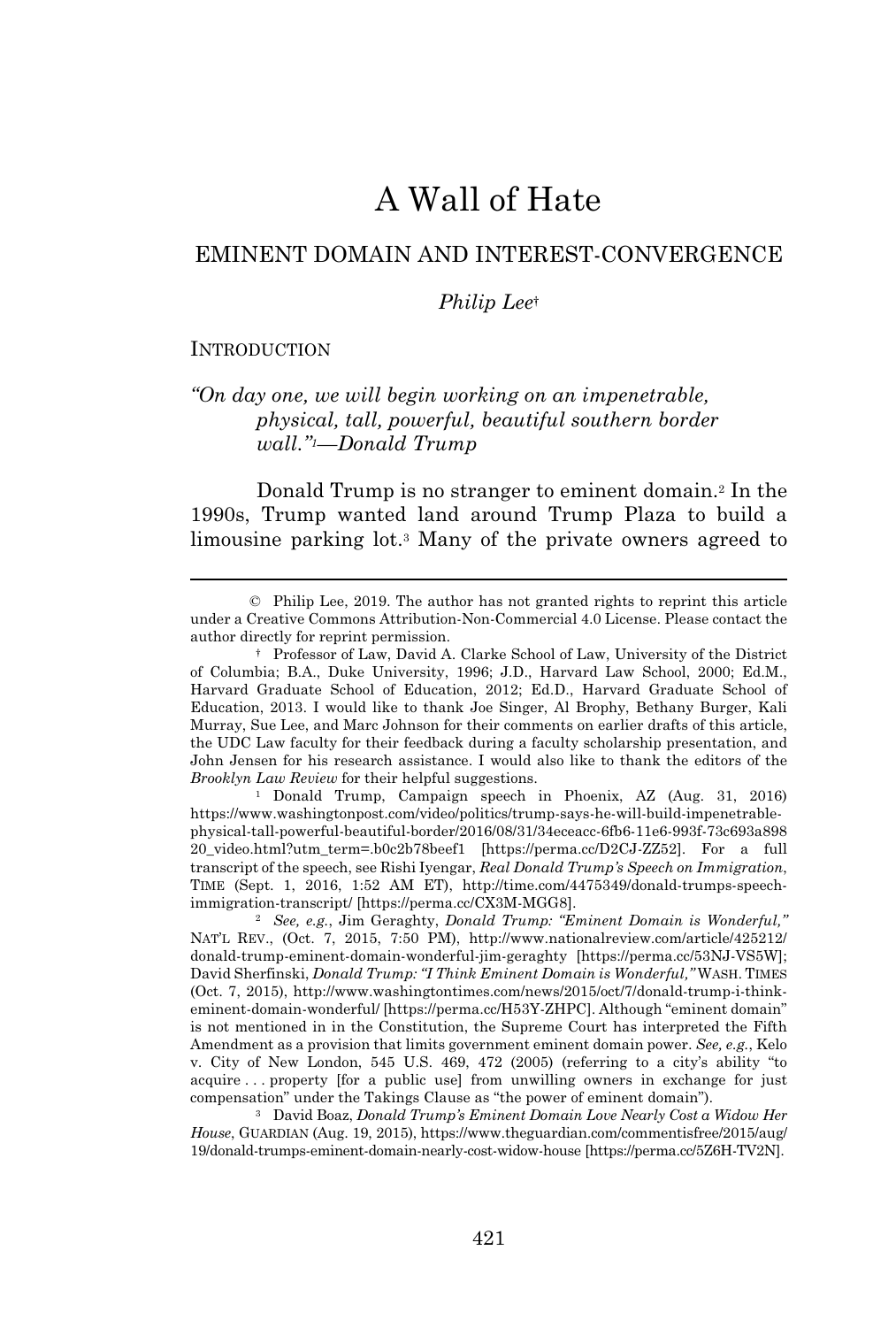sell, but one elderly widow and two brothers who owned a small business refused.<sup>4</sup> Trump then got a government agency—the Casino Reinvestment Development Authority (CRDA)—to take the properties through eminent domain, offering them a quarter of what they had previously paid or been offered for their land.<sup>5</sup>

The property owners fought back and finally won.<sup>6</sup> Although the CRDA named several justifications, from economic development to traffic alleviation and additional green space.<sup>7</sup> the New Jersey Superior Court found there were not "sufficient assurances that the properties to be condemned will be used for the public purposes cited to justify their acquisition."<sup>8</sup> In reaching its result, the court noted that the legality of a government taking "may . . . turn upon an assessment of the consequences and effects of the proposed project."<sup>9</sup> The court refused to give significant deference to the government agency's

CRDA offered [Vera Coking, an elderly widow] \$250,000 for the property—onefourth of what another hotel builder had offered her a decade earlier. When she turned that down, the agency went into court to claim her property under eminent domain so that Trump could pave it and put up a parking lot. Peter Banin and his brother owned another building on the block. A few months after they paid \$500,000 to purchase the building for a pawn shop, CRDA offered them \$174,000 and told them to leave the property. A Russian immigrant, Banin said: "I knew they could do this in Russia, but not here. I would understand if they needed it for an airport runway, but for a casino?"

#### *Id.*

<sup>6</sup> Casino Reinvestment Dev. Auth. v. Banin, 727 A.2d 102 (N.J. Super. Ct. 1998). Note that the landowners in *Banin* were represented by Institute for Justice. *Atlantic City Condemnation—Vera Coking*, INST. FOR JUSTICE, https://ij.org/case/casinoreinvestment-development-authority-v-coking/ [https://perma.cc/8CQC-Y3KP]. The Institute for Justice is the same non-profit libertarian public interest law firm that later represented the landowners in Kelo v. City of New London, 545 U.S. 469 (2005), which will be discussed later in the article. *See supra* section I.D.2.

<sup>7</sup> *Banin*, 727 A.2d at 104–05. CRDA gave the following justifications related to the public benefit for its taking of private property:

•the development of additional hotel rooms in Atlantic City dedicated to housing conventioneers using the new Convention Center

- •redevelopment of a portion of the Corridor Area
- •the construction of additional parking
- •the alleviation of traffic congestion in the Corridor Area
- •establishment of a park—green space—in Atlantic City

#### *Id.*at 104–05.

- <sup>8</sup> *Id.* at 108, 111.
- <sup>9</sup> *Id.* at 104 (citations omitted).

<sup>4</sup> *Id.*

<sup>&</sup>lt;sup>5</sup> *Id.* Boaz writes of the CRDA's offers:

<sup>•</sup>creation of new permanent hospitality industry and short-term construction industry jobs

<sup>•</sup>promotion of the tourist and convention industries.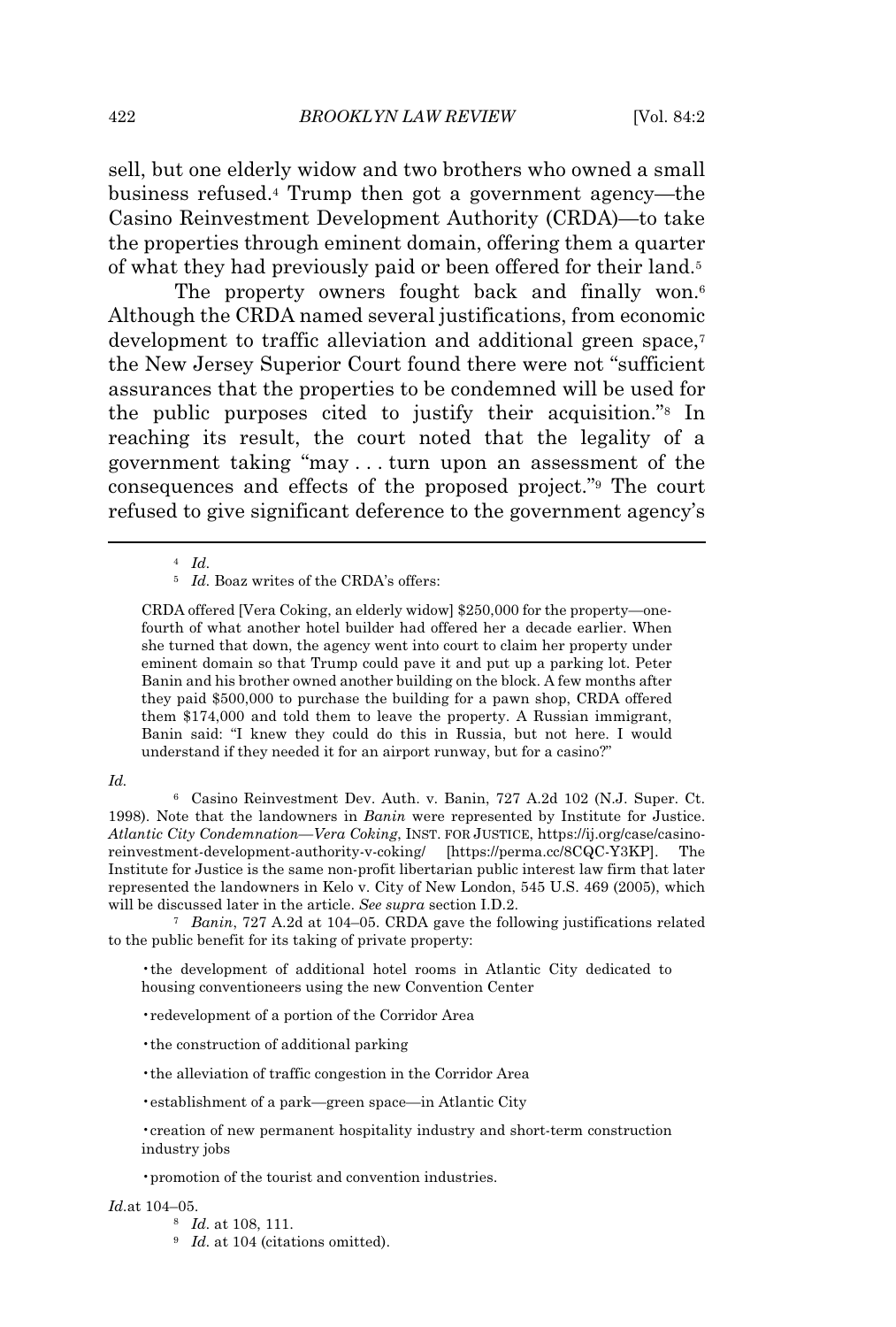determination that the public purpose would be satisfied. Instead, it evaluated the government's claims on its own and found them lacking.

This heightened scrutiny is generally absent in federal court decisions interpreting the scope of public use for eminent domain power.<sup>10</sup> This lack of federal fetter on eminent domain is troubling because of President Trump's promises to build a border wall between the United States and Mexico.<sup>11</sup> Trump instigated chants of "build a wall!" at his campaign rallies,<sup>12</sup> issued an executive order concerning the wall within his first days in office,<sup>13</sup> and shut down the government over border wall funding.<sup>14</sup> Construction of Trump's proposed border wall commenced in late September 2017.<sup>15</sup> In November 2017, Trump requested additional resources to hire government attorneys to handle eminent domain cases in the coming year.<sup>16</sup> After failing

<sup>12</sup> *See* Kelly Wallace & Sandee LaMotte, *The Collateral Damage After Students' 'Build a Wall' Chant Goes Viral*, CNN (Dec. 28, 2016, 11:10 AM ET), http://www.cnn.com/2016/12/28/health/build-a-wall-viral-video-collateral-damagemiddle-school/index.html [https://perma.cc/QE75-JDMC].

<sup>13</sup> *See* Exec. Order No. 13,767, 82 Fed. Reg. 8,793 (Jan. 25, 2017).

<sup>14</sup> *See* Carl Hulse, *Trump Fences Himself in with Border Wall Spending Threat*, N.Y. TIMES (Aug. 24, 2017), https://www.nytimes.com/2017/08/24/us/politics/trump-wallgovernment-shutdown-congress.html [https://perma.cc/E4D5-FKQV] (noting that Trump has left little room for negotiation with his threats to shut down the government if Congress does not approve funding for his border wall); Martin Pengelly and Jamiles Lartey, *Trump Claims Plan to End Longest Government Shutdown in History*, THE GUARDIAN (Jan. 12, 2019, 12:02 EST), https://www.theguardian.com/us-news/2019/jan/12/donald-trump-government-shut down-border-wall-democrats [https://perma.cc/F5Q6-6BE2]; Jacob Pramuk, *Trump: I'm Building the Wall*, CNBC (Aug. 23, 2017, 2:00 PM ET), https://www.cnbc.com/2017/08/22/ trump-says-hes-willing-to-shut-down-the-government-to-get-his-border-wall.html [https:// perma.cc/H6B3-GPEW] (noting that Trump said at a rally in Arizona, "If we have to close down our government, we're building that wall.").

<sup>15</sup> *See* Stephen Dinan, *Trump Border Wall Construction Begins*, WASH. TIMES (Sept. 26, 2017), http://www.washingtontimes.com/news/2017/sep/26/trump-borderwall-construction-begins/ [https://perma.cc/J8U3-P283].

<sup>16</sup> *See* Tal Kopan, *Trump Admin Taking Quiet Steps on Seizing Border Land, Report Says*, CNN (Nov. 13, 2017, 7:56 PM ET), https://www.cnn.com/2017/11/13/politics/border-walleminent-domain/index.html [https://perma.cc/7SHU-C457] (noting that a report produced by Democrats on the Senate Homeland Security and Government Affairs Committee on eminent domain and the border wall detailing the Trump administration's request for 2018, "which seeks

<sup>10</sup> *See infra* Part II. Note, however, that *Kelo* suggests that heightened scrutiny should be applied to pretextual takings where the stated reason is public use, but the actual reason is private benefit, yet the Court provides no standards on how to perform such analysis. *See* Kelo v. City of New London, 545 U.S. 469, 478 (2005) ("Nor would the City be allowed to take property under the mere pretext of a public purpose, when its actual purpose was to bestow a private benefit."). In this article, I argue for heightened judicial scrutiny in all eminent domain challenges before a court, not just for pretextual takings.

<sup>11</sup> *See* Julie Hirschfeld Davis, David E. Sanger & Maggie Haberman, *Trump to Order Mexican Border Wall and Curtail Immigration*, N.Y. TIMES (Jan. 24. 2017), https://www.nytimes.com/2017/01/24/us/politics/wall-border-trump.html [https://perma.cc/ Q8AJ-M3UW] ("The border wall was a signature promise of Mr. Trump's campaign, during which he argued it is vital to gaining control over the illegal flow of immigrants into the United States.").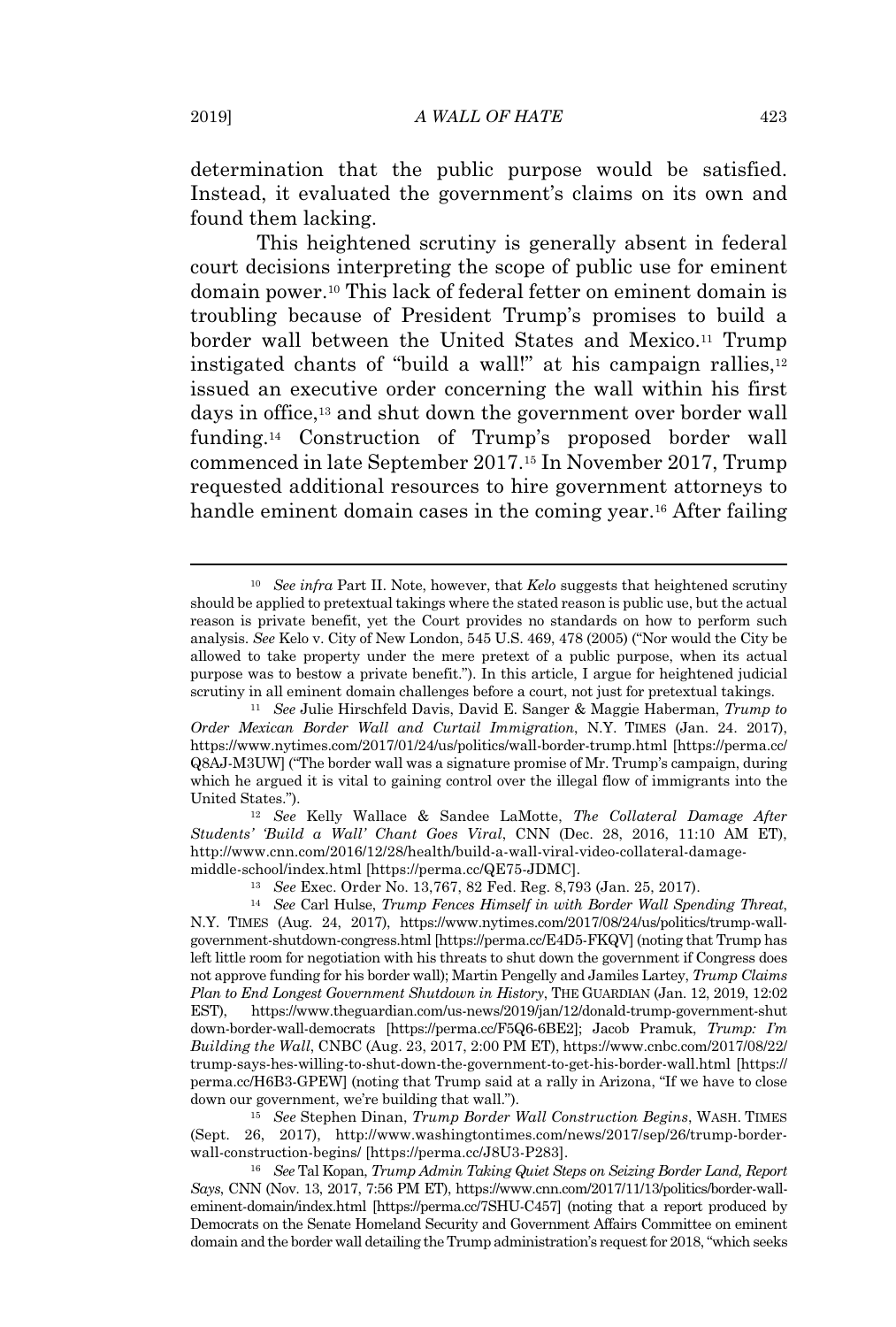to secure federal funding for his border wall for over a year, Trump partially shut down the government in December 2018.<sup>17</sup> Ending on January 25, 2019, this shutdown became the longest in U.S. history.<sup>18</sup>

Although about 650 miles of border fencing were already constructed in 1990,<sup>19</sup> the proposed wall would be both much longer and much more massive. According to the executive order, "wall" is not just fencing, but "a contiguous, physical wall or other similarly secure, contiguous, and impassable physical barrier."<sup>20</sup> The wall would also span the entire "'Southern border' . . . including all points of entry."<sup>21</sup> The southern border encompasses roughly two thousand miles.<sup>22</sup> It stretches across the states of California, Arizona, New Mexico, and Texas.<sup>23</sup> Two-thirds of the land along this border is private, state-owned, or tribal land, while only about one-third is owned by the federal government.<sup>24</sup>

<sup>19</sup> *See* Astrid Galvan & Brian Skoloff, *Donald Trump's Wall Plan Draws Mixed Reactions on the Border*, ASSOCIATED PRESS (Mar. 21, 2016), https://apnews.com/ 08ea2fca2c7b4fe880d6110f3c00978f/mixed-reactions-trumps-border-wall-along-arizonaborder [https://perma.cc/B248-TL26] ("There are already about 650 miles of fencing, including the steel fence that divides the sister cities of Nogales in Arizona and Mexico and ranges from [eighteen] feet to [twenty-six] feet tall."); Julia Jacobo & Serena Marshall, *Nearly 700 Miles of Fencing at the US-Mexico Border Already Exist*, ABC NEWS (Jan. 26, 2017, 6:38 AM ET), http://abcnews.go.com/US/700-miles-fencing-us-mexicoborder-exist/story?id=45045054 [https://perma.cc/F5D3-HAT8] ("The types of fencing includes [sic] wire mesh, chain link, post and rail, sheet piling, concrete barriers for vehicles and X-shaped steel beams for livestock.").

<sup>20</sup> Exec. Order No. 13,767, 82 Fed. Reg. 8,793, 8,794 (Jan. 25, 2017); *see also Trump to Reporter: 'It's Not a Fence, It's a Wall; We're Gonna Start Building'*, FOX NEWS (Jan. 11, 2017, 12:36 PM), http://insider.foxnews.com/2017/01/11/trump-reporter-its-notfence-its-wall-and-were-not-going-wait [https://perma.cc/4DQ9-78WQ] ("Trump pushed back on recent reports that U.S. taxpayers will have to foot the bill upfront, rather than Mexico. The president-elect first corrected the reporter, who referred to it as a 'border fence.' 'It's not a fence, it's a wall. You just misreported it,' he said.").

<sup>21</sup> Exec. Order No. 13,767, 82 Fed. Reg. 8,793, 8,794.

<sup>22</sup> John Burnett, *Southern Border Wall: Campaign Slogan Meets Reality*, NPR (Jan. 23, 2017, 5:01 AM ET), http://www.npr.org/2017/01/23/511165471/southernborder-wall-campaign-slogan-meets-reality [https://perma.cc/C68U-ABZ8].

<sup>23</sup> Sarah Almukhter & Josh Williams, *Trump Wants a Border Wall. See What's in Place Already.*, N.Y. TIMES (Feb. 5, 2018), https://www.nytimes.com/interactive/2018/ 02/05/us/border-wall.html [http://perma.cc/UT3R-QML5].

<sup>24</sup> U.S. GOV'T ACCOUNTABILITY OFF., GAO-15-399, SOUTHWEST BORDER: ISSUES RELATED TO PRIVATE PROPERTY DAMAGE 5 (2015), http://www.gao.gov/assets/670/ 669936.pdf [https://perma.cc/9LAQ-25RK] ("Additionally, the area along the southwest border is composed of federal, state, tribal, and private lands; federal and tribal lands

an additional [twelve] [Justice Department] attorneys for \$2 million . . . to handle land acquisition cases").

<sup>17</sup> *See* Sheryl Gay Stolberg & Katie Rogers, *Government Shutdown to Continue for Days as Senate Adjourns Until Thursday*, N.Y. TIMES (Dec. 22, 2018), https://www.nytimes.com/2018/12/22/us/politics/shutdown-trump-senate.html [https:// perma.cc/YVH8-DY6L].

<sup>18</sup> *See* Mihir Zaveri, Guilbert Gates & Karen Zraick, *The Government Shutdown Was the Longest Ever. Here's the History*, N.Y. TIMES (Jan. 25, 2019) https:// www.nytimes.com/interactive/2019/01/09/us/politics/longest-government-shutdown.html [https://perma.cc/D5NM-VMAS]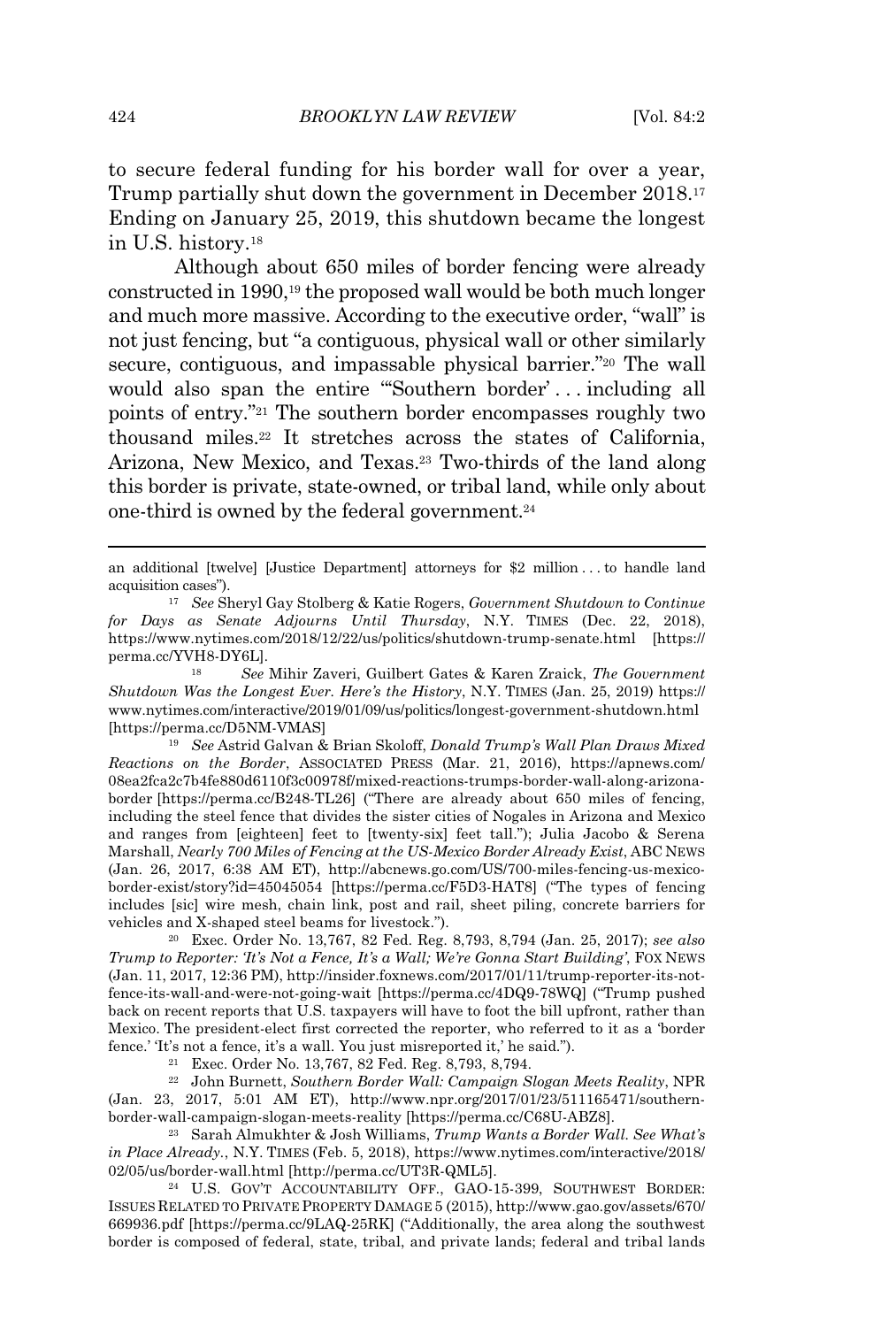A major obstacle to building the wall besides the price,<sup>25</sup> which Mexico is not going to pay,<sup>26</sup> is the property rights of the private landowners and Native American tribes who occupy the land.<sup>27</sup> For those who refuse to sell their property to the federal government, under cases like *Kelo v. City of New London*, the government will be able to take it through the power of eminent domain with little check on its power.<sup>28</sup>

This article is about the interest-convergence thesis, which posits that civil rights gains are made possible when the interests of racial minorities converge with the interests of the white majority.<sup>29</sup> Interest-convergence is a useful theoretical tool in analyzing the controversy surrounding the proposed border wall because it highlights overlapping interests between many different racial groups that otherwise may be missed. As such, this article argues that we are in a unique historical moment in which the interests of minority and majority racial groups have converged to push for heightened scrutiny in legal challenges to federal government takings of private land. In particular, racial minorities have an interest in increasing and maintaining their home ownership as a civil rights matter, while white people have an interest in limiting the power of government to take their homes from a property rights perspective.

This article proceeds in three parts. Part I provides an overview of Professor Derrick Bell's influential interestconvergence thesis. This Part also introduces the public use doctrine, in addition to a new idea of micro- and macro-level interest-convergence to explain what appears to be civil rights

make up 632 miles, or approximately 33 percent, of the nearly 2,000 total border miles. Private and state-owned lands constitute the remaining 67 percent of the border, most of which is located in Texas.").

<sup>25</sup> *See* Peter Baker & Jennifer Steinhauer, *Wall 'Will Get Built,' Trump Says, as He Drops Funding Demand*, N.Y. TIMES (Apr. 25, 2017), https://www.nytimes.com/ 2017/04/25/us/politics/mexico-wall-spending-trump.html [https://perma.cc/L32D-F2QJ] ("Mr. Trump initially estimated during the campaign that the wall would cost \$12 billion, but the figure has soared since then. A Department of Homeland Security internal report in February estimated that the wall could cost about \$21.6 billion. A new report issued by the Senate Democrats last week put the cost far higher, at nearly \$70 billion.").

<sup>&</sup>lt;sup>26</sup> Azam Ahmed, *Mexico's President Cancels Meeting with Trump Over Wall*, N.Y. TIMES (Jan. 26, 2017), https://www.nytimes.com/2017/01/26/world/mexicos-presidentcancels-meeting-with-trump-over-wall.html [https://perma.cc/8GC2-5WZ6]; Ayesha Rascoe, *In Blustery Call, Trump Pressured Mexico on Border Wall Payment*, REUTERS (Aug. 3, 2017, 9:59 AM), https://www.reuters.com/article/us-usa-trump/in-blustery-call-trump-pressuredmexico-on-border-wall-payment-idUSKBN1AJ20F [https://perma.cc/N26E-WX8Q].

 $27$  In addition, the state-owned land poses an issue. However, the many issues of federalism this invokes is beyond the scope of this article. I will focus, instead, on the potential takings from private parties and Native American tribes.

<sup>28</sup> Kelo v. City of New London, 545 U.S. 469, 489–90 (2005).

<sup>29</sup> *See* Derrick A. Bell, Jr., Comment, Brown v. Board of Educ. *and the Interest-Convergence Dilemma*, 93 HARV. L. REV. 518 (1980).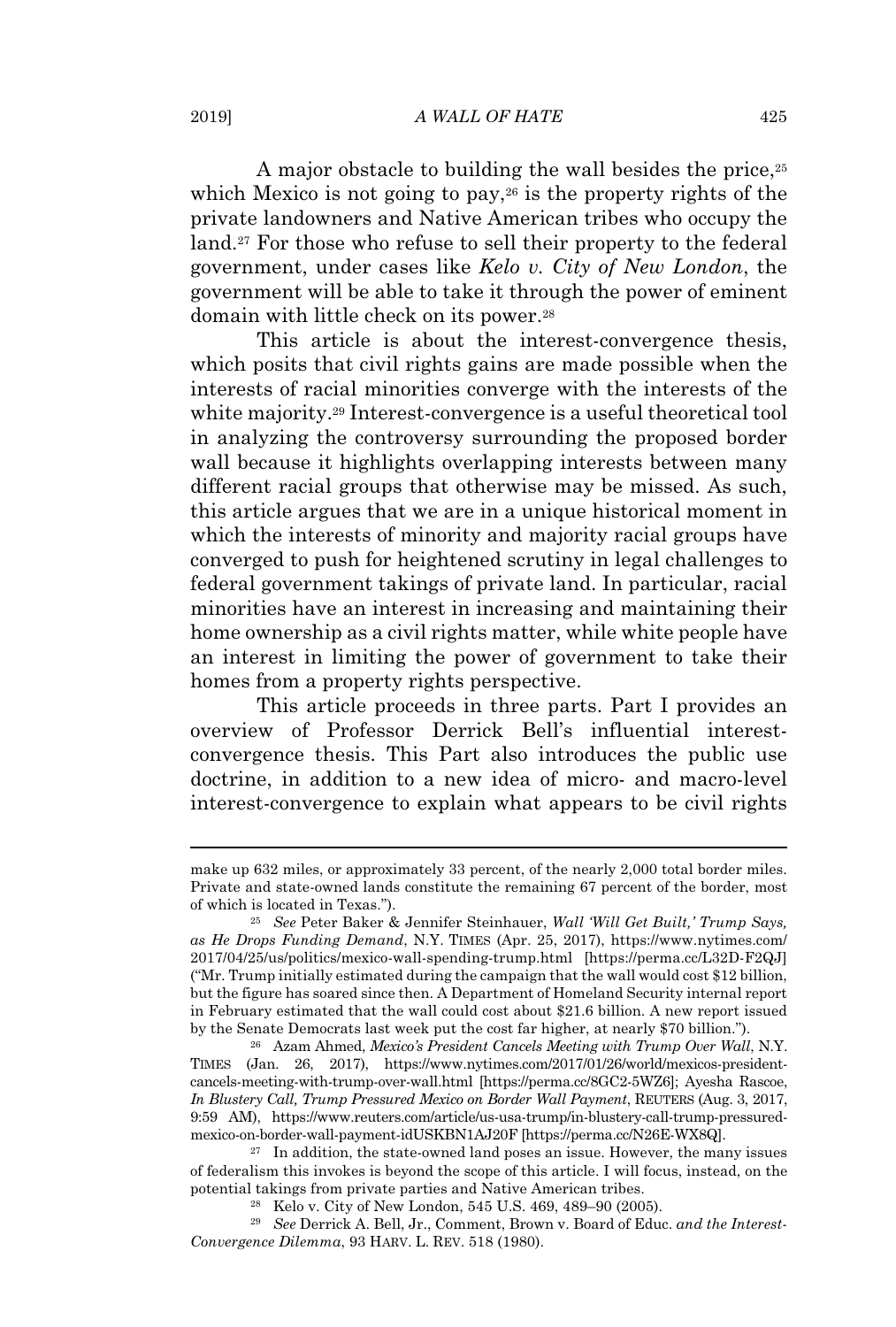gains in the property realm when broader interests between majority and minority racial groups have not converged, but more individualized interests have. Part II applies a racial reinterpretation of the three cases—*Berman*, *Midkiff*, and *Kelo* that created a broad, deferential interpretation of public use to show that minority and majority racial interests have converged on a macro-level around reforming federal eminent domain law. This Part highlights the racial dimension of important Supreme Court cases that, on first take, appear race-neutral. Finally, Part III suggests some possible ways forward by focusing on ways to challenge the federal government's takings power with various forms of heightened judicial scrutiny. Part III argues that the time is ripe to pursue such alternatives because we are in a moment of macro-level interest-convergence.

# I. THE INTEREST-CONVERGENCE THESIS AND PROPERTY **THEORY**

#### *A. The Interest-Convergence Thesis*

In a highly influential comment in the *Harvard Law Review* titled *Brown v. Board of Education and the Interest-Convergence Dilemma*, legal scholar Derrick Bell, Jr. was in search of a principle that would explain the civil rights victory in *Brown v. Board of Education*. <sup>30</sup> Bell's piece was in response to an article by Professor Herbert Wechsler which argues that the proper role of the courts is to decide cases on a neutral principle that would be applicable to other cases.<sup>31</sup> Wechsler then questions the constitutional legitimacy of *Brown* because, instead of neutral grounds, he argues that the case is really based on conflicting associational rights between African Americans and white people.<sup>32</sup> Bell, in response, rejects both

<sup>30</sup> *Id.*

<sup>31</sup> *Id.* at 520–21; *see also* Herbert Wechsler, *Toward Neutral Principles of Constitutional Law*, 73 HARV. L. REV. 1, 15 (1959) ("To be sure, the courts decide, or should decide, only the case they have before them. But must they not decide on grounds of adequate neutrality and generality, tested not only by the instant application but by others that the principles imply? Is it not the very essence of judicial method to insist upon attending to such other cases, preferably those involving an opposing interest, in evaluating any principle avowed?").

<sup>32</sup> Wechsler, *supra* note 31, at 34. ("Given a situation where the state must practically choose between denying the association to those individuals who wish it or imposing it on those who would avoid it, is there a basis in neutral principles for holding that the Constitution demands that the claims for association should prevail?").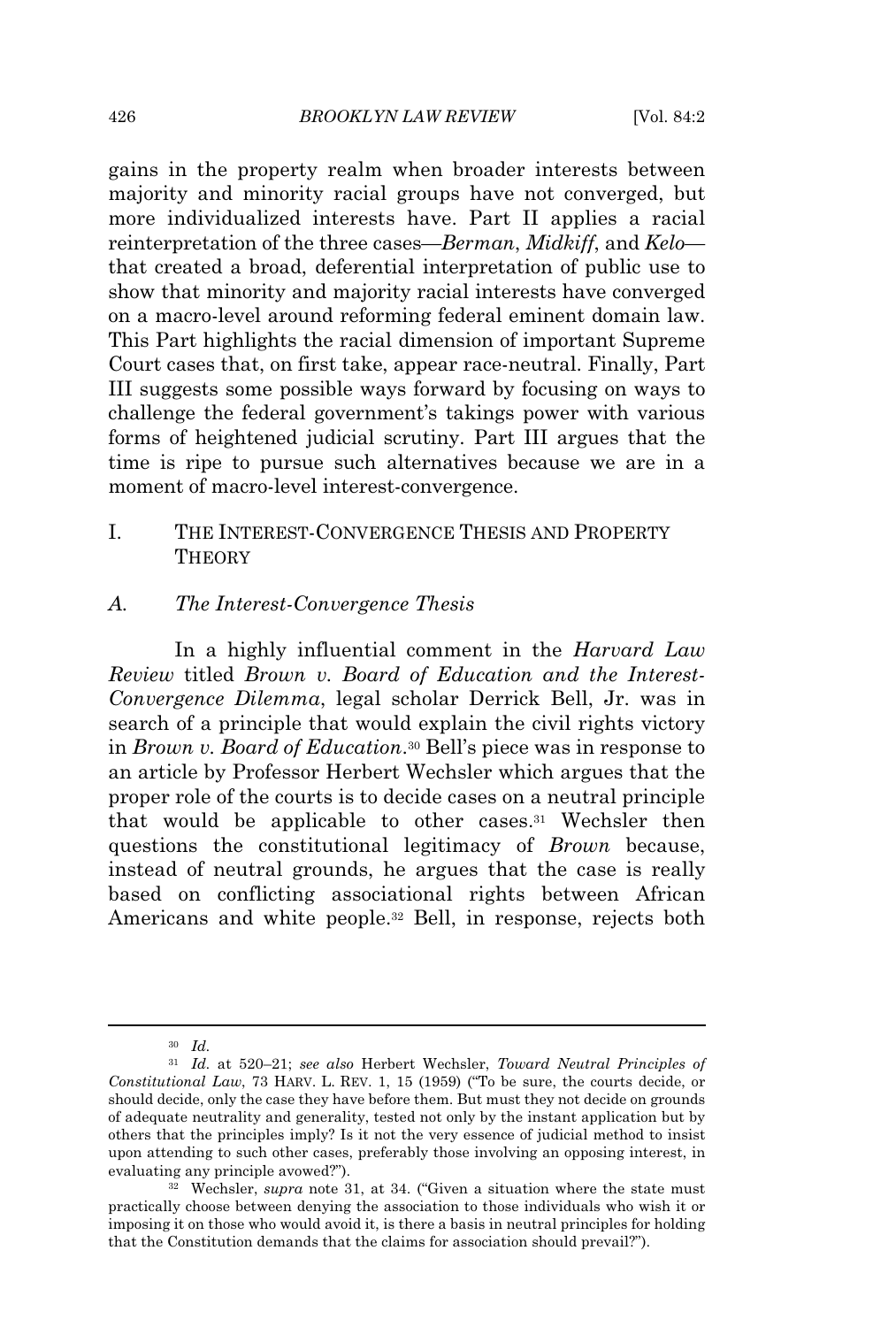associational rights<sup>33</sup> and racial equality<sup>34</sup> as the principles that undergirded *Brown*. Bell explains an alternative thesis that would encompass a generally applicable principle: "Translated from judicial activity in racial cases both before and after *Brown*, this principle of 'interest convergence' provides: The interest of blacks in achieving racial equality will be accommodated only when it converges with the interests of whites."<sup>35</sup> In other words, civil rights gains will only be made when the interest of racial minorities overlaps with the interest of white people. Bell elaborates, "Racial remedies may . . . be the outward manifestations of unspoken and perhaps subconscious judicial conclusions that the remedies, if granted, will secure, advance, or at least not harm societal interests deemed important by middle- and upper-class whites."<sup>36</sup> Bell then identifies three points of broad convergence between minority and majority interests in *Brown*. First, the decision was instrumental for white government officials and others in countering Communist propaganda aimed at third world countries that critiqued the racism of American society.<sup>37</sup> Second, *Brown* offered reassurance to the returning African American veterans of World War II, who had sacrificed so much fighting for the ideals of American democracy, that while their country had its racial problems, it was at least moving in the direction of equality.<sup>38</sup> Third, the decision was a boon to white Americans in the South who viewed racial segregation "as a barrier to further industrialization" and a more prosperous economy.<sup>39</sup> Based on these three aspects of overlapping minority and white interests, the civil rights victory in *Brown* was made possible. Interest-convergence is a useful tool that helps explain why civil rights progress has been

<sup>33</sup> Bell, *supra* note 29, at 522 ("To doubt that racial segregation is harmful to blacks, and to suggest that what blacks really sought was the right to associate with whites, is to believe in a world that does not exist now and could not possibly have existed then.").

<sup>34</sup> *Id.* at 523. (Bell argues "that the availability of fourteenth amendment protection in racial cases may not actually be determined by the character of harm suffered by blacks or the quantum of liability proved against whites.").

<sup>35</sup> *Id.*

<sup>&</sup>lt;sup>36</sup> *Id.* A substantial body of research has arisen in recent years on the concept of subconscious bias in the law. *See, e.g.*, David L. Faigman, et al., *A Matter of Fit: The Law of Discrimination and the Science of Implicit Bias*, 59 HASTINGS L.J. 1389 (2007); Christine Jolls & Cass R. Sunstein, *The Law of Implicit Bias*, 94 CALIF. L. REV. 969 (2006); Annika L. Jones, Comment, *Implicit Bias as Social-Framework Evidence in Employment Discrimination*, 165 U. PA. L. REV. 1221 (2017); Jerry Kang & Kristin Lane, *Seeing Through Colorblindness: Implicit Bias and the Law*, 58 UCLA L. REV. 465 (2010); Natalie Bucciarelli Pedersen, *A Legal Framework for Uncovering Implicit Bias*, 79 U. CIN. L. REV. 97 (2010); L. Elizabeth Sarine, *Regulating the Social Pollution of Systemic Discrimination Caused by Implicit Bias*, 100 CALIF. L. REV. 1359 (2012).

<sup>37</sup> Bell, *supra* note 29, at 524.

<sup>38</sup> *Id.*

<sup>39</sup> *Id.* at 525.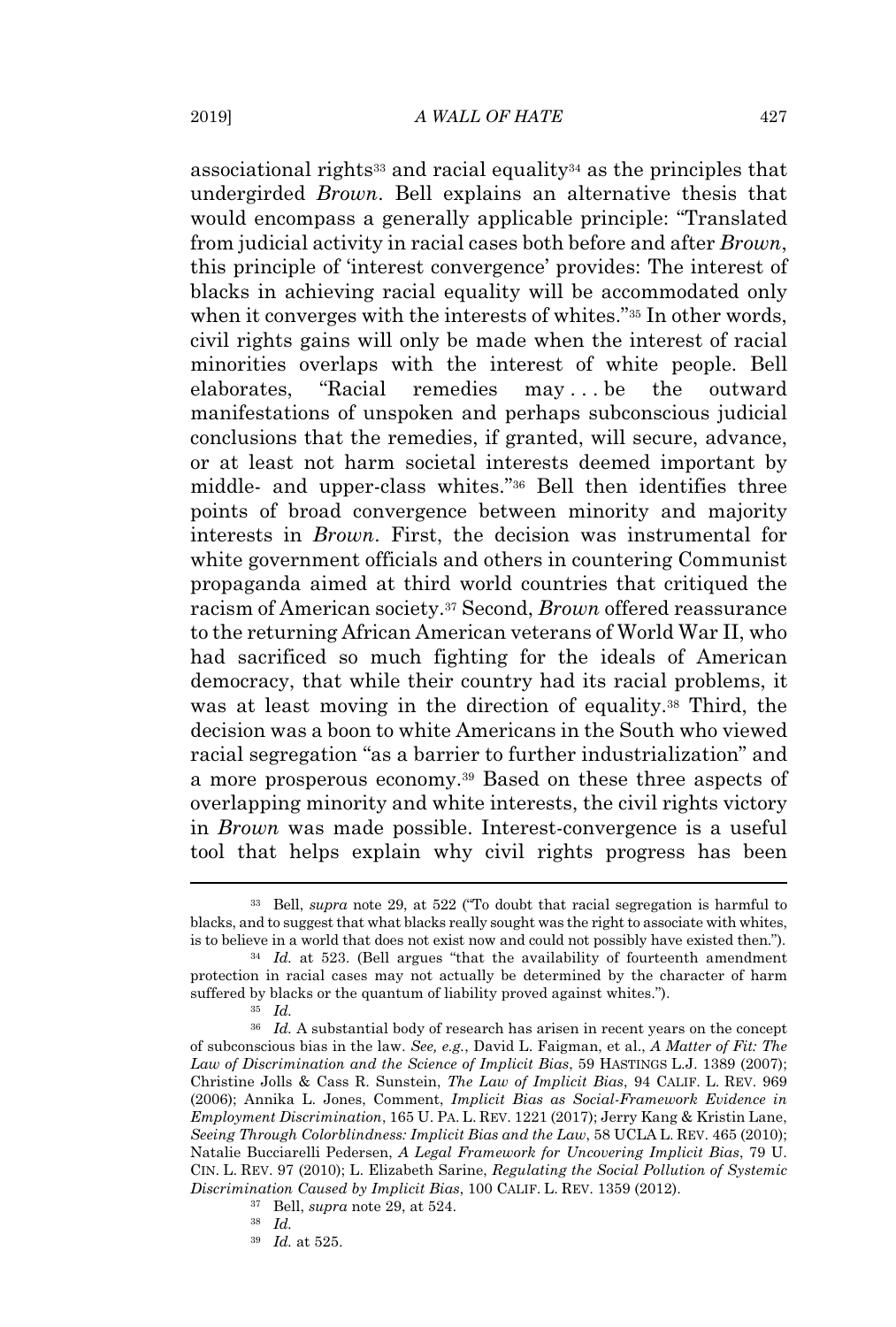possible, even when the history of racial oppression in this country would suggest otherwise.

Interest-convergence, however, has been vigorously contested in the academy. One of the most powerful critiques is by legal scholar Justin Driver.<sup>40</sup> Driver argues that interestconvergence suffers a number of analytical weaknesses. First, the theory has an "overly broad conceptualization" of the uniformity of what constitutes a "black interest[] " and a "white interest[ ]."<sup>41</sup> In response, Driver over-complicates Bell's theory by questioning the epistemological foundations of racialized knowledge. Insofar as racial minorities have been mistreated in this society, however, the broad "black interest" would simply entail creating a society without this mistreatment.<sup>42</sup> Second, Driver contends that the theory "incorrectly suggests that the racial status of [African Americans]" is characterized by continuity instead of change and takes issue with the theory's lack of recognition of the agency of two groups of people who have played a significant role in civil rights gains—African American citizens and white judges.<sup>43</sup> In response, if interest-convergence is viewed partially as a historical methodology, then Driver's attacks are flawed.<sup>44</sup> In other words, if Bell is describing how *Brown* happened, then his analysis is useful because its characterization of the continuity of racism and central role of white decision makers in maintaining the status quo is historically accurate. Thus, if Bell appears to be creating a dichotomy of African American interests versus white interests, assuming that racism is a fixture in American society, as well as downplaying the agency of individual actors in a racially oppressive system and looking for racial explanations of seemingly positive developments, then it is because this is how he explains the decision that ended Jim Crow. Finally, Driver criticizes the irrefutable nature of the theory—specifically, how it frames "egalitarian judicial decisions" as "necessary concessions to . . . maintain white [supremacy]" or simply "ignore[s] them altogether."<sup>45</sup> In response, as Driver's article demonstrates, no theory is irrefutable. If Bell ignored certain cases in his analysis,

<sup>40</sup> *See* Justin Driver, *Rethinking the Interest-Convergence Thesis*, 105 NW. U. L. REV. 149 (2011).

<sup>41</sup> *Id.* at 156.

<sup>42</sup> *See* Lahny R. Silva, *Ringing the Bell: The Right Counsel and the Interest Convergence Dilemma*, 82 MO. L. REV. 133, 146–48 (2017) (applying interest-convergence to the right to counsel in criminal law).

<sup>43</sup> *See* Driver, *supra* note 40, at 156–57.

<sup>44</sup> *See* Stephen M. Feldman, *Do the Right Thing: Understanding the Interest-Convergence Thesis*, 106 NW. U. L. REV. COLLOQUY 248, 252–58 (2012).

<sup>45</sup> *See* Driver, *supra* note 40, at 157.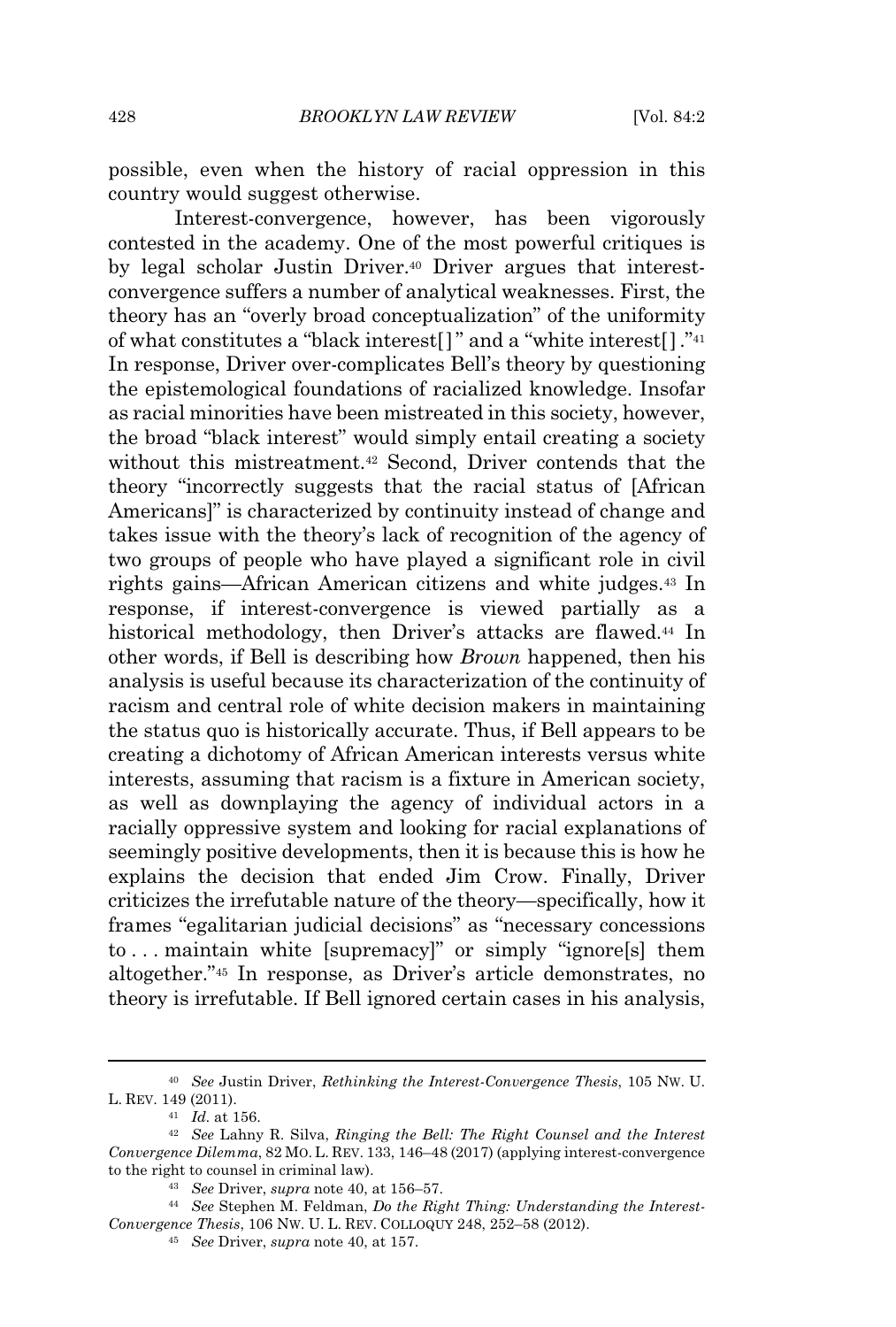scholars like Driver will surely highlight these gaps and continue to ask questions about its explanatory power.

Even taking Driver's critique seriously, interestconvergence maintains theoretical utility for explaining civil rights gains. Indeed, Bell's thesis has been applied to many different minority groups. For example, it has been used to analyze how Mexican Americans were able to successfully contest their legalized exclusion from juries,<sup>46</sup> how Japanese Americans were able to win reparations for the World War II internment camps,<sup>47</sup> how sexual minorities were able to secure marriage equality,<sup>48</sup> and how many other groups achieved civil rights gains.<sup>49</sup> Interest-convergence has also been applied to different areas of law.<sup>50</sup> In all of these analyses, the interest of minority groups in achieving equality and fair treatment overlapped with the interests of the majority group.

<sup>48</sup> *See* Neo Khuu, Comment, Obergefell v. Hodges*: Kinship Formation, Interest Convergence, and the Future of LGBTQ Rights*, 64 UCLA L. REV. 184, 215–16 (2017).

<sup>49</sup> *See* Maria Pabón López, *Reflections on Educating Latino and Latina Undocumented Children: Beyond* Plyler v. Doe, 35 SETON HALL L. REV. 1373, 1377 (2005) (applying interest-convergence to undocumented minority students and their fight for educational access); Michelle A. Travis, *Lashing Back at the ADA Backlash: How the Americans with Disabilities Act Benefits Americans Without Disabilities*, 76 TENN. L. REV. 311, 330–31 (2009) (applying interest-convergence to people with disabilities and their fight for inclusion); Charles R. Venator-Santiago, *Cold War Civil Rights: The Puerto Rican Dimension*, 42 CAL. W. INT'L L.J. 423, 431 (2012) (applying interest-convergence to Puerto Ricans and their struggle for self-governance).

<sup>50</sup> *See, e.g.*, Bryan L. Adamson, *The H'aint in the (School) House: The Interest Convergence Paradigm in State Legislatures and School Finance Reform*, 43 CAL. W. L. REV. 173, 185–99 (2006) (applying interest-convergence to school finance reform in education law); Gabriel J. Chin, *The Civil Rights Revolution Comes to Immigration Law: A New Look at the Immigration and Nationality Act of 1965*, 75 N.C. L. REV. 273, 282– 84 (1996) (applying interest-convergence to immigration law); Stephen M. Feldman, *Principle, History, and Power: The Limits of the First Amendment Religion Clauses*, 81 IOWA L. REV. 833, 871–72 (1996) (book review applying interest-convergence to religious freedom law); Michael Z. Green, *Addressing Race Discrimination Under Title VII After Forty Years: The Promise of ADR as Interest-Convergence*, 48 HOW. L.J. 937, 940 (2005) (applying interest-convergence to alternative dispute resolution in employment discrimination law); Cynthia Lee, *Cultural Convergence: Interest Convergence Theory Meets the Cultural Defense*, 49 ARIZ. L. REV. 911, 939 (2007) (applying interestconvergence to the cultural defense in criminal law); Sudha Setty, *National Security Interest Convergence*, 4 HARV. NAT'L SEC. J. 185, 209–10 (2012) (applying interestconvergence to advocate for single-issue coalitions in national security law); Silva, *supra* note 42, at 148 (applying interest-convergence to the right to counsel in criminal law); Kevin K. Washburn, *A Different Kind of Symmetry*, 34 N.M. L. REV. 263, 286–87 (2004) (applying interest-convergence to recognition of tribal sovereignty in Indian Law).

<sup>46</sup> *See, e.g.*, Richard Delgado, *Rodrigo's Roundelay,* Hernandez v. Texas *and the Interest Convergence Dilemma*, 41 HARV. C.R.-C.L. L. REV. 23, 63 (2006) (applying interestconvergence to Mexican Americans and the case that struck down their exclusion from juries).

<sup>47</sup> *See* Rhonda V. Magee, Note, *The Master's Tools from the Bottom Up: Responses to African-American Reparations Theory in Mainstream and Outsider Remedies Discourse*, 79 VA. L. REV. 863, 908–09 (1993) (applying interest-convergence to Japanese Americans and their fight for reparations for the World War II internment camps).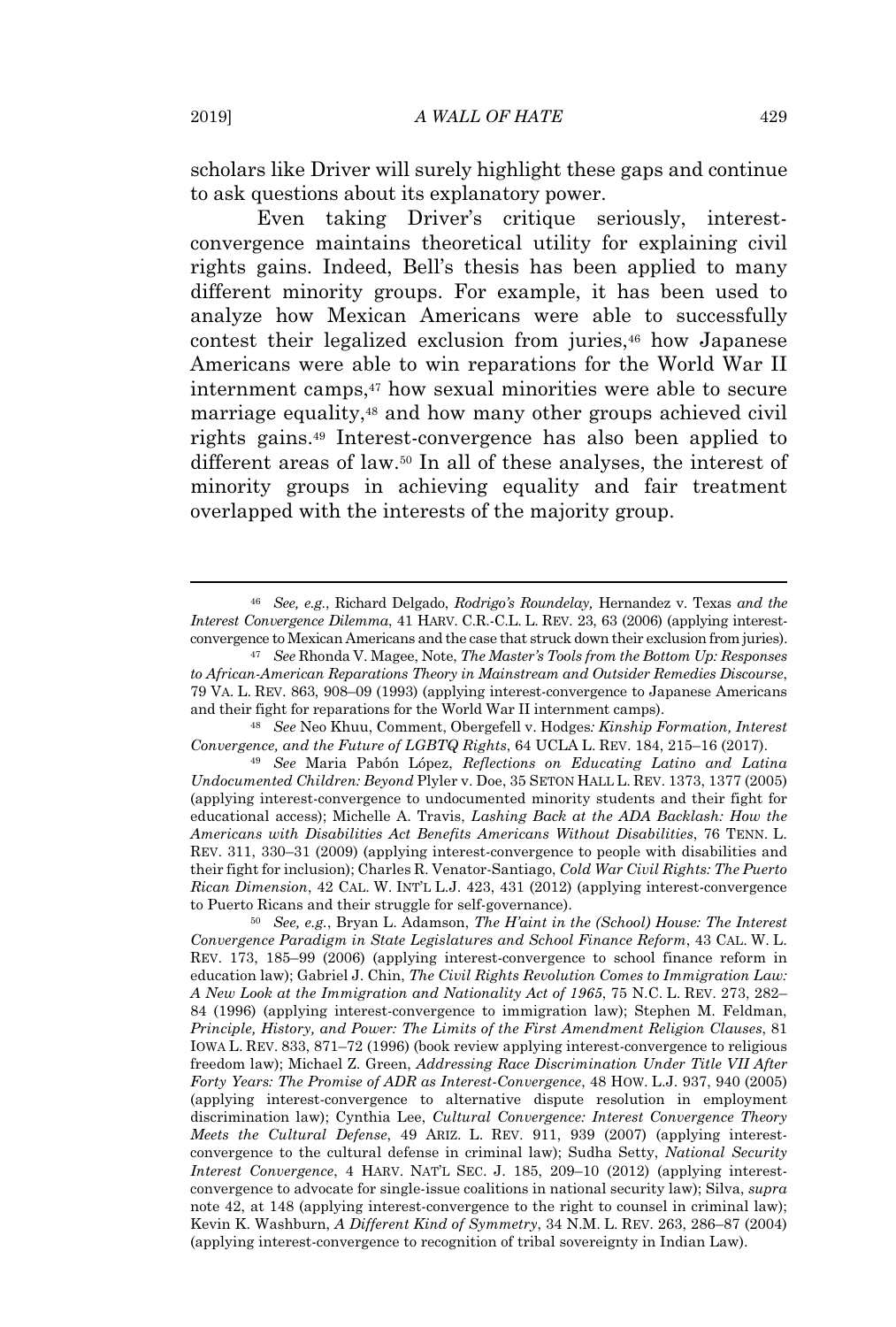Furthermore, this theory has applicability when looking at future events. Indeed, Bell suggests that the struggle for advancing racial equality is contingent on understanding and applying interest-convergence to future issues.<sup>51</sup> Bell writes regarding the fate of *Brown*:

The change in racial circumstances since 1954 rivals or surpasses all that occurred during the period that preceded it. If the decision that was at least a catalyst for that change is to remain viable, those who rely on it must exhibit the dynamic awareness of all the legal and political considerations that influenced those who wrote it.<sup>52</sup>

Therefore, according to Bell, understanding of the past can guide both the present and the future. This is particularly relevant with the election of a president who has stoked the flames of racial animosity.<sup>53</sup>

#### *B. The Public Use Doctrine*

Eminent domain can be traced to Roman law<sup>54</sup> and has been codified in the Constitution.<sup>55</sup> While the Takings Clause,

<sup>51</sup> Bell, *supra* note 29 at 528 ("Further progress to fulfill the mandate of *Brown* is possible to the extent that the divergence of racial interests can be avoided or minimized.").

<sup>52</sup> *Id.* at 533. Bell would later express deep pessimism that transformational societal change was possible. *See* DERRICK BELL, FACES AT THE BOTTOM OF THE WELL: THE PERMANENCE OF RACISM, at ix (1992) ("[R]acism is an integral, permanent, and indestructible component of this society.").

<sup>53</sup> *See infra* Section III.B.

<sup>54</sup> Lawrence Berger, *The Public Use Requirement in Eminent Domain*, 57 OR. L. REV. 203, 204 (1978) (tracing the origins of eminent domain).

<sup>55</sup> U.S. CONST., amend. V. One theory of eminent domain is that it is an inherent characteristic of sovereignty. *See* United States v. Jones, 109 U.S. 513, 518 (1883) ("The power to take private property for public uses, generally termed the right of eminent domain, belongs to every independent government. It is an incident of sovereignty, and . . . requires no constitutional recognition." (citation omitted)); Boom Co. v. Patterson, 98 U.S. 403, 406 (1879) ("The right of eminent domain, that is, the right to take private property for public uses, appertains to every independent government. It requires no constitutional recognition; it is an attribute of sovereignty."). Another theory of federal eminent domain power when exercised by the legislative branch is that it resides in the Necessary and Proper Clause. *See* United States v. Gettysburg Elec. Ry. Co., 160 U.S. 668, 681 (1896) (Upholding a historic preservation law under the Necessary and Proper Clause because it "comes within the rule laid down by Chief Justice Marshall in McCulloch v. Maryland, 4 Wheat. 421, in these words: 'Let the end be legitimate, let it be within the scope of the Constitution, and all means which are appropriate, which are plainly adequate to that end, which are not prohibited but consist with the letter and spirit of the Constitution, are constitutional.'"). A related theory of federal eminent domain power holds that when it is exercised by the executive branch, it is constrained by the separation of powers. *See* Youngstown Sheet & Tube Co. v. Sawyer, 343 U.S. 579, 587–88 (1952) ("In the framework of our Constitution, the President's power to see that the laws are faithfully executed refutes the idea that he is to be a lawmaker. The Constitution limits his functions in the lawmaking process to the recommending of laws he thinks wise and the vetoing of laws he thinks bad. And the Constitution is neither silent nor equivocal about who shall make laws which the President is to execute. The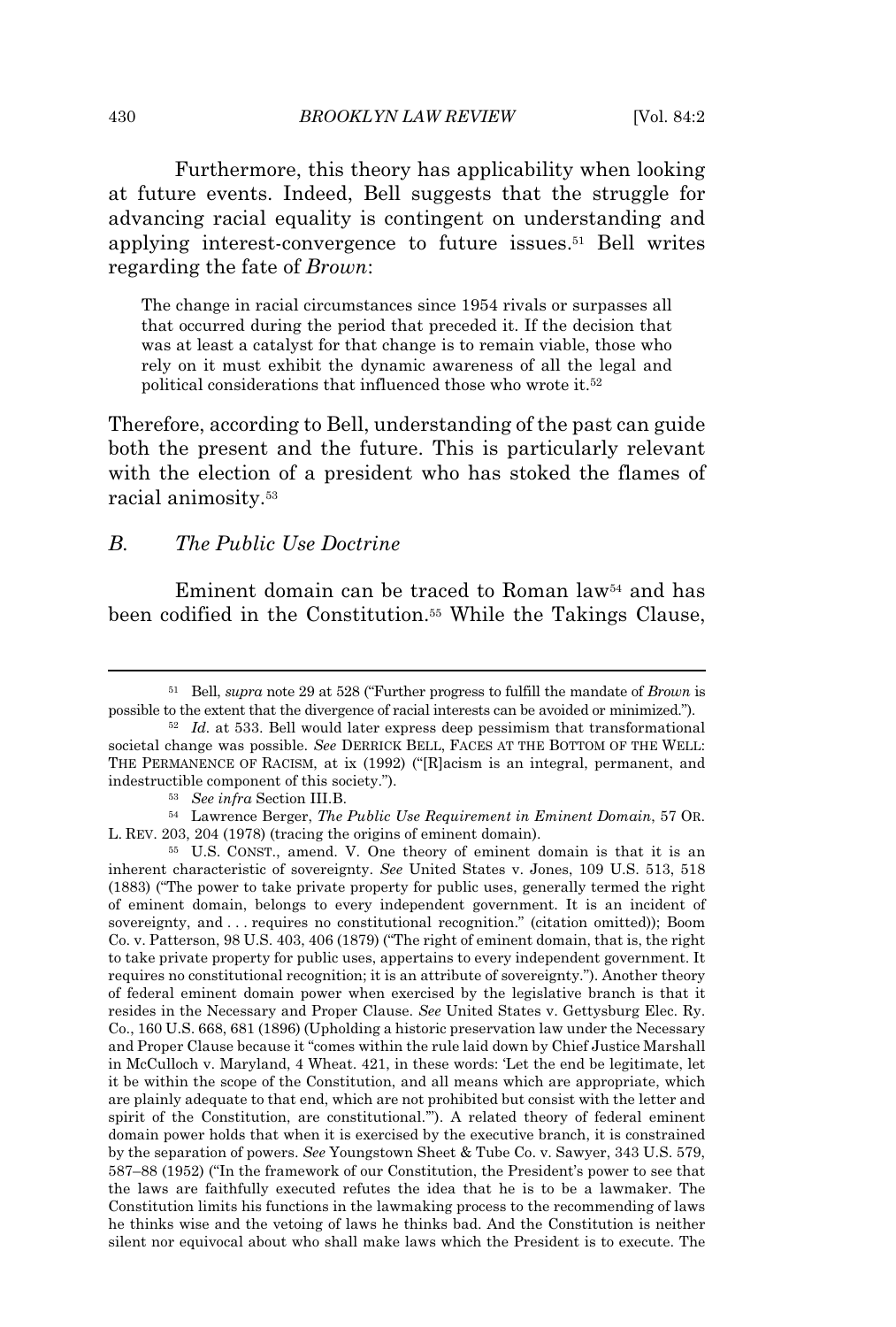which applies to the federal government, provides, "nor shall private property be taken for public use, without just compensation,"<sup>56</sup> courts have struggled to define the limits of "public use" over time.<sup>57</sup>

In early cases, the Supreme Court fluctuated in defining the concept of "public use" in both narrow and broad ways— "narrow" meaning either use (or right to use) by the government or the public, and "broad" meaning public benefit or advantage.<sup>58</sup> Until 1954, the Supreme Court continued to vacillate as to how restrictively the concept of "public use" would be interpreted.<sup>59</sup>

As will be discussed, the three modern Supreme Court cases that would define the contours of contemporary public use doctrine are *Berman v. Parker*, <sup>60</sup> *Hawaii Housing Authority v. Midkiff*, <sup>61</sup> and *Kelo v. City of New London*. <sup>62</sup> All three embraced a broad interpretation of what constitutes public use—and all three cases give government great deference in making public use determinations. This extreme deference to government decision making is problematic when racial animus permeates throughout the process.

<sup>58</sup> *See* Berger, *supra* note 54, at 208–09.

<sup>59</sup> *Compare* Mo. Pac. Ry. Co. v. Nebraska, 164 U.S. 403, 417 (1896) (holding that the State ordering a railway company to grant another private entity the right to build and operate an elevator on the railway company's property in order to expand grain storage capacity was not a public use because it was a "taking by a State of the private property of one person . . . for the private use of another") *and* City of Cincinnati v. Vester, 281 U.S. 439, 447–48 (1930) (holding that the city's taking of more property than that was needed to widen a major street was inconsistent with public use and "the municipality is called upon to specify definitely the purpose of the appropriation") *and* Thompson v. Consol. Gas Utils. Corp., 300 U.S. 55, 79 (1937) (holding that the Texas Railroad Commission's order to limit the total production of gas in order to prevent waste but which forced the plaintiff gas company to purchase additional gas from other companies was not a public use because it was a "glaring instance of the taking of one man's property and giving it to another."), *with* Fallbrook Irrigation Dist. v. Bradley, 164 U.S. 112, 161–62 (1896) (holding that a state law that allowed for the creation of irrigation districts that facilitated the supply of water across the land was a public use even though the entire community did not have the subsequent right to use the water) *and* Rindge Co. v. Los Angeles Cty., 262 U.S. 700, 706–07 (1923) (holding that the county's taking of a private landowner's ranch to construct public roads was a public use even though the roads connect with no other public roads at certain ends).

<sup>60</sup> Berman v. Parker, 348 U.S. 26 (1954).

- <sup>61</sup> Haw. Hous. Auth. v. Midkiff, 467 U.S. 229 (1984).
- <sup>62</sup> Kelo v. City of New London, 545 U.S. 469 (2005).

first section of the first article says that 'All legislative Powers herein granted shall be vested in a Congress of the United States . . . .'").

<sup>56</sup> U.S. CONST., amend. V.

<sup>57</sup> This article focuses on "public use" in the Takings Clause as applied to physical takings of real property and will not address the questions of what types of government regulations constitute takings or what is "just compensation" for eminent domain purposes. Furthermore, this article centers its analysis on eminent domain under the U.S. Constitution and not under the various states' constitutions, except for comparison purposes later in the article.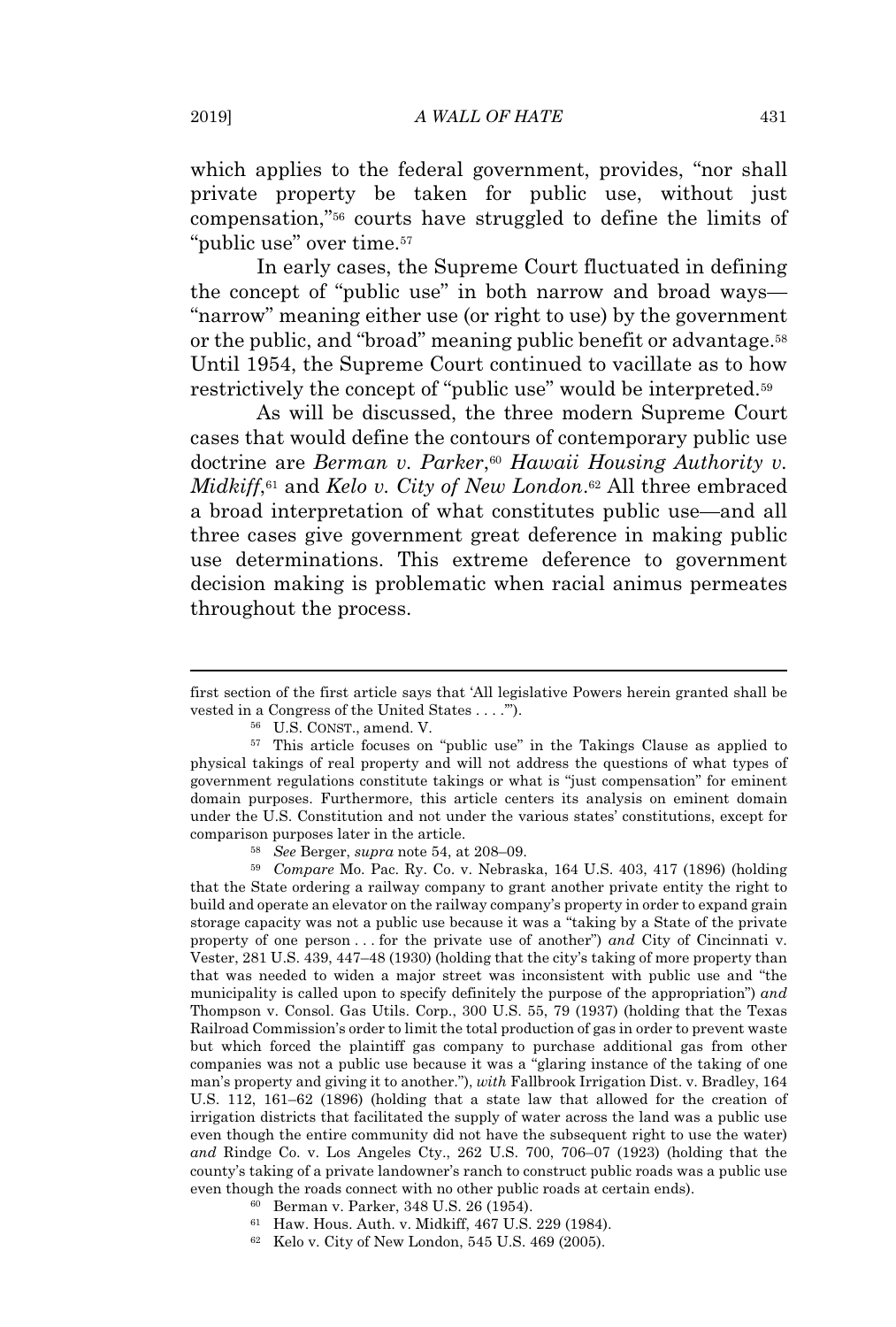# *C. Racial Animus, Government Decision-Making, and Property Law*

Racial animus refers to prejudice or hostility against racial groups. A case that illustrates the danger of extreme deference to government decision making in the context of racial animus is *Korematsu v. United States*. <sup>63</sup> In *Korematsu*, Fred Korematsu, a Japanese American, challenged his criminal conviction for violating an exclusion order that prohibited people of Japanese ancestry from being in certain areas.<sup>64</sup> Specifically, Korematsu was convicted for being in San Leandro, CA, which was designated a "Military Area."<sup>65</sup> Justice Black, writing for the majority established that racial classifications should be "subject . . . to the most rigid scrutiny."<sup>66</sup> Despite this, the Court upheld the exclusion order noting the great deference given to government decision-makers in times of war.<sup>67</sup>

Forty years after the Supreme Court's decision, Fred Korematsu brought a writ of *corum nobis* in a federal district court in California seeking to overturn his criminal conviction.<sup>68</sup> The district court considered two new sources of information in finding that Korematsu's criminal conviction suffered from errors of fact. One was that military necessity did not justify the internment of Japanese Americans; instead, the internment was caused by "race prejudice, war hysteria, and a failure of political

This exclusion of "all persons of Japanese ancestry, both alien and non-alien," from the Pacific Coast area on a plea of military necessity in the absence of martial law ought not to be approved. Such exclusion goes over "the very brink of constitutional power" and falls into the ugly abyss of racism.

*Id.* at 233.

<sup>68</sup> Korematsu v. United States, 584 F. Supp. 1406, 1409 (N.D. Cal. 1984). "A writ of *coram nobis* is an appropriate remedy by which the court can correct errors in criminal convictions where other remedies are not available." *Id.* at 1411.

<sup>63</sup> Korematsu v. United States, 323 U.S. 214 (1944).

<sup>64</sup> *Id.* at 215–16.

<sup>65</sup> *Id.* at 215.

<sup>66</sup> *Id.* at 216.

<sup>67</sup> *Id.* at 223–24 ("Korematsu was not excluded from the Military Area because of hostility to him or his race. He *was* excluded because we are at war with the Japanese Empire, because the properly constituted military authorities feared an invasion of our West Coast and felt constrained to take proper security measures, because they decided that the military urgency of the situation demanded that all citizens of Japanese ancestry be segregated from the West Coast temporarily, and finally, because Congress, reposing its confidence in this time of war in our military leaders—as inevitably it must—determined that they should have the power to do just this. . . . We cannot—by availing ourselves of the calm perspective of hindsight—now say that at that time these actions were unjustified."). In his dissenting opinion, Justice Murphy characterized the majority's opinion as a "legalization of racism." *Id.* at 242 (Murphy, J., dissenting). Murphy wrote: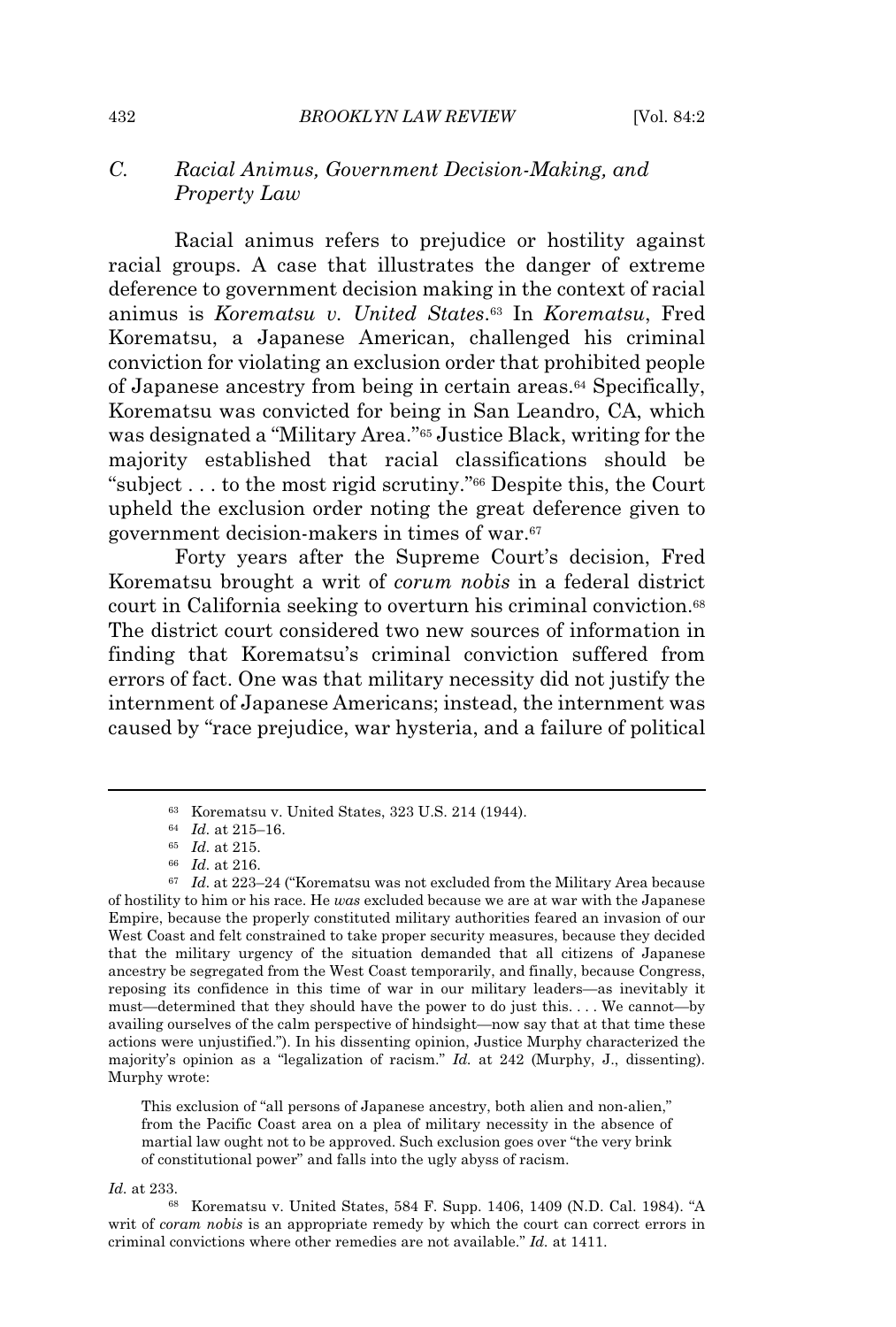leadership."<sup>69</sup> Another reason was consideration of documents that were "knowingly concealed from the courts" while the Supreme Court case was pending that showed contradictory evidence as to the military necessity of the internment.<sup>70</sup> In taking this new information into account and overturning Korematsu's conviction, Judge Patel recognized the need for heightened scrutiny in the context of racial animus in order to protect the rights of citizens targeted based on fear and prejudice.<sup>71</sup> Similarly, if Trump's border wall proposal is motivated by a fear of dark-skinned people coming to America,<sup>72</sup> then the government's taking of private property should be analyzed with heightened scrutiny.

Another example of the dangers of giving too much deference to government decision-making comes from an eminent domain case before the Missouri Court of Appeals in 1959.<sup>73</sup> In *City of Creve Coeur v. Weinstein*, an African American couple, Howard and Katie Venable, obtained a building permit to start construction on a new house in the city of Creve Coeur, a suburb of St. Louis.<sup>74</sup> After the white residents of Creve Coeur learned that African Americans were trying to settle in the area, they formed a "Citizens Committee" and tried to purchase the property from the Venables in order to prevent them from residing in the all-white community.<sup>75</sup> When the couple refused to sell, the Citizens Committee convinced the city to take action against the Venables.<sup>76</sup> First, the city denied the couple a plumbing permit to thwart progress on the construction of their new home.<sup>77</sup> Next, the city condemned the property through its eminent domain power by claiming it was taking the property for use as a public park.<sup>78</sup> The Venables argued that they "ha[d] been denied the right to choose, free from racial discrimination,

<sup>69</sup> *Id.* at 1416–17 (citation omitted).

<sup>70</sup> *Id.* at 1417–19. For a fascinating account of how a scholar, while doing research for a book, later uncovered the intentionally concealed documents through a Freedom of Information Act request, see PETER IRONS, A PEOPLE'S HISTORY OF THE SUPREME COURT: THE MEN AND WOMEN WHOSE CASES AND DECISIONS HAVE SHAPED OUR CONSTITUTION 362 (2006).

<sup>71</sup> *Korematsu*, 584 F. Supp. at 1420.

<sup>72</sup> This article argues that it is. *See infra* Section III.B.

<sup>73</sup> Missouri *ex rel.* City of Creve Coeur v. Weinstein, 329 S.W.2d 399 (Mo. Ct. App. 1959).

<sup>74</sup> *Id.* at 402.

<sup>75</sup> *Id.* at 403.

<sup>76</sup> *Id.* at 402.

<sup>77</sup> *Id.*

<sup>78</sup> *Id.* at 402–03.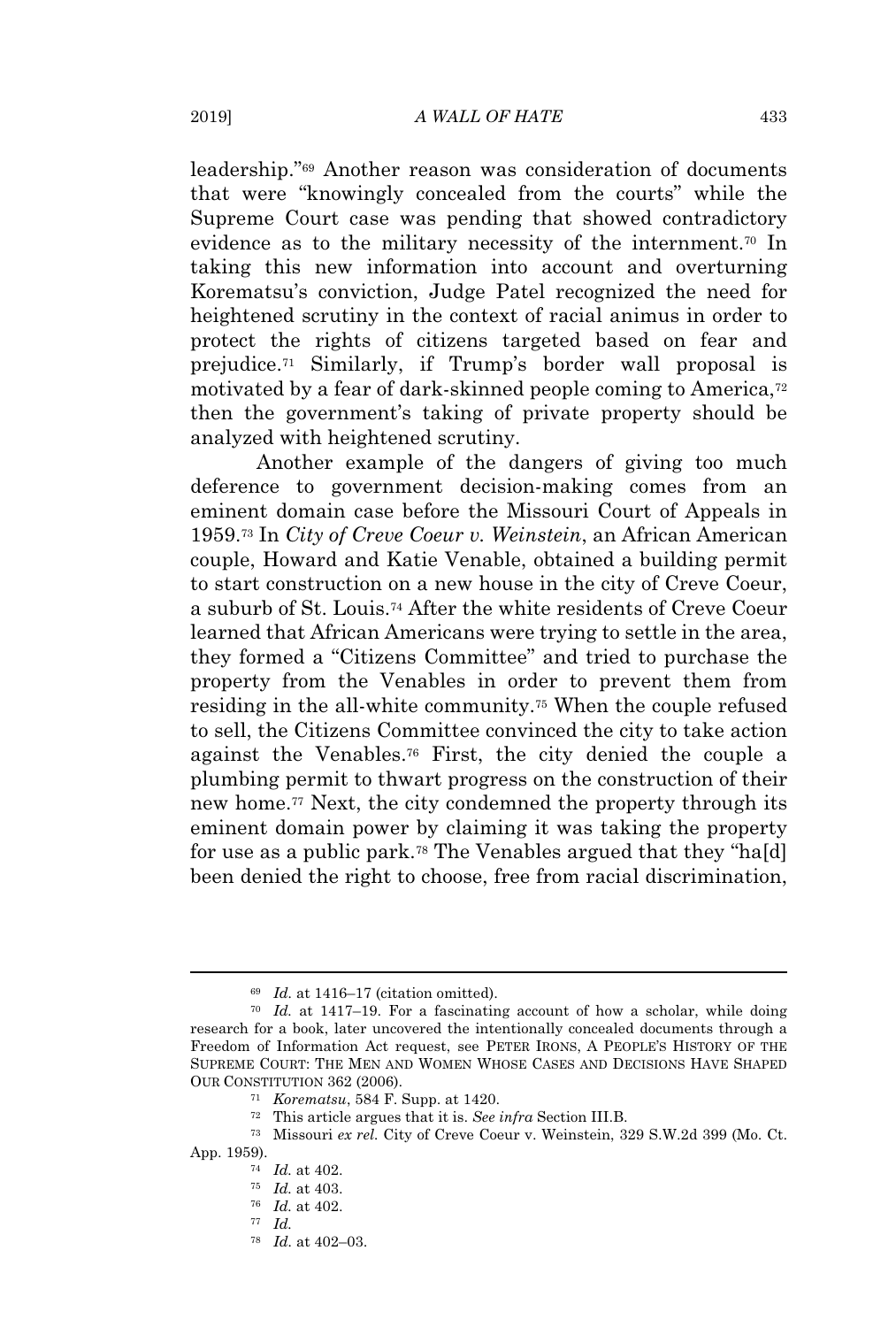the City of Creve Coeur in which to make their home."<sup>79</sup> The Missouri Court of Appeals held for the city, noting:

[O]nce it is established that the use for which private property is appropriated is public, the judicial authority of the court is exhausted. This means that the courts have no authority to pass upon the motives of a legislative body in enacting a statute or an ordinance and are powerless to consider the question of what reasons actuated the legislative body in the passing of the statute or the ordinance, as the case may be.<sup>80</sup>

Thus, under this lax standard of judicial review, the fact that racial animus infected the government's decision making was irrelevant. So long as the government articulated a legitimate public use—in this case, the construction of a park that was open to the public—the condemnation would be upheld. In short, the Venables' exclusion from the neighborhood based on their race was not even considered in determining the benefits that the "public" would enjoy by the taking. Analogously, if Trump's border wall proposal is infected with racial animus, then it should be held to heightened judicial scrutiny to avoid a similar outcome to this earlier case.

# *D. Applying Interest-Convergence Theory to Property Theory*

1. Property Law Examples of Micro-Level Interest-Convergence

Interest-convergence is not commonly applied to property law issues. This thesis, however, can be seen in earlier property cases on a micro-level. In certain property disputes, the interests of certain individual sellers and buyers of homes were aligned. For example, in *Buchanan v. Warley*, a white plaintiff was challenging a racial zoning law in Louisville, Kentucky that prohibited him from selling his home to an African American buyer.<sup>81</sup> Although at odds with many of his white neighbors and the local government, the interest of the white seller was in selling his house to whomever he chose. Similarly, the interest of the African American buyer was in becoming a homeowner

<sup>79</sup> *Id.* at 402. They further claimed that the City "[h]astily chose a site for alleged park condemnation purposes and disregarded unsuitable topography, location, and cost of the area sought to be condemned" *Id.* at 403 (internal quotations omitted).

<sup>80</sup> *Id.* at 406.

 $81$  Buchanan v. Warley, 245 U.S. 60, 72–73 (1917). The zoning ordinance provided that it was unlawful for a "colored person" to move into a block that was occupied by a majority of white people and it was also unlawful for a white person to move into a block that was occupied by a majority of "colored people." *Id.* at 70–71.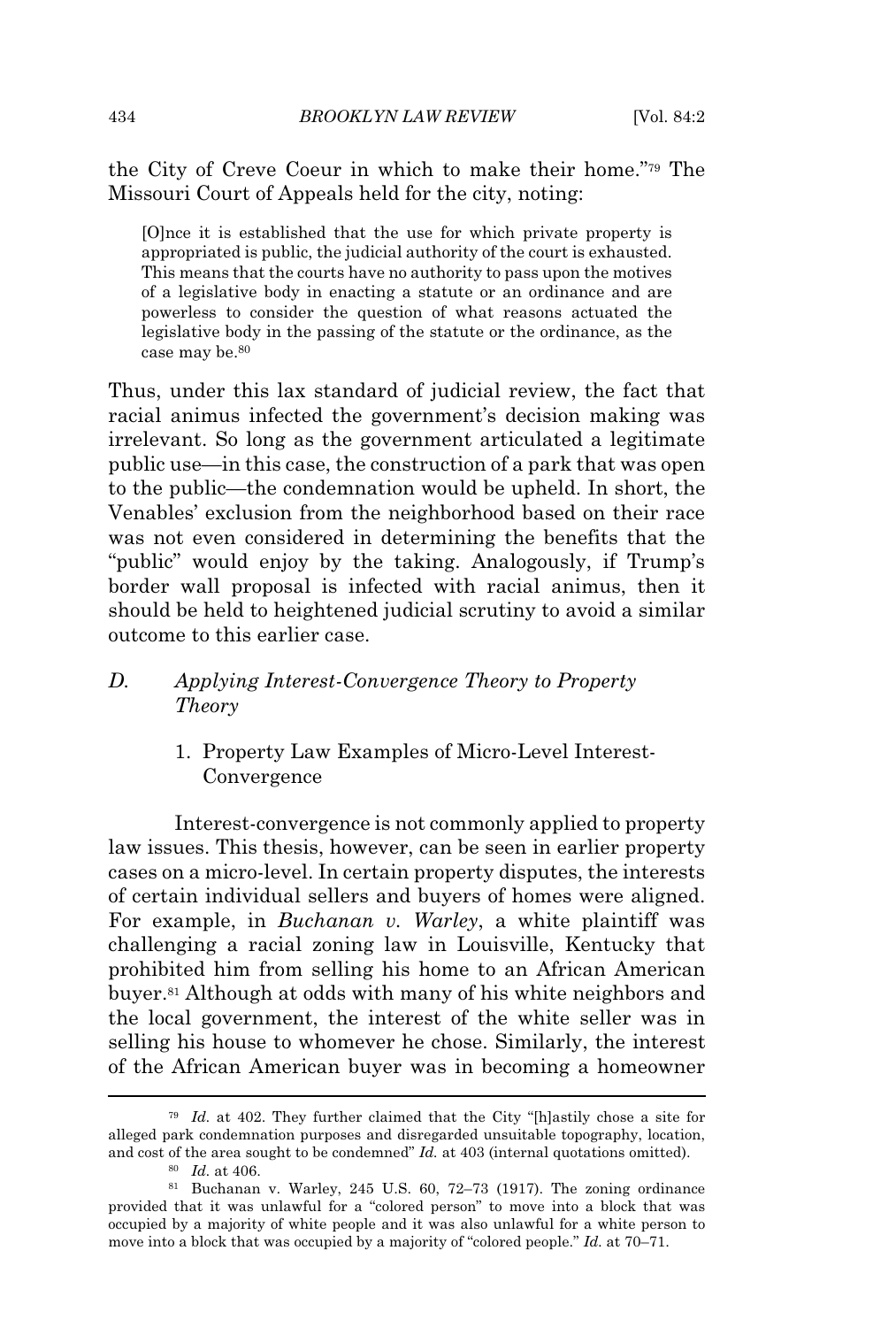and subsequently being able to sell to whomever he chose. The Court described the alignment of interests by observing, "The right which the [zoning] ordinance annulled was the civil right of a white man to dispose of his property if he saw fit to do so to a person of color and of a colored person to make such disposition to a white person."<sup>82</sup> In finding a violation of this right of disposition in the context of converging interests between a buyer and seller of different racial backgrounds, the Court struck down the racial zoning ordinance on Fourteenth Amendment grounds.<sup>83</sup>

Furthermore, in *Shelley v. Kraemer*, the Shelleys were African American buyers of a home in St. Louis, Missouri who were challenging the racially restrictive covenants that were contained in the deed.<sup>84</sup> White neighbors were trying to invalidate the sale by enforcing the covenants against the Shelleys.<sup>85</sup> The Shelleys' interest in this dispute was in becoming homeowners. In line with this interest, but at odds with her white neighbors who were trying to nullify the sale, the white seller of the home had an interest in being allowed to sell to whomever she chose.<sup>86</sup> The Court framed the rights at issue broadly enough to encompass the interests of both the buyer and seller:

It cannot be doubted that among the civil rights intended to be protected from discriminatory state action by the Fourteenth Amendment are the rights to acquire, enjoy, own and dispose of property. Equality in the enjoyment of property rights was regarded by the framers of that Amendment as an essential pre-condition to the realization of other basic civil rights and liberties which the Amendment was intended to guarantee.<sup>87</sup>

*Id.* at 4–5.

<sup>82</sup> *Id.* at 81.

<sup>&</sup>lt;sup>83</sup> *Id.* at 82 ("We think this attempt to prevent the alienation of the property in question to a person of color was not a legitimate exercise of the police power of the State, and is in direct violation of the fundamental law enacted in the Fourteenth Amendment of the Constitution preventing state interference with property rights except by due process of law.").

<sup>84</sup> Shelley v. Kraemer, 334 U.S. 1, 4–5 (1948). The covenant provided that:

<sup>[</sup>N]o part of said property or any portion thereof shall be, for said term of Fiftyyears, occupied by any person not of the Caucasian race, it being intended hereby to restrict the use of said property for said period of time against the occupancy as owners or tenants of any portion of said property for resident or other purpose by people of the Negro or Mongolian Race.

<sup>85</sup> *Id.* at 6.

<sup>86</sup> The case notes that the person on the warranty deed was listed as Josephine Fitzgerald. *Id.* at 5 n.1.

<sup>87</sup> *Id.* at 10.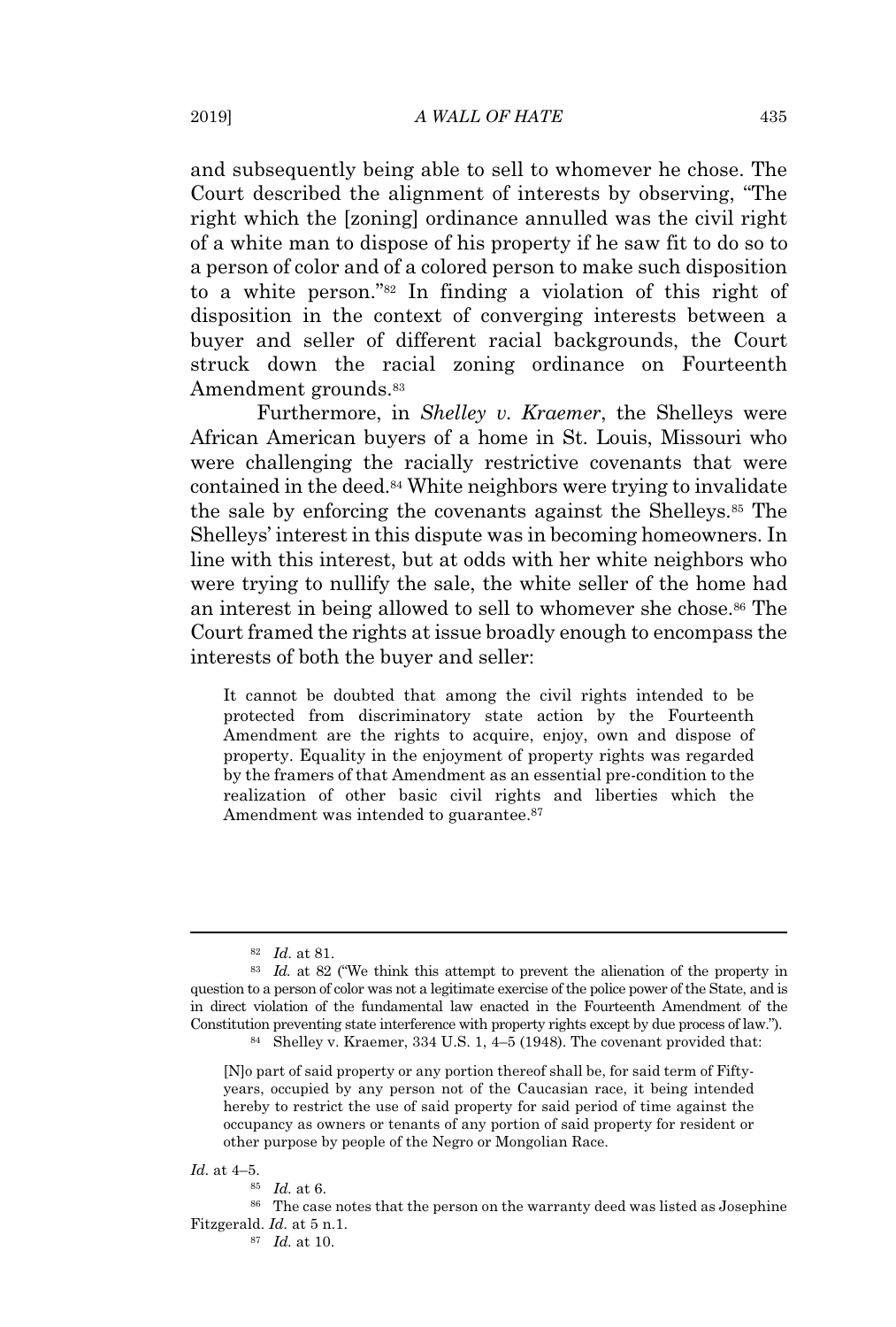In this moment of micro-level interest-convergence between the African American buyers and the white seller of the home,<sup>88</sup> the Court ultimately found for the Shelleys and struck down state court enforcement of racially restrictive covenants as a violation of equal protection.<sup>89</sup>

A final example of micro-level interest-convergence in the property realm is in the race nuisance cases during the Jim Crow era. These cases involved white landowners attempting to use nuisance law to challenge the presence of African Americans in white neighborhoods.<sup>90</sup> Legal scholar Rachel Godsil analyzed such situations and found that in a slight majority ("thirteen of twenty-three") of the cases she could find, "appellate courts rejected claims [by white landowners] that . . . land uses by [African Americans] constituted nuisances."<sup>91</sup> The interests of the individual white judges in these thirteen cases could have ranged from preserving property rights in general,<sup>92</sup> to applying a formalistic application of nuisance law,<sup>93</sup> while the interest of the African Americans in these cases were simply in the use and enjoyment of their land. Based on these overlapping individual interests, a micro-level convergence occurred between these races and ultimately led to the civil rights of racial minorities being protected.

# 2. *Kelo v. City of New London* and Macro-Level Interest-Convergence

Interest-convergence can also be a tool of understanding the current historical moment in eminent domain law. This would be more of a macro-level convergence in which broad group interests have come together. In other words, unlike the micro-level convergence examples, macro-level convergence is profuse and monumental. It is neither localized to particular individuals nor at odds with many in the minority and majority groups in which these

<sup>88</sup> *See* RICHARD R.W. BROOKS & CAROL M. ROSE, SAVING THE NEIGHBORHOOD: RACIALLY RESTRICTIVE COVENANTS, LAW, AND SOCIAL NORMS 134 (Harvard Univ. Press, 2013) (noting in the context of racially restrictive covenants, there existed "a kind of wary cooperation between restricted white sellers or landlords and the minority renters or buyers who wanted to move into their forbidden properties. . . . [F]or at least a few fleeting moments, the interests of these groups were aligned—aligned against covenants.").

<sup>89</sup> *Id.* at 20.

<sup>90</sup> *See* Rachel D. Godsil, *Race Nuisance: The Politics of Law in the Jim Crow Era*, 105 MICH. L. REV. 505, 514 (2006).

<sup>91</sup> *Id.* at 520. Godsil found that no appellate court between 1877 and 1954 held the mere presence (as opposed to claims based on conduct) of African Americans or Mexicans to be a nuisance. *Id.* at 519.

<sup>92</sup> *See id.* at 546–49.

<sup>93</sup> *Id.* at 533–36.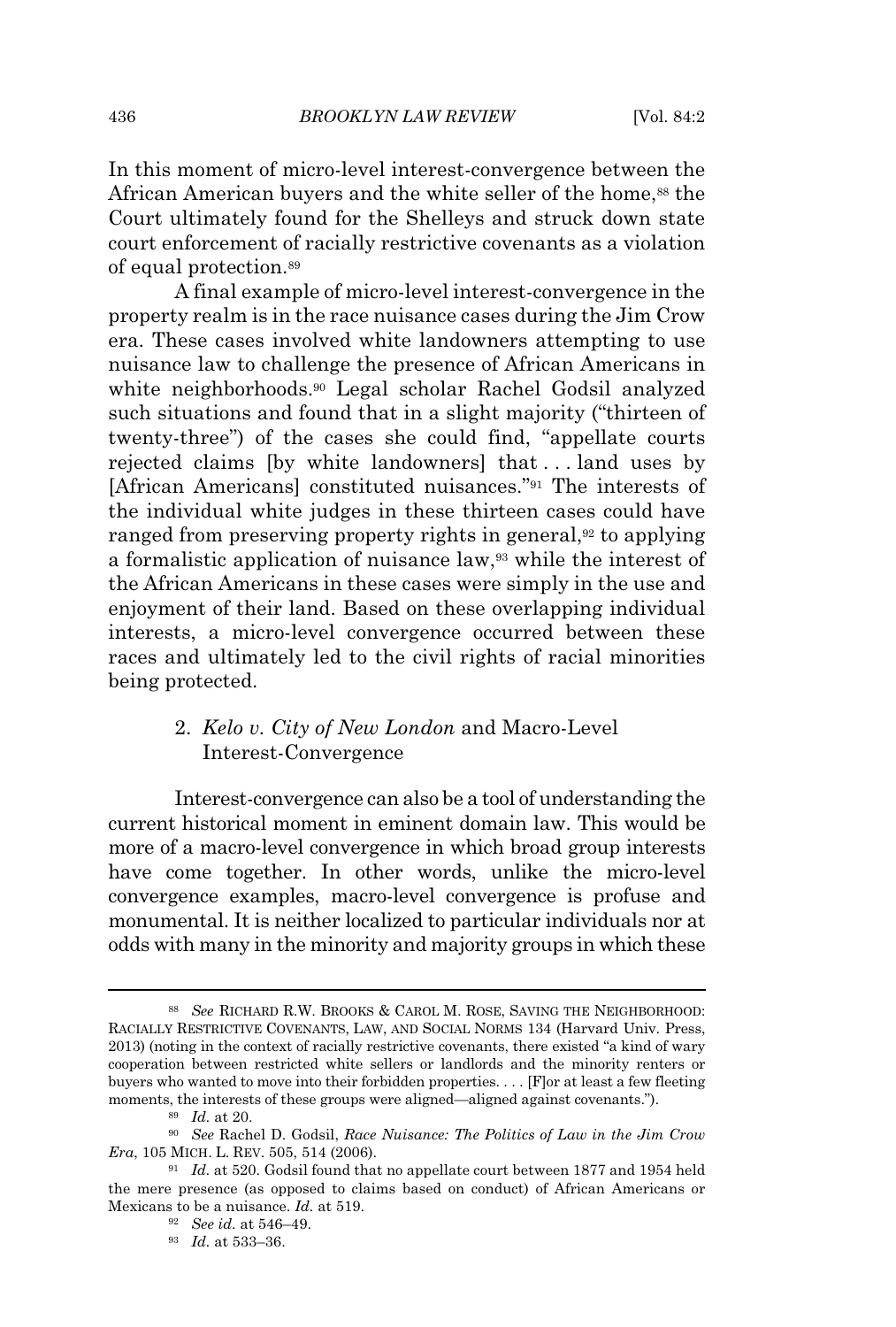people belong. Just as the interests of the minority and majority converged at a macro-level in *Brown v. Board of Education*, they have converged in the same way in reforming eminent domain doctrine in the aftermath of *Kelo v. City of New London*. 94

After experiencing decades of economic decline, New London adopted "a development plan that . . . was 'projected to create in excess of 1,000 jobs, to increase tax and other revenues, and to revitalize an economically distressed city, including its downtown and waterfront areas.'"<sup>95</sup> The city authorized the New London Development Corporation (NLDC), a private nonprofit entity, to submit and implement a development plan.<sup>96</sup> During the planning stage, "the pharmaceutical company Pfizer Inc. announced that it would build a \$300 million research facility" nearby.<sup>97</sup> In acquiring land for the project, the city authorized NLDC to purchase property from willing sellers and use the power of eminent domain to acquire the remaining property from unwilling owners in exchange for just compensation.<sup>98</sup>

*Kelo* involved owners of condemned property who challenged the city's exercise of eminent domain power.<sup>99</sup> The plaintiffs were landowners in the Fort Trumbull area of New London, Connecticut, who refused to sell their land to the city.<sup>100</sup> They claimed, among other things, that the city's exercise of eminent domain was in violation of the Public Use Clause.<sup>101</sup>

The Supreme Court, in a 5-4 decision written by Justice Stevens, held for the city and ruled that the taking was constitutional. The Court majority noted that "our public use jurisprudence has wisely eschewed rigid formulas and intrusive scrutiny in favor of affording legislatures broad latitude in determining what public needs justify the use of the takings power."<sup>102</sup> The majority rejected the landowners' argument to scrutinize the means that the government chose by asking if a "reasonable certainty" that the expected public benefits would be achieved.<sup>103</sup> This exclusive focus on the rationality of the government ends or goals—with no inquiry into the means chosen to achieve the ends—was a form of extreme deference for government decision making. In 2009, just four years after *Kelo*

<sup>94</sup> Kelo v. City of New London, 545 U.S. 469 (2005).

<sup>95</sup> *Id.* at 472 (quoting Kelo v. City of New London, 843 A.2d 500, 507 (Conn. 2004)).

<sup>96</sup> *Id.* at 473.

<sup>97</sup> *Id.* at 473.

<sup>98</sup> *Id.* at 475.

<sup>99</sup> *Id.*

<sup>100</sup> *Id.*

<sup>101</sup> *Id.*

<sup>102</sup> *Id.* at 483.

<sup>103</sup> *Id.* at 487–88.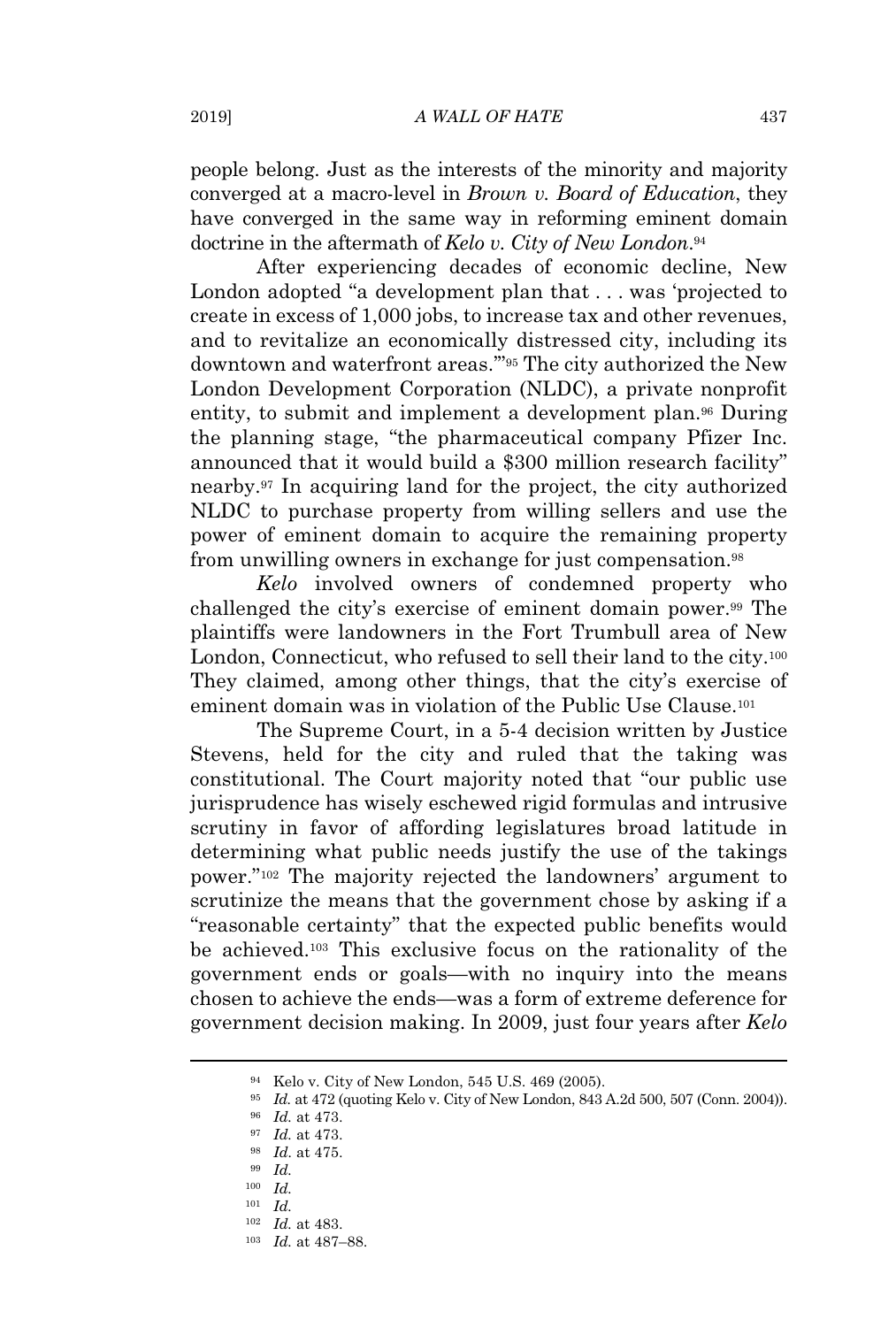was decided, Pfizer announced that it was leaving the area, taking 1,400 jobs with it.<sup>104</sup> Ten years after *Kelo*, the condemned lands remained vacant.<sup>105</sup>

The many people who oppose *Kelo* have come from both sides of the political spectrum.<sup>106</sup> "In two national surveys conducted in . . . 2005, 81 percent and 95 percent of respondents were opposed to *Kelo*"—both results showing unified opposition across racial,

<sup>106</sup> *See* ILYA SOMIN, THE GRASPING HAND: *KELO V. CITY OF NEW LONDON* AND THE LIMITS OF EMINENT DOMAIN 138 (2015). Joseph Singer explains this alignment from a distribution of ownership burdens perspective:

Liberals worry a great deal about . . . the unequal distribution of the burdens of ownership, as when polluting factories are located in areas dominated by poor people or disempowered racial groups. The liberal worry about the distribution of the burdens of property explains why many liberals sided with the Kelos to oppose the taking of their house for transfer to a big corporation. They saw themselves as seeking to limit the power of government to oppress the weak in favor of the powerful, to protect small owners from big owners. Of course, this worry about disparate impacts is also a conservative stance when it comes to regulatory takings. The conservative argument for compensation is that it is unfair for the burdens of public programs to be visited on those few property owners whose property is seized for the public good. This means that there is a crucially important convergence between liberals and conservatives.

Joseph William Singer, *The Ownership Society and Takings of Property: Castles, Investments, and Just Obligations*, 30 HARV. ENVTL. L. REV. 309, 331 (2006).

<sup>104</sup> *See* Patrick McGeehan, *Pfizer to Leave City That Won Land-Use Case*, N.Y. TIMES (Nov. 12, 2009), http://www.nytimes.com/2009/11/13/nyregion/13pfizer.html [https://perma.cc/4KAS-GEXG] ("Pfizer said it would pull 1,400 jobs out of New London within two years and move most of them a few miles away to a campus it owns near Groton, Conn., as a cost-cutting measure. It would leave behind the city's biggest office complex and an adjacent swath of barren land that was cleared of dozens of homes to make room for a hotel, stores and condominiums that were never built.").

<sup>105</sup> *See Fort Trumbull Neighborhood Remains Vacant a Decade After City Took Land*, DAY (June 22, 2015, 8:42 AM), http://www.theday.com/article/20150619/ NWS01/150629979 [https://perma.cc/NDR4-UBS6]. A new economic development project was proposed in 2015; however, the new plan did not need any of the land that was taken by eminent domain ten years earlier. *See* Ilya Somin, *New Economic Development May Be Coming to the Neighborhood Where* Kelo v. City of New London *Occurred—But Not the Condemned Property Itself*, WASH. POST: VOLOKH CONSPIRACY (Mar. 23, 2015), https://www.washingtonpost.com/news/volokh-conspiracy/wp/2015/03/23/new-economicdevelopment-may-be-coming-to-the-neighborhood-where-kelo-v-city-of-new-london-occu rred-but-not-the-condemned-property-itsef/?utm\_term=.fcafecf8edda [https://perma.cc/ B74Q-ALD6] (noting that the Naval Undersea Warfare Center was owned by the city "long before the [*Kelo*] takings" and that "the condemned properties [in *Kelo*] were on Parcel 3 and Parcel 4A"—two parcels that would not be touched by the 2015 proposal); Collin A. Young, *New Residential Proposal for Fort Trumbull in New London*, DAY (Mar. 21, 2015, 1:01 PM), http://www.theday.com/local/20150320/new-residential-proposalfor-fort-trumbull-in-new-london [https://perma.cc/2YGQ-JRCJ] (noting that "[t]he development would be situated . . . . on roughly [four] acres of land split among parcels 2A, 2B, and 2C and would have water views overlooking Coast Guard Station New London and Fort Trumbull State Park. The entire project is on land that was once the Naval Undersea Warfare Center site").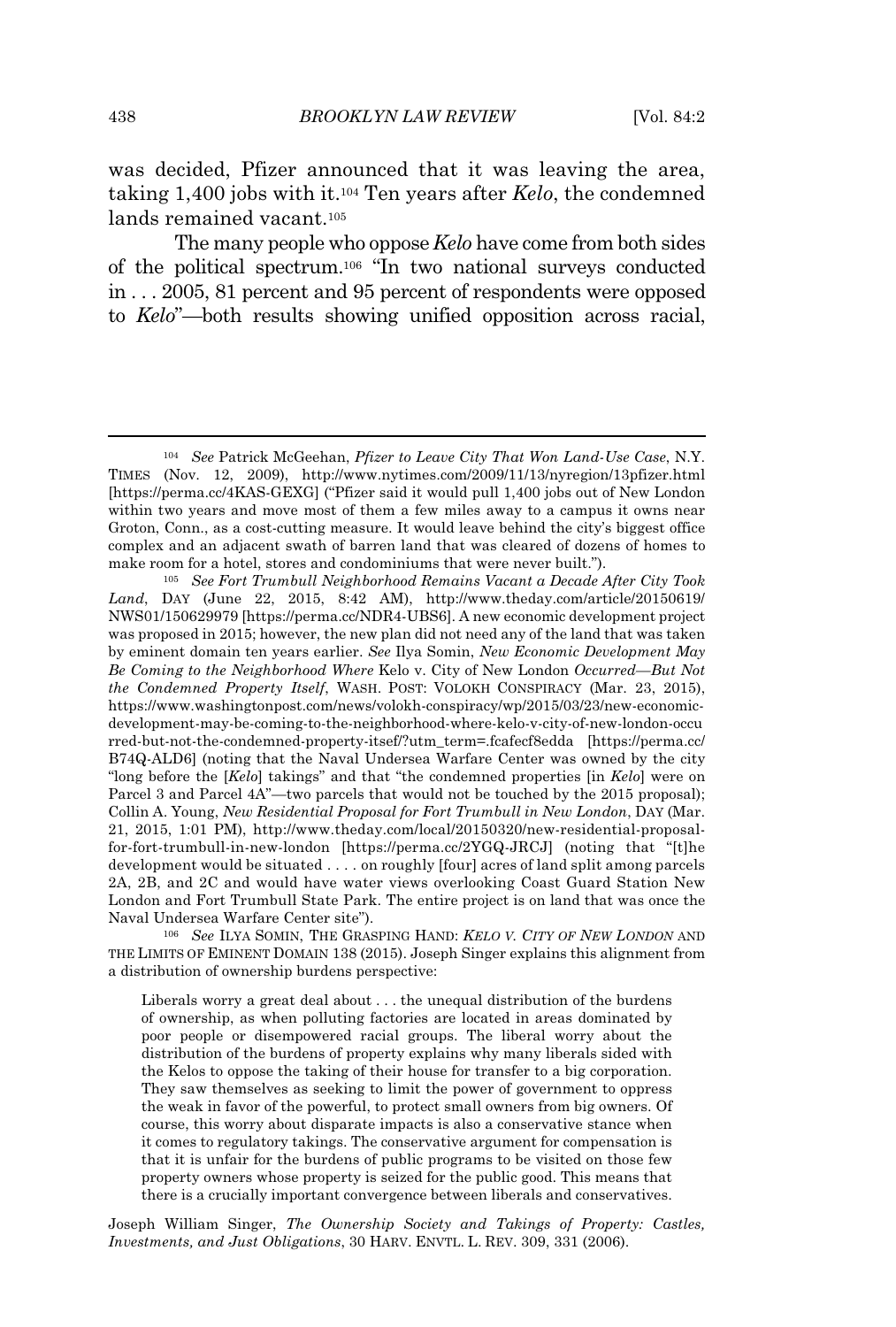gender, and political lines.<sup>107</sup> Similar results were demonstrated in a 2009 public opinion poll.<sup>108</sup>

These aligned interests, especially across race, suggest a moment of possibility for collective resistance to extreme judicial deference to government decision making regarding eminent domain. Thus, we are in a unique historical moment in which the interests of both minority and majority racial groups have converged to push for heightened scrutiny in legal challenges to federal government exercises of eminent domain. Specifically, both minority and majority interests have come together to oppose Trump's plan to take private property for his proposed border wall. An exploration of the racial contexts of the major modern Supreme Court decisions on eminent domain demonstrate that racial minorities have an interest in increasing and maintaining their homeownership from a civil rights perspective, while white people have an interest in limiting the power of government to take their homes from a property rights perspective.

# II. AN INTEREST-CONVERGENCE ANALYSIS OF THE BROAD, DEFERENTIAL INTERPRETATIONS OF "PUBLIC USE" IN EMINENT DOMAIN

The interest of people of color is the same now as when Professor Derrick Bell wrote his interest-convergence article in 1980.<sup>109</sup> That interest was and remains the achievement of racial equality in America.<sup>110</sup> An expression of this interest is in the civil rights strategy of increasing homeownership among people of color in an attempt to reduce the racial wealth gap.<sup>111</sup> This is

<sup>107</sup> *See* SOMIN, *supra* note 106, at 138–39. (analyzing survey data from Zogby International, American Farm Bureau Federation Survey 27 and Saint Index 2005).

<sup>108</sup> *Id.* at 138–39 ("The 2009 survey [based on Stephen Ansolabahere and Nathaniel Persily, Field Report: Constitutional Attitudes Survey 61 (Knowledge Networks, July 2010)] results closely mimic those of the 2005 polls and show that public hostility to economic development takings was not simply the result of an immediate emotional reaction to the *Kelo* decision. As in the 2005 Saint Index poll, the 2009 survey shows over 80 percent opposition to economic development takings; once again, the overwhelming opposition cuts across racial, gender, ideological, and partisan lines.").

<sup>109</sup> *See* Bell, *supra* note 29, at 523.

<sup>110</sup> *See id.* (identifying a black interest "in achieving racial equality.").

<sup>111</sup> *See* Thomas W. Mitchell, *Growing Inequality and Racial Economic Gaps*, 56 HOW. L.J. 849, 883 (2013) ("Given that equity in a primary residence represents the largest asset most Americans of any race or ethnicity possess in their asset portfolios, lawyers should undertake efforts to increase homeownership within the African American and Latino communities, particularly given the current substantial racial homeownership gaps between these groups and white Americans."); Ezra Rosser, *The Ambition and Transformative Potential of Progressive Property*, 101 CALIF. L. REV. 107, 127–44 (2013) (arguing that progressive property theorists should focus more on issues of race-related acquisition and distribution, both historically and prospectively); Thomas M. Shapiro, *Race, Homeownership,*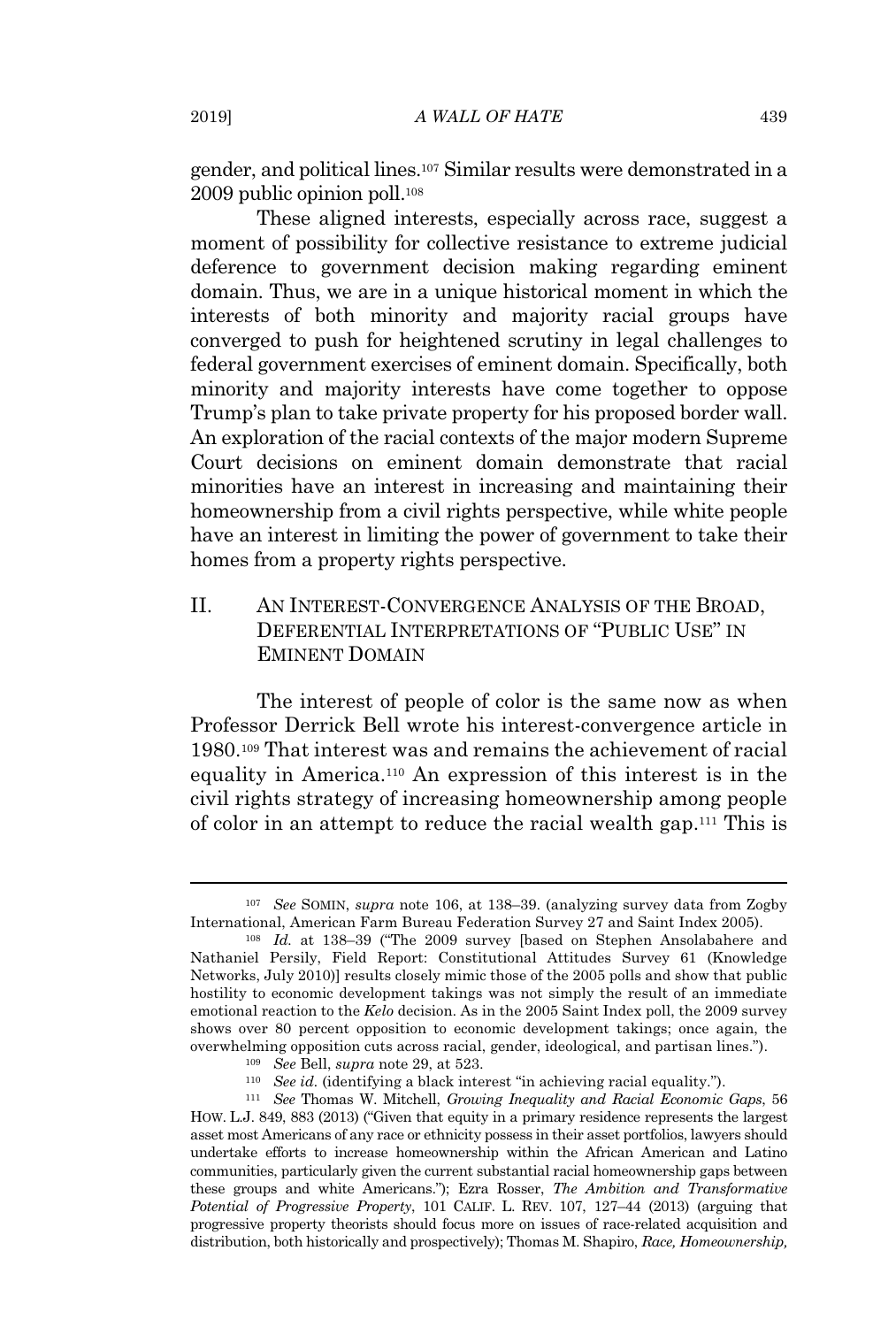not a new strategy.<sup>112</sup> Renowned American abolitionist Frederick Douglass noted in 1849 that "we hold civil government to be solemnly bound to protect the weak against the strong, the oppressed against the oppressor, the few against the many, and to secure the humblest subject in the full possession of his rights of person and of property."<sup>113</sup> This struggle continues today.<sup>114</sup> As such, it is in racial minorities' interest to oppose rules that make it too easy for government actors to take their houses through eminent domain.<sup>115</sup> Here, an interest-convergence analysis is applicable because both racial minorities and the white majority have interests in stopping President Trump from obtaining private property to construct the proposed border wall.

Justice Stevens, writing for the *Kelo* majority,<sup>116</sup> relied primarily on two Supreme Court cases to support its holding: *Berman v. Parker*<sup>117</sup> and *Hawaii Housing Authority v. Midkiff*. 118 Although these cases were framed by the Court in race-neutral ways, an interest-convergence analysis shows otherwise. Specifically, it demonstrates the racial interests embedded in

<sup>113</sup> Frederick Douglass, *Comments on Gerrit Smith's Address*, NORTH STAR (Mar. 30, 1849), https://rbscp.lib.rochester.edu/4383 [https://perma.cc/4NV8-DUQW].

<sup>114</sup> For statistics on the racial homeownership gap in America, *see* JOINT CTR. FOR HOUS. STUDIES OF HARVARD UNIV., THE STATE OF THE NATION'S HOUSING (2017), http://www.JCHS.harvard.edu/sites/jchs.harvard.edu/files/harvard\_jchs\_state\_of\_the\_natio ns\_housing\_2017.pdf [https://perma.cc/5WX5-7XWL]. The home ownership rate in the first quarter of 2017 was 71.9% for whites, 42.2% for blacks, 55.5% for Asians, and 46% for Hispanics. *Id.* at 4.

<sup>115</sup> There is nothing inherently immoral or oppressive about eminent domain. Indeed, there may be certain situations where this power could be used to benefit oppressed peoples. For example, the government can take the land of a private corporation for the public use of creating low-income housing that is racially integrated, affordable, and near or easily accessible to good-paying jobs. Since eminent domain has been employed in so many oppressive ways, however, this article contends that heightened scrutiny should be used by the courts to limit the government's power. In suggesting a new way forward, even in the example of eminent domain power protecting the civil rights of racial minorities, the government should be held to its burden of proof that the means are connected to the ends when legal challenges arise. If the government can meet its burden, then it is more likely that the government's stated policy goals will be actualized. Further, the corporation in the hypothetical above would argue for heightened scrutiny. The specific level of proof in this situation required by the government is beyond the scope of this article.

- <sup>116</sup> Kelo v. City of New London, 545 U.S. 469, 480–82 (2005).
- <sup>117</sup> Berman v. Parker, 348 U.S. 26 (1954).
- <sup>118</sup> Haw. Hous. Auth. v. Midkiff, 467 U.S. 229 (1984).

*and Wealth*, 20 WASH. U. J. L. & POL'Y 53, 65–74 (2006) (arguing that homeownership is the main policy strategy for closing the racial wealth gap).

<sup>112</sup> African American litigants have been suing for equal homeownership opportunities for decades, some even winning their cases before the Supreme Court. *See, e.g.*, Jones v. Alfred H. Mayer Co., 392 U.S. 409, 441–43 (1968) (holding that a real estate company's refusal to sell to an African American home buyer because of his race was a violation of 42 U.S.C. § 1982 because such racial barriers to owning property constituted "badges and incidents of slavery."); Shelley v. Kraemer, 334 U.S. 1, 20–21, 23 (1948) (holding that court enforcement of racially restrictive covenants contained in private land deeds was a violation of equal protection).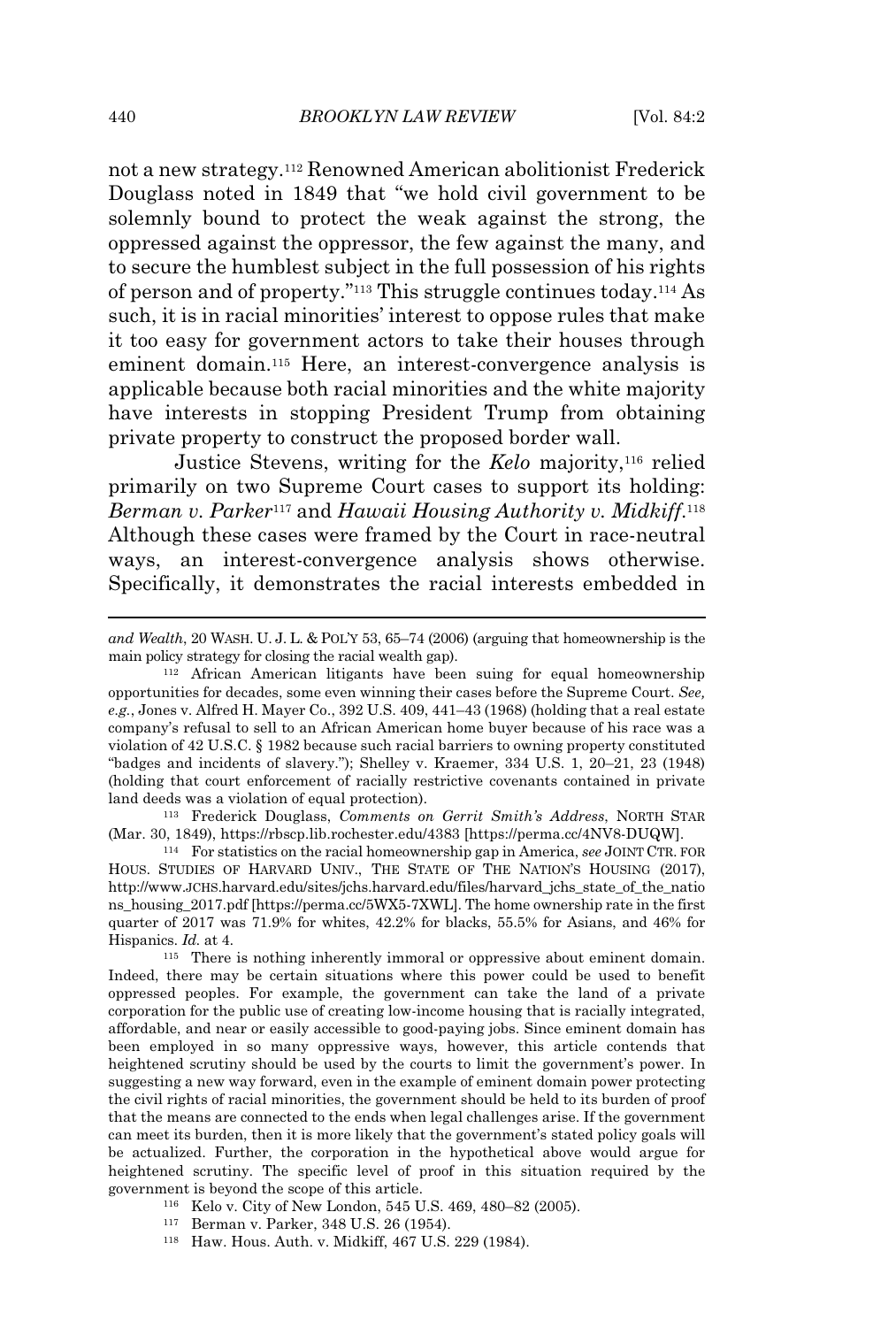these cases and why racial minorities should oppose extreme judicial deference to government takings decisions.

*A.* Berman v. Parker

1. Background

In *Berman v. Parker*, private landowners sought to enjoin government condemnation of their property pursuant to the District of Columbia Redevelopment Act of 1945 (D.C. Act).<sup>119</sup> Under the D.C. Act, "Congress made a 'legislative determination'" that substandard housing and blighted areas<sup>120</sup> were "injurious to the public health, safety, morals, and welfare" in the District and it was within the government's authority to eliminate all such conditions.<sup>121</sup> To accomplish this, the D.C. Act created the National Capital Planning Commission, which authorized the development of "a comprehensive or general [land use] plan";<sup>122</sup> additionally, the Act also created the District of Columbia Redevelopment Land Agency, authorizing the use of eminent domain to acquire and assemble property to implement the

*Berman*, 348 U.S. at 28 n.1 (quoting District of Columbia Redevelopment Act of 1945, ch. 736, § 3(r), 60 Stat. 790, 792). These elements are so broad, however, they can be made to apply to almost any residential area. For example, all buildings will experience some dilapidation, to some extent, over time. Wendell E. Pritchett contends:

Blight was a facially neutral term infused with racial and ethnic prejudice. While it purportedly assessed the state of urban infrastructure, blight was often used to describe the negative impact of certain residents on city neighborhoods. This "scientific" method of understanding urban decline was used to justify the removal of blacks and other minorities from certain parts of the city. By selecting racially changing neighborhoods as blighted areas and designating them for redevelopment, the urban renewal program enabled institutional and political elites to relocate minority populations and entrench racial segregation.

Wendell E. Pritchett, *The "Public Menace" of Blight: Urban Renewal and the Private Uses of Eminent Domain*, 21 YALE L. & POL'Y REV. 1, 6 (2003).

- <sup>121</sup> *Berman*, 348 U.S. at 28.
- <sup>122</sup> *Id.* at 29.

<sup>119</sup> *Berman*, 348 U.S. at 28.

<sup>120</sup> The Act did not define "blighted areas," leaving it up to the authorized government actors' judgment to determine whether blight was present. Section 3(r) of the Act, however, provided some guidance:

<sup>&#</sup>x27;Substandard housing conditions' means the conditions obtaining in connection with the existence of any dwelling, or dwellings, or housing accommodations for human beings, which because of lack of sanitary facilities, ventilation, or light, or because of dilapidation, overcrowding, faulty interior arrangement, or any combination of these factors, is in the opinion of the Commissioners detrimental to the safety, health, morals, or welfare of the inhabitants of the District of Columbia.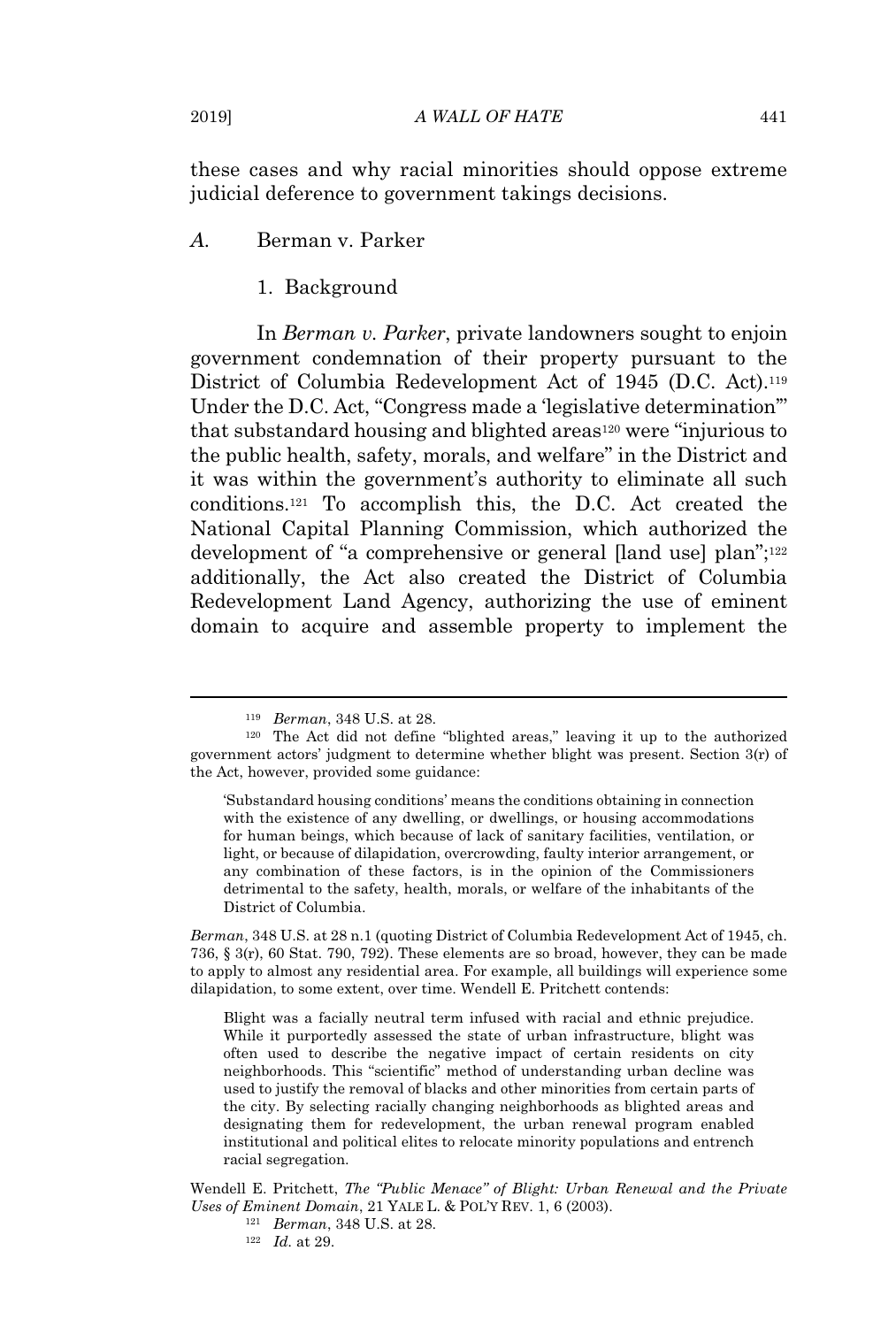comprehensive plan.<sup>123</sup> To redevelop an area in Southwest D.C., the agency sought to seize the land of private landowners through the power of eminent domain.<sup>124</sup>

The landowners argued, among other things, that the taking of their property was impermissible because it was not for a public use—it was simply taking their non-blighted commercial property and transferring it to another business.<sup>125</sup> The Court disagreed with the landowners and held for the government, noting that "when the legislature has spoken, the public interest has been declared in terms well-nigh conclusive."<sup>126</sup> The Court further observed that "[t]he role of the judiciary in determining whether that power is being exercised for a public purpose is an extremely narrow one."<sup>127</sup>

*Berman* adopted a very broad view of public use, which allows the government to take private property and transfer it to another private entity. In allowing for great deference to legislative decision making, the Court stated that public use can encompass values that "are spiritual as well as physical, aesthetic as well as monetary."<sup>128</sup> In sum, "public use" was defined so broadly and the government was given so much deference that the notion of "public use" could be almost anything the government declared it to be.

# 2. Race and *Berman v. Parker*

An analysis of *Berman v. Parker* through an interestconvergence lens indicates why African Americans and other people of color have an interest in limiting the government's takings power. Perhaps because the case was brought by white business owners in the area and not the predominantly African American residents of Southwest D.C.,<sup>129</sup> *Berman* had a racial dimension that was only mentioned in passing by the Court. Specifically, the Court acknowledged that the population of Area

<sup>&</sup>lt;sup>123</sup> *Id.* The D.C. Act further declared such acquisition and assembly of real property as a public use. *Id.*

<sup>124</sup> According to the D.C. Act, "[p]reference is to be given to private enterprise over public agencies in executing the redevelopment plan." *Id.* at 30 (quoting District of Columbia Redevelopment Act of 1945, ch. 736, § 7(g), 60 Stat. 796).

<sup>125</sup> The plaintiffs in *Berman* were owners of a department store located in Area B who argued that the government should not be allowed to take their property because their building was not suffering from blight—even though the surrounding area may have been. *Id.* at 31.

<sup>126</sup> *Id.* at 32.

<sup>127</sup> *Id.*

<sup>128</sup> *Id.* at 33 (citations omitted).

<sup>129</sup> Wendell Pritchett notes that "none of the briefs in the *Berman* case even mentioned the fact that the project would uproot thousands of poor blacks and would reshape Washington's racial landscape." Pritchett, *supra* note 120, at 44.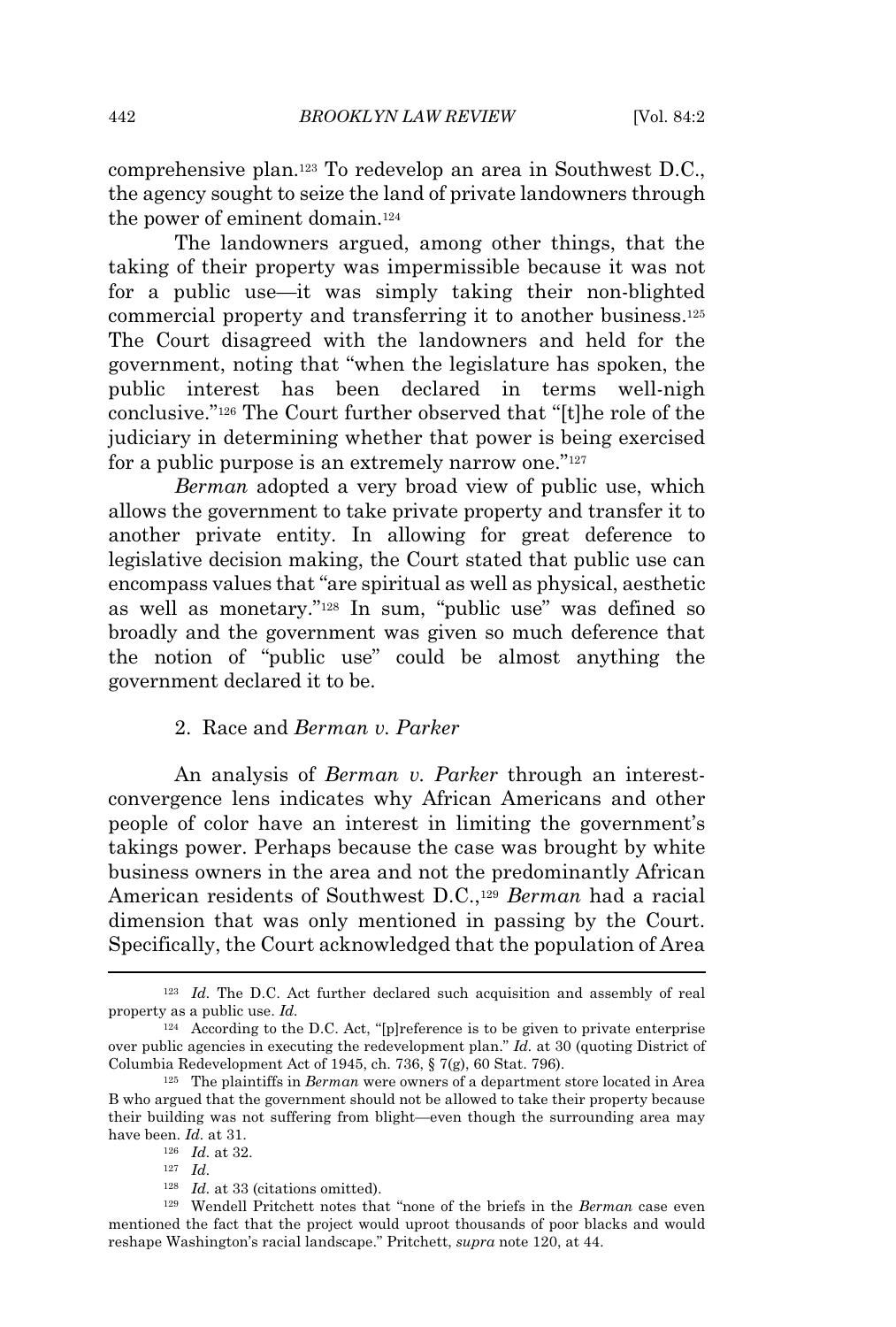B was 5,012 people, of whom 97.5% were African American.<sup>130</sup> Thus, the overwhelming majority of the 5,012 people who lost their homes were members of a historically oppressed group.

Although race was barely mentioned by the Court, there was nothing race-neutral about the context of *Berman*. This case entailed a group of white decision makers negatively determining the fates of African American residents. It is important to note that the African Americans who were displaced by the urban renewal approved of in *Berman* did not move back to the area.<sup>131</sup> Thus, the residents of Southwest D.C. were permanently displaced in the name of "public use."

Indeed, the year *Berman* was decided—1954—was the same year that the Supreme Court struck down, for the first time, state-sponsored racial segregation as a violation of the Equal Protection Clause.<sup>132</sup> Before 1954, Jim Crow laws<sup>133</sup>—i.e., state and local laws that segregated people based on race according to white supremacist ideology—had been upheld by the Supreme Court for almost sixty years.<sup>134</sup> During the Jim Crow era, various public facilities were racially separated by law, but certainly not equal.<sup>135</sup>

<sup>133</sup> Jim Crow took its name from a minstrel character. *See* W.T. Lhamon, Jr., *Turning Around Jim Crow*, *in* BURNT CORK: TRADITIONS AND LEGACIES OF BLACKFACE MINSTRELSY 18, 28 (Stephen Johnson ed., 2012) (discussing how by 1842, Jim Crow—a popular minstrel character—"had become an adjective for racial segregation").

<sup>134</sup> *See* Plessy v. Ferguson, 163 U.S. 537, 540, 552 (1896) (upholding "Separate but Equal" laws in New Orleans); Gong Lum v. Rice, 275 U.S. 78, 85–87 (1927) (holding that racial segregation of a Chinese American student to a "school for colored children" was constitutional under *Plessy*).

<sup>135</sup> *See, e.g.*, McLaurin v. Okla. State Regents, 339 U.S. 637, 641 (1950) ("These restrictions . . . . signify that the State, in administering the facilities it affords for professional and graduate study, sets McLaurin apart from the other students. The result is that appellant is handicapped in his pursuit of effective graduate instruction. Such restrictions impair and inhibit his ability to study, to engage in discussions and exchange views with other students, and, in general, to learn his profession."); Sweatt v. Painter, 339 U.S. 629, 633–34 (1950) ("Whether the University of Texas Law School is compared with the original or the new law school for Negroes, we cannot find substantial equality in the educational opportunities offered white and Negro law students by the State. In terms of number of the faculty, variety of courses and opportunity for specialization, size of the student body, scope of the library, availability of law review and similar activities, the University of Texas Law School is superior. What is more

<sup>130</sup> *Berman*, 348 U.S. at 30.

<sup>131</sup> HOWARD GILLETTE, JR., BETWEEN JUSTICE AND BEAUTY: RACE, PLANNING, AND THE FAILURE OF URBAN POLICY IN WASHINGTON, D.C. 164 (1995) ("More than a third of the population displaced found alternative homes in public housing, much of it just outside the redevelopment area. Another 2,000 families moved into private rental units, and only 391 purchased private homes, all in other parts of the city."). Many of the displaced African Americans that were victims of urban renewal in D.C. settled in neighborhoods located in Southeast D.C. *See* KILOLO KIJAKAZI, DARRICK HAMILTON, RACHEL MARIE BROOKS ATKINS, WILLIAM A. DARITY JR., MARK PAUL & ANNE E. PRICE, THE COLOR OF WEALTH IN THE NATION'S CAPITAL: A JOINT PUBLICATION OF THE URBAN INSTITUTE, DUKE UNIVERSITY, THE NEW SCHOOL, AND THE INSIGHT CENTER FOR COMMUNITY ECONOMIC DEVELOPMENT 13, 25 (2016), http://www.urban.org/sites/default/files/publication/85341/2000986-2-the-color-ofwealth-in-the-nations-capital.pdf [https://perma.cc/9RMD-CCYR].

<sup>132</sup> Brown v. Bd. of Educ., 347 U.S. 483, 494–95 (1954).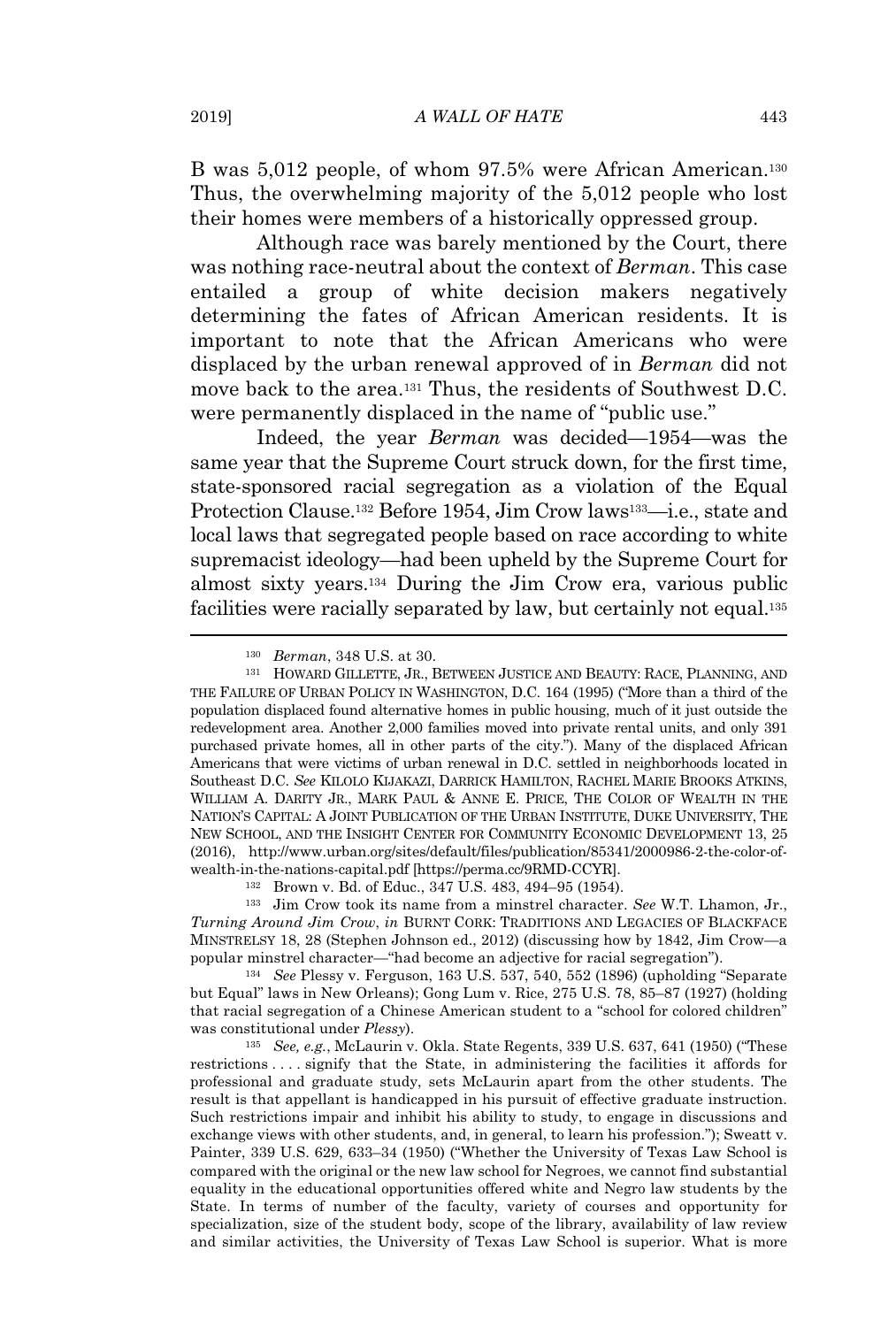*Brown*, the seminal case, served as a death knell for Jim Crow.<sup>136</sup> This meant that *Berman* was decided in the same year that the Court removed its imprimatur from white supremacist laws that segregated people based on race and denied people of color equal resources in their separate spaces.

Racial segregation was certainly present in the District's housing at the time of *Berman*. In a 1948 report issued by a D.C. based civil rights group known as the "National Committee on Segregation in the Nation's Capital," the group noted, "As a result of their segregation in slum areas, the housing available to [African Americans] is necessarily inferior to that of people who are free to live anywhere in the city."<sup>137</sup> The report further observed that the urban renewal of the 1940s was forcing African American people to move to make room for middle-class housing restricted to whites.<sup>138</sup> In sum, housing segregation in D.C. and the subsequent displacement of African Americans from their communities greatly diminished the opportunities for fair housing for members of this racial minority group.

The urban renewal that was approved by the Court in *Berman* was common across the country. Professor Ilya Somin writes, "By 1963, over 600,000 people had lost their homes as a result of urban renewal takings. The vast majority ended up living in worse conditions than they had experienced before their homes were condemned, and many suffered serious nonpecuniary losses as well."<sup>139</sup> Additionally, from 1949 to 1973, about two-thirds of the

important, the University of Texas Law School possesses to a far greater degree those qualities which are incapable of objective measurement but which make for greatness in a law school. Such qualities, to name but a few, include reputation of the faculty, experience of the administration, position and influence of the alumni, standing in the community, traditions and prestige.").

<sup>136</sup> *Brown*, 347 U.S. at 495 ("We conclude that in the field of public education the doctrine of 'separate but equal' has no place. Separate educational facilities are inherently unequal.").

<sup>137</sup> NAT'L COMM. ON SEGREGATION IN THE NATION'S CAPITAL, SEGREGATION IN WASHINGTON, A REPORT 26 (1948); *see also* Wendell E. Pritchett, *A National Issue: Segregation in the District of Columbia and the Civil Rights Movement at Mid-Century*, 93 GEO.L.J. 1321, 1325–26, (describing the committee's origins and purpose. Pritchett notes that as part of the committee's work, "a group of more than a dozen researchers . . . examined several areas of race relations in the District. Among the topics they studied were: the housing, job, and health status of D.C.'s black population; segregation and discrimination within the federal government; the district government and the debates over 'home rule,' and the influence of business and real estate interests in the city.").

<sup>138</sup> NAT'L COMM. ON SEGREGATION IN THE NATION'S CAPITAL, *supra* note 137, at 41 (noting that of the 30,700 new units built during the 1940s, only 200, or less than 1%, were available to African Americans).

<sup>139</sup> SOMIN, *supra* note 106, at 87 (footnotes omitted). Jane Jacobs discussed some of the nonpecuniary losses that arise from urban development: "Whole communities are torn apart and sown to the winds, with a reaping of cynicism, resentment and despair that must be heard and seen to be believed." JANE JACOBS, DEATH AND LIFE OF GREAT AMERICAN CITIES 5 (1961). Frank Michelman also discussed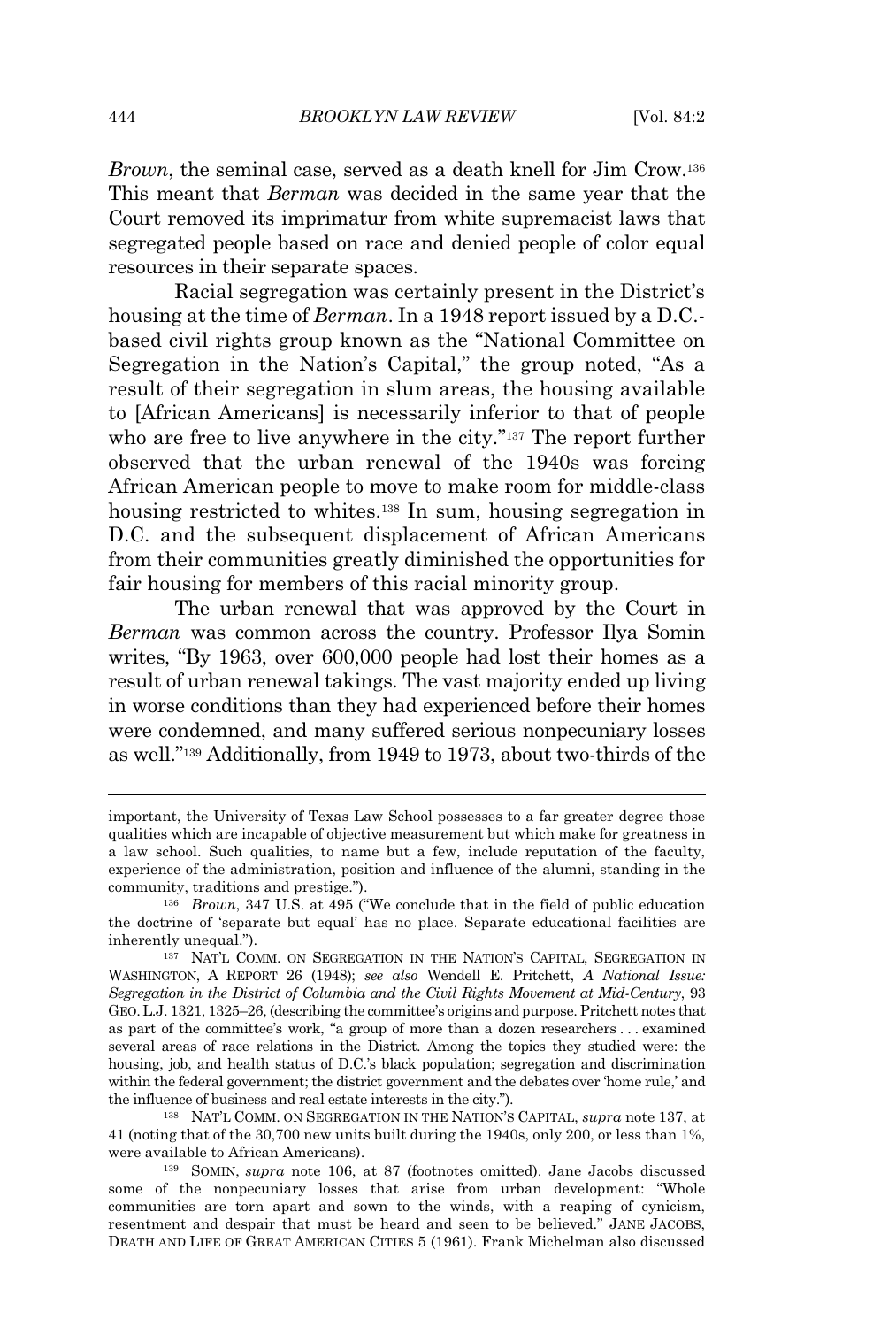people displaced by urban renewal were nonwhite.<sup>140</sup> Historian Richard Rothstein in his book *Color of Law* explains how the cycle of racial segregation, starting with government slum clearance and continuing with African American's dispersal to other segregated areas, became self-perpetuating.<sup>141</sup> The lax judicial scrutiny under *Berman* that allowed for such easy clearance facilitated this vicious cycle. Today, African Americans have an interest in strengthening judicial oversight over government takings in order to ensure fairer outcomes than what has happened in the past.

# *B.* Hawaii Housing Authority v. Midkiff

# 1. Background

Thirty years after *Berman*, the Supreme Court was faced with another case involving the scope of public use.<sup>142</sup> This was the second major case relied on by the *Kelo* majority.<sup>143</sup> *Hawaii Housing Authority v. Midkiff* involved trustees of landholding estates seeking relief declaring the Hawaii Land Reform Act of

nonpecuniary losses related to just compensation in his concept of "demoralization costs." Frank I. Michelman, *Property, Utility, and Fairness: Comments on the Ethical Foundations of "Just Compensation" Law*, 80 HARV. L. REV. 1165, 1214 (1967) ("'Demoralization costs' are defined as the total of (1) the dollar value necessary to offset dis-utilities which accrue to losers and their sympathizers specifically from the realization that no compensation is offered, and (2) the present capitalized dollar value of lost future production (reflecting either impaired incentives or social unrest) caused by demoralization of uncompensated losers, their sympathizers, and other observers disturbed by the thought that they themselves may be subjected to similar treatment on some other occasion.").

<sup>140</sup> SOMIN, *supra* note 106, at 88 (footnotes omitted).

<sup>141</sup> RICHARD ROTHSTEIN, THE COLOR OF LAW: A FORGOTTEN HISTORY OF HOW OUR GOVERNMENT SEGREGATED AMERICA 127 (2017). Rothstein further argues that government, at all levels, was "actively and aggressively" complicit in housing segregation in the following ways: (1) U.S. government's decision to build racially separate public housing; (2) federal government's urging of suburbs to adopt exclusionary zoning laws; (3) Federal Housing Administration's redlining policies; (4) state courts' enforcement of racially restrictive covenants even after *Shelley v. Kraemer* in 1948; (5) U.S. government's grant of tax exempt status to racially discriminatory churches, universities, and hospitals; (6) police inaction and even encouragement of white mobs who threatened, intimidated, and attacked African Americans who moved to white neighborhoods; (7) state real estate commissions licensing of brokers who engaged in racially discriminatory practices; (8) local school boards' placement of schools and drawing of attendance boundaries that ensured racial separation; (9) federal and state highway planners' decision to build roads that made it easier for white suburbanites to commute to urban centers, while demolishing urban ghettos in the process; (10) U.S. government's failure to protect African Americans' labor market rights; (11) federal government's decision to give tax breaks in racially coded ways—e.g., mortgage deduction for home owners, while no deduction for renters; (12) federal and state government's failure to invest in adequate public transportation networks; and (13) federal government's decision to direct low-income African Americans who receive housing assistance into racially segregated neighborhoods. *Id.* at 216–17.

<sup>142</sup> *See* Haw. Hous. Auth. v. Midkiff, 467 U.S. 229 (1984).

<sup>143</sup> Kelo v. City of New London, 545 U.S. 469, 481–82 (2005).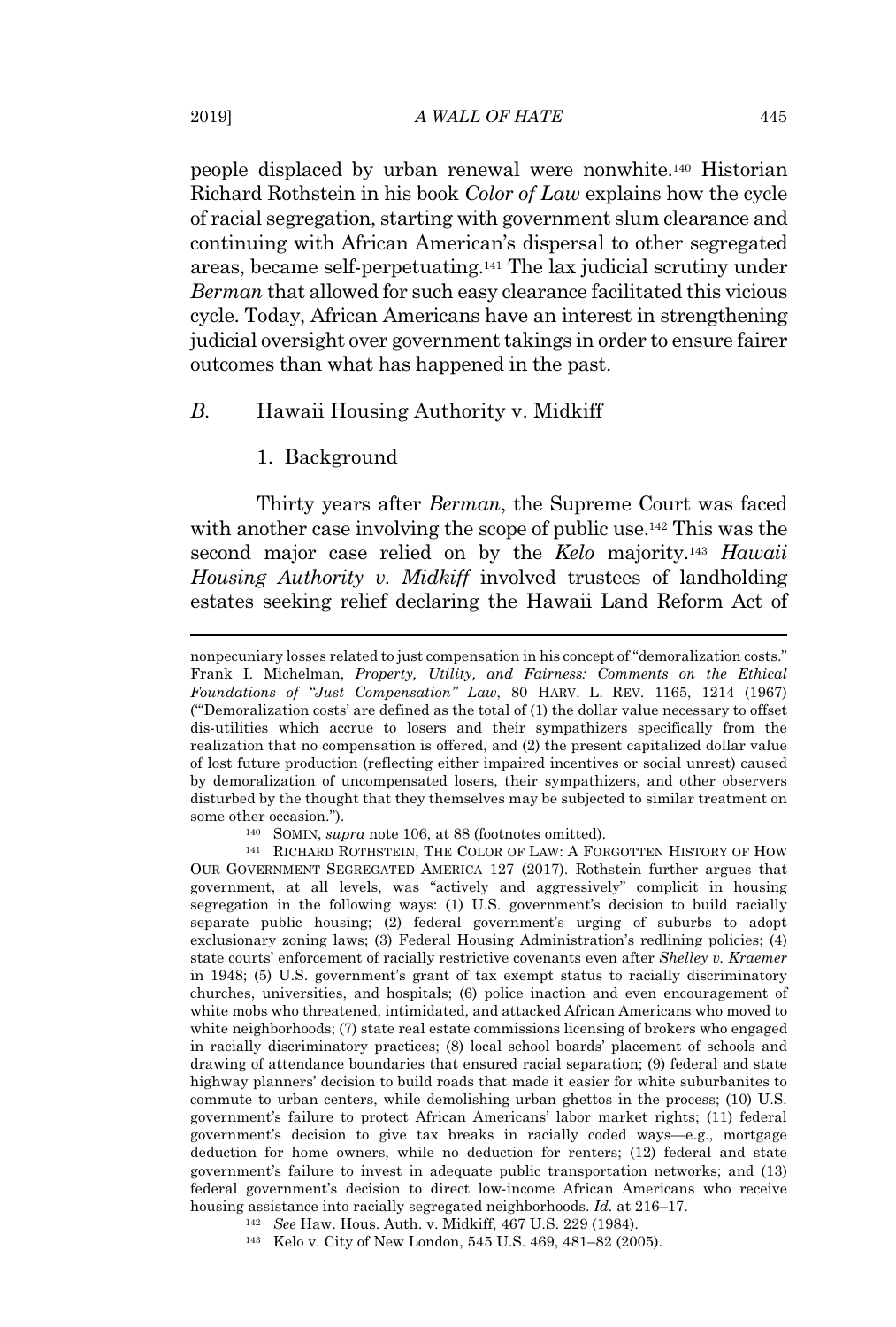1967 (Hawaii Act) unconstitutional.<sup>144</sup> The Court explained that in the mid-1960s, the Hawaii legislature found that "while the State and Federal Governments owned almost 49% of the State's land, another 47% was in the hands of only [seventy-two] private landowners."<sup>145</sup> Throughout the state, most of the people living on privately owned lands were leasing from the landowners. "The legislature concluded that [this] concentrat[ion of] land ownership" in the hands of a few "was responsible for skewing the State's residential fee simple market, inflating land prices, and injuring the public tranquility and welfare."<sup>146</sup>

In response to the land oligopoly that was purportedly causing these issues, the legislature enacted the Hawaii Act, which established the Hawaii Housing Authority (HHA) and "created a mechanism for condemning residential tracts and for transferring ownership of the condemned fees simple to existing lessees."<sup>147</sup> Under the Hawaii Act, tenants living on certain residential lots were entitled to submit applications to the Hawaii Housing Authority (HHA) "to condemn the property on which they live[d]" that was located "within developmental tracts at least five acres in size."<sup>148</sup> If a specified number of tenants in any tract filed such applications, the HHA was authorized "to hold...public hearing[s] to determine whether acquisition by the State of all or part of the tract [would] 'effectuate the public purposes' of the Act."<sup>149</sup> If the HHA found that the public purposes would be served, the Authority could "designate some or all of the lots in [a landowner's] tract for acquisition."<sup>150</sup> If the landowners of the designated tracts refused to voluntarily sell their land to HHA, the agency could take the property and pay just compensation.<sup>151</sup> The trustees of the landowning estates challenged this law as a violation of the public use provision in the Takings Clause.<sup>152</sup>

The Court upheld the Hawaii Act as constitutional, noting that judicial review of the legislature's judgment of what

<sup>144</sup> *Haw. Hous. Auth*., 467 U.S*.*, at 233–35.

<sup>145</sup> *Id.* at 232. Further, "[eighteen] landowners, with tracts of 21,000 acres or more, owned more than 40% of this land and that on Oahu, the most urbanized of the islands, [Twenty-two] landowners owned 72.5% of the fee simple titles." *Id.*

<sup>146</sup> *Id. But see* Sumner J. La Croix & Louis A. Rose, *Public Use, Just Compensation and Land Reform in Hawaii*, 17 RES. L. & ECON. 47, 69 (1995) (arguing "that the concentration of land ownership was not responsible for high land prices in Hawaii. . . . rather, . . . the high prices were attributable largely to natural and governmental restrictions [such as zoning and permitting practices] on the supply of land for housing use.").

<sup>147</sup> *Haw. Hous. Auth. v. Midkiff*, 467 U.S. at 233.

<sup>148</sup> *Id.*

<sup>149</sup> *Id.* (quoting Haw. Rev. Stat. § 516-22 (1977).

<sup>150</sup> *Id.* at 233–34.

<sup>151</sup> *See id.* at 234. HHA was then allowed to sell the land to the tenants, who would become fee simple owners instead of lessees. *Id.*

<sup>152</sup> *Id.* at 234–35.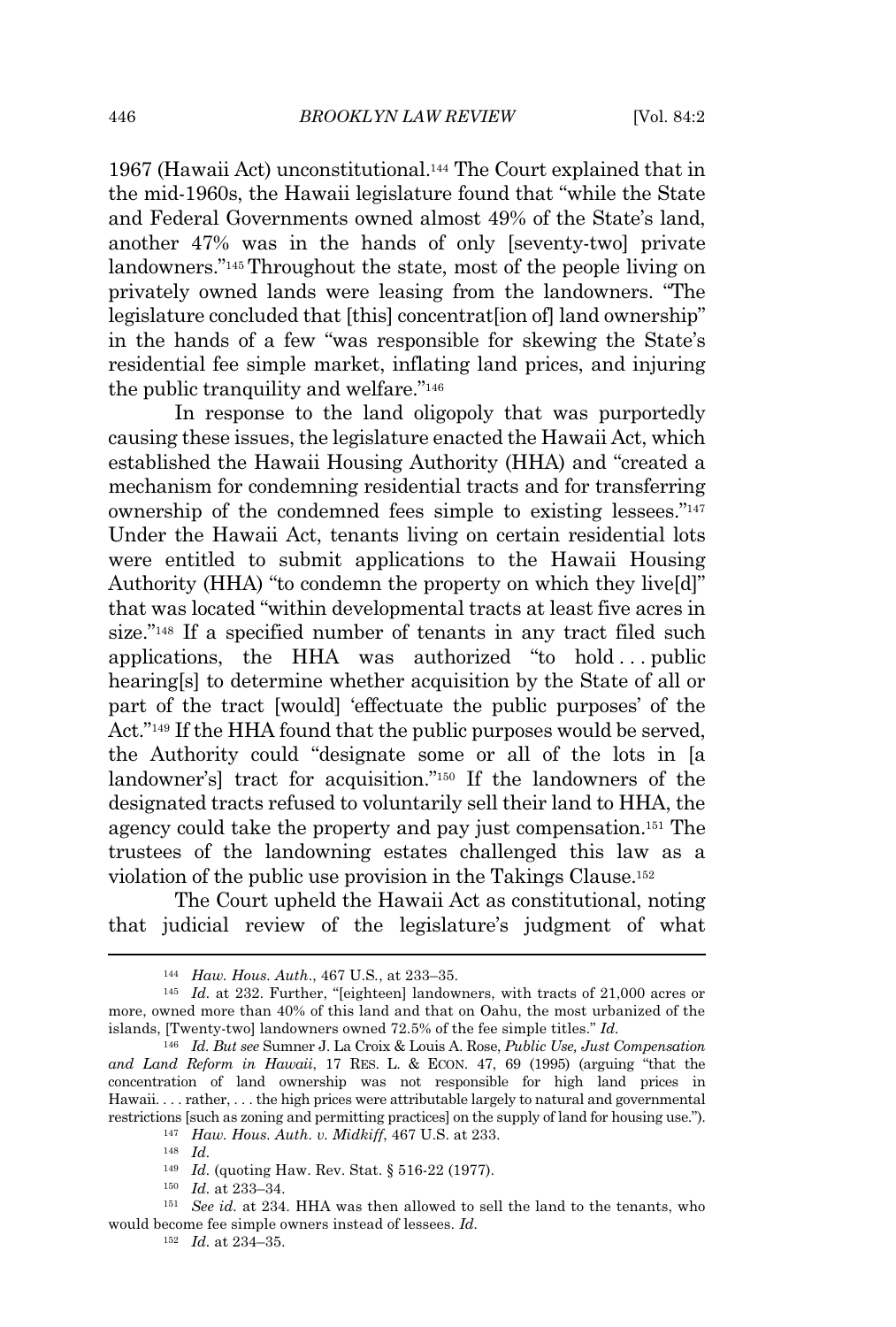constitutes a public use is "extremely narrow."<sup>153</sup> The Court articulated a constitutional test that amounts to the lowest level of judicial scrutiny—rational basis review.<sup>154</sup> The test involves two elements: (1) the legislature's exercise of eminent domain power must have a legitimate purpose; and (2) a rational relationship must exist between the law enacted and this legitimate purpose.<sup>155</sup> Thus, under this test, great deference was afforded to the legislature's judgment.<sup>156</sup>

Here, utilizing rational basis review, the Court first found that the state had a legitimate purpose<sup>157</sup> in diluting the land market noting, "Regulating oligopoly and the evils associated with it is a classic exercise of a State's police powers."<sup>158</sup> As for the second prong of rational basis review, the Court held that there was a rational relationship between the Hawaii Act and the legitimate purpose of fostering dilution of the land market.<sup>159</sup> The Court observed that the law was "a comprehensive and rational approach to identifying and correcting market failure."<sup>160</sup> The Court further defined the scope of its review narrowly by stating:

Of course, this Act, like any other, may not be successful in achieving its intended goals. But "whether *in fact* the provision will accomplish its objectives is not the question: the [constitutional requirement] is satisfied if . . . the . . . [state] Legislature *rationally could have believed* that the [Act] would promote its objective."<sup>161</sup>

Thus, the scope of the Court's review was severely limited no independent judicial inquiry would be made as to whether the means chosen were likely to advance the government's ends. The only inquiry was whether the legislature could have rationally

<sup>158</sup> *Id.* at 242 (citations omitted). Justice O'Connor, writing for a unanimous Court, stated, "The 'public use' requirement is . . . coterminous with the scope of a sovereign's police powers." *Id.* at 240. Later, Justice O'Connor retreated from her statement in *Midkiff*, by stating in her dissenting opinion in *Kelo*, "The case before us now demonstrates why, when deciding if a taking's purpose is constitutional, the police power and 'public use' cannot always be equated." Kelo v. City of New London, 545 U.S. 469, 501–02 (2005) (O'Connor, J., dissenting).

<sup>153</sup> *Id.* at 240 (quoting Berman v. Parker, 348 U.S. 26, 32 (1954)).

<sup>154</sup> *Id.* at 242.

<sup>155</sup> *Id.* at 242–43.

<sup>156</sup> The Court observed, "Judicial deference is required because, in our system of government, legislatures are better able to assess what public purposes should be advanced by an exercise of the taking power. State legislatures are as capable as Congress of making such determinations within their respective spheres of authority." *Id.* at 244.

<sup>157</sup> The Court also refers to a legitimate purpose as a "conceivable public purpose." *Id.* at 241 ("But where the exercise of the eminent domain power is rationally related to a conceivable public purpose, the Court has never held a compensated taking to be proscribed by the Public Use Clause.").

<sup>159</sup> *Midkiff*, 467 U.S. at 242.

<sup>160</sup> *Id.*

<sup>&</sup>lt;sup>161</sup> *Id.* (alterations in original) (citations omitted).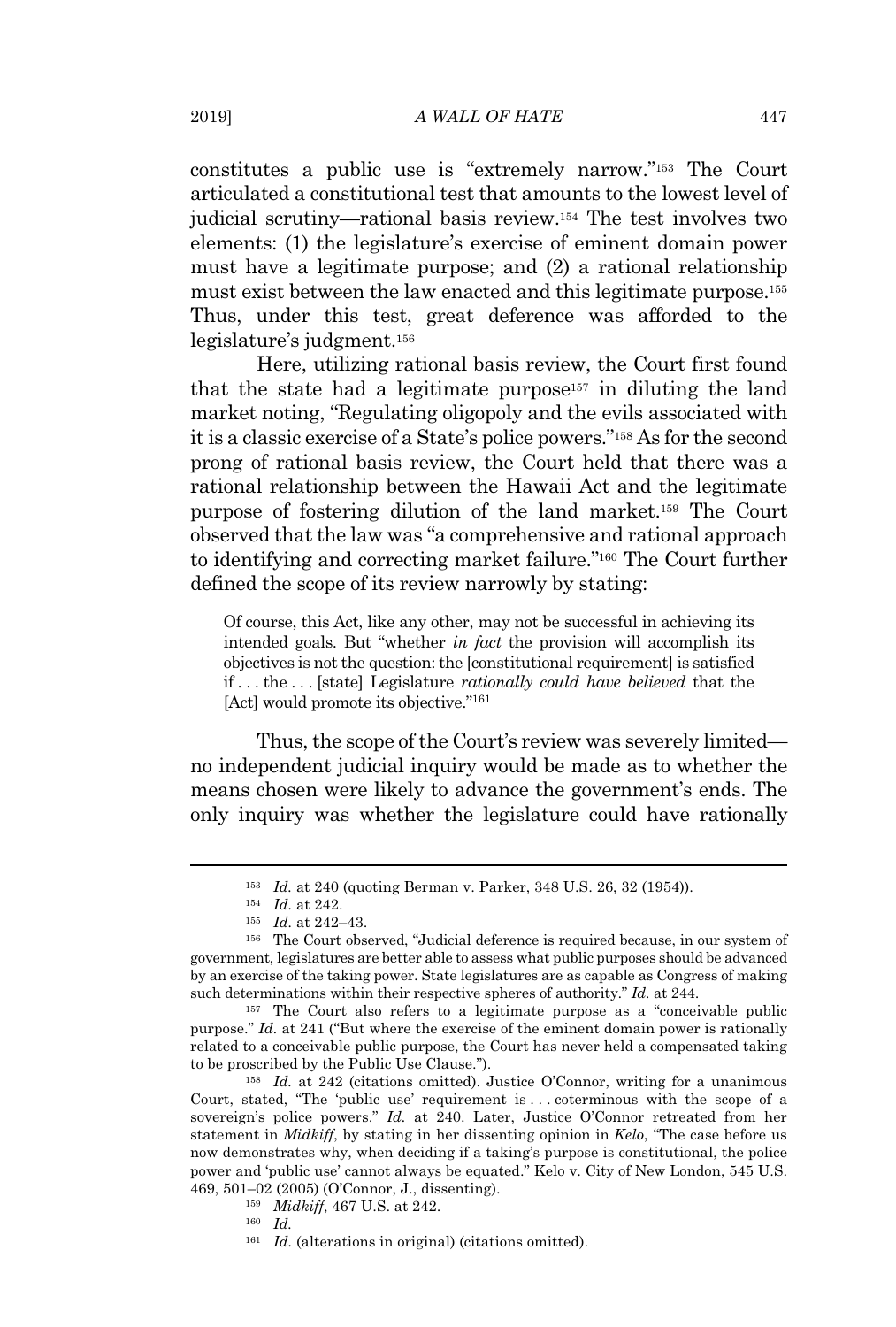believed that the means would work. Under this lax standard, the Hawaii Act was found to be a permissible taking.

#### 2. Race and *Hawaii Housing Authority v. Midkiff*

Like *Berman*, *Midkiff* also had a racial dimension that was not acknowledged by the Court. An interest-convergence analysis demonstrates that the history of how Hawaii became a state is one rife with racism and Western imperialism. Further, it shows how *Midkiff* was a decision that was consistent with this history.

Prior to annexation and statehood, Hawaii was a constitutional monarchy until 1893, when its last ruler, Queen Liliuokalani, was overthrown with the aid of the U.S. military and the land was annexed as a U.S territory.<sup>162</sup> With this annexation, white Americans eventually took control of Hawaii by establishing both economic and political dominance.<sup>163</sup> In writing about the white Americans who conspired to overthrow the kingdom, Queen Liliuokalani observed that they justified their actions by the belief that the indigenous people were not capable of self-governance.<sup>164</sup> Similarly, if President Trump is allowed to take tribal lands to build his border wall, a similar rationale of indigenous people's incompetence to govern themselves would permeate this government taking.

The belief that the native people were incompetent to manage their own lands had an analogue in earlier Supreme Court jurisprudence that dealt with the rights of Native American tribes. For example, in *Johnson v. M'Intosh*, the Supreme Court held that Native Americans only had a right of occupancy, but no right to sell their land.<sup>165</sup> In justifying its decision, Chief Justice Marshall, writing for a unanimous Court, described Native Americans "as a people over whom the superior

<sup>163</sup> *See* Levy, *supra* note 162, at 861.

<sup>165</sup> Johnson v. M'Intosh, 21 U.S. (8 Wheat.) 543, 587–88 (1823).

<sup>162</sup> For an account of the overthrow in Queen Liliuokalani's own words, see LILIUOKALANI, HAWAII'S STORY BY HAWAII'S QUEEN 243-51 (1898); *see also* Neil M. Levy, *Native Hawaiian Land Rights*, 63 CALIF. L. REV. 848, 862 (1975); JONATHAN K.K. OSORIO, DISMEMBERING LAHUI: A HISTORY OF THE HAWAIIAN NATION TO 1887 (2002). After Queen Liliuokalani's overthrow, Hawaii eventually became a U.S. territory in 1898. *See* GAVAN DAWS, SHOAL OF TIME: A HISTORY OF THE HAWAIIAN ISLANDS 289–91 (1968). Hawaii became the fiftieth state in 1959. *Id.* at 391. In 1993, Congress adopted a Joint Resolution (the Apology Resolution) that acknowledged that "the overthrow of the Kingdom of Hawaii on January 17, 1893 [occurred] with the [active] participation of agents and citizens of the United States" and further acknowledged that "the indigenous Hawaiian people never directly relinquished their claims to their inherent sovereignty as a people or over their national lands to the United States, either through their monarchy [the Kingdom of Hawaii] or through a plebiscite or referendum." Act of Nov. 23, 1993, Pub. L. No., 103-150, 107 Stat. 1510, 1512–13 (1993).

<sup>164</sup> LILIUOKALANI, *supra* note 162, at 178.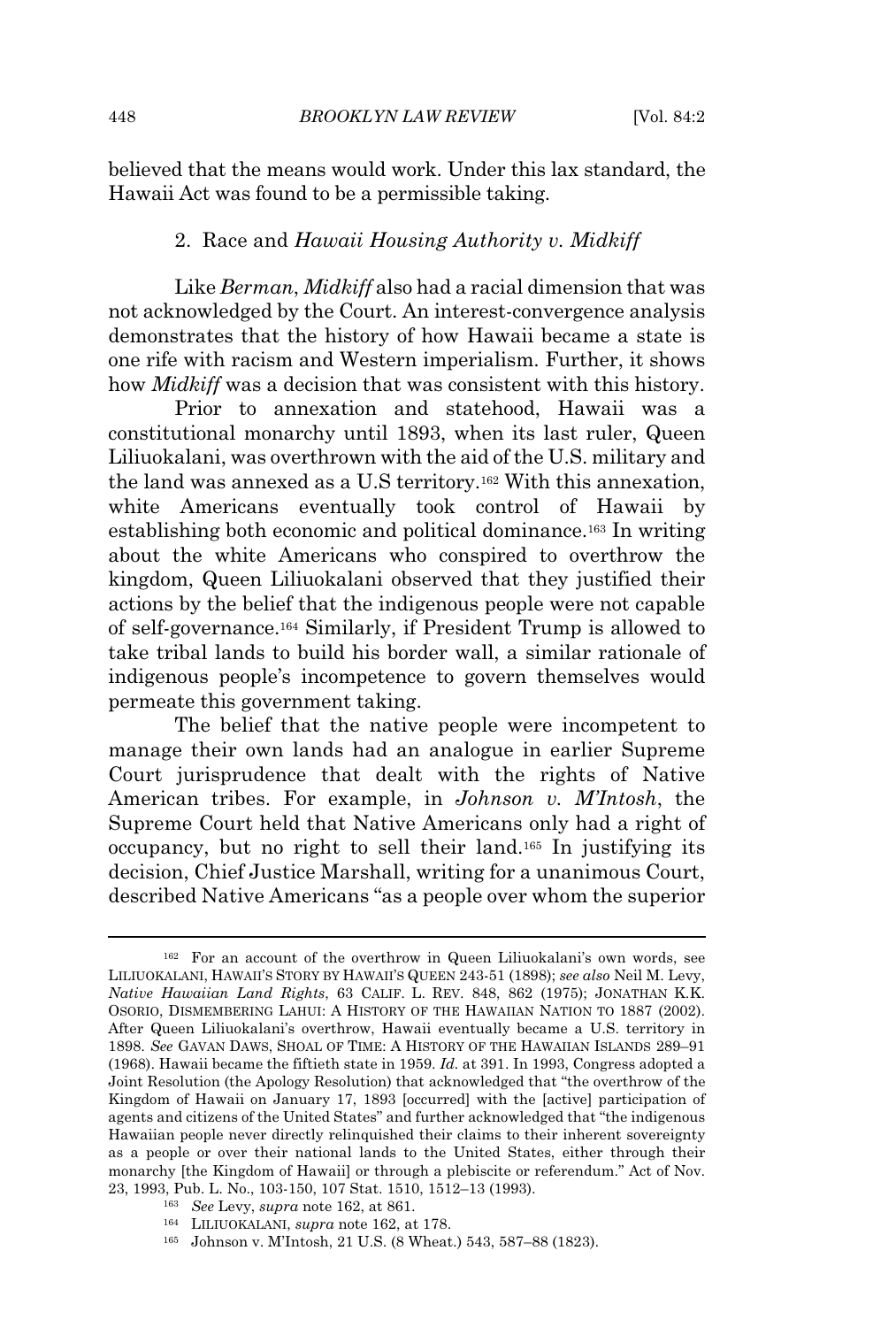genius of Europe might claim an ascendency."<sup>166</sup> He noted the consequences of recognizing full ownership rights in their land by writing that the Native American tribes were "fierce savages" who were leaving the land fallow.<sup>167</sup> Professor Robert Williams describes the case as "one of the most thoroughly racist, nonegalitarian, undemocratic, and stereotype-infused decisions ever issued by the Supreme Court."<sup>168</sup> The Court's decision was permeated with the idea that Native Americans were too primitive to make sensible governance decisions. Likewise, the indigenous Hawaiian people were stripped of their land based on a similar racist sentiment that they were not capable of selfgovernance.<sup>169</sup> Queen Liliuokalani was subsequently arrested, tried for misprision of treason, and imprisoned.<sup>170</sup> Today, indigenous Hawaiians and Native Americans have an interest in pushing for heightened scrutiny when the government attempts to take their lands.

Connecting this history of racism and imperialism in Hawaii to the *Midkiff* case, Queen Liliuokalani's foster sister, Bernice Pauahi, established a testamentary trust in 1883 providing schools for poor or orphaned Native Hawaiians upon her death.<sup>171</sup> The trustees of the Bishop Estate were the

<sup>169</sup> *See* LILIUOKALANI, *supra* note 162, at 178. It is important to note that the Native Hawaiians were not passive recipients of American colonialism. Instead, they actively resisted. *See generally e.g.*, NOENOE K. SILVA, ALOHA BETRAYED: NATIVE HAWAIIAN RESISTANCE TO AMERICAN COLONIALISM (2004) (tracing indigenous Hawaiian resistance to colonization in the 1890s).

<sup>170</sup> *See* LILIUOKALANI, *supra* note 162, at 267–94; *see also* HELENA G. ALLEN, THE BETRAYAL OF LILIUOKALANI: LAST QUEEN OF HAWAII 1838–1917, at 321–50 (1982).

<sup>171</sup> *Pauahi's Will*, KAMEHAMEHA SCHOOLS, http://www.ksbe.edu/about\_us/about\_ pauahi/will/ [https://perma.cc/6A3J-Z7TL]. The Kamehameha Schools website notes, "When she passed away, Pauahi's estate comprised some 375,500 acres of land assessed at about \$474,000. Today, it includes nearly 365,800 acres of Hawai'i land and combined with other assets is valued at \$11.0 billion as of June 30, 2014." *About Pauahi*, KAMEHAMEHA SCHOOLS, http://www.ksbe.edu/about\_us/about\_pauahi/ [https://perma.cc/T3TY-PTLK] This preference for Native Hawaiian applicants was upheld by the Ninth Circuit in the face of a discrimination claim under 42 U.S.C. § 1981. *See* Doe v. Kamehameha Sch./Bernice Pauahi Bishop Estate, 470 F.3d 827, 849 (9th Cir. 2006) (en banc).

<sup>166</sup> *Id.* at 573.

<sup>167</sup> *Id.* at 590.

<sup>168</sup> ROBERT A. WILLIAMS, JR., LIKE A LOADED WEAPON: THE REHNQUIST COURT, INDIAN RIGHTS, AND THE LEGAL HISTORY OF RACISM IN AMERICA 56 (2005). Chief Justice Marshall also expressed his views about Native Americans in two other landmark cases. *See* Worcester v. Georgia, 31 U.S. (6 Pet.) 515, 543 (1832) ("After lying concealed for a series of ages, the enterprise of Europe, guided by nautical science, conducted some of her adventurous sons into this western world. They found it in possession of a people who had made small progress in agriculture or manufactures, and whose general employment was war, hunting, and fishing."); Cherokee Nation v. Georgia, 30 U.S. (5. Pet.) 1, 15 (1831) (referring to Native Americans as "[a] people once numerous, powerful, and truly independent, found by our ancestors in the quiet and uncontrolled possession of an ample domain, gradually sinking beneath our superior policy, our arts and our arms").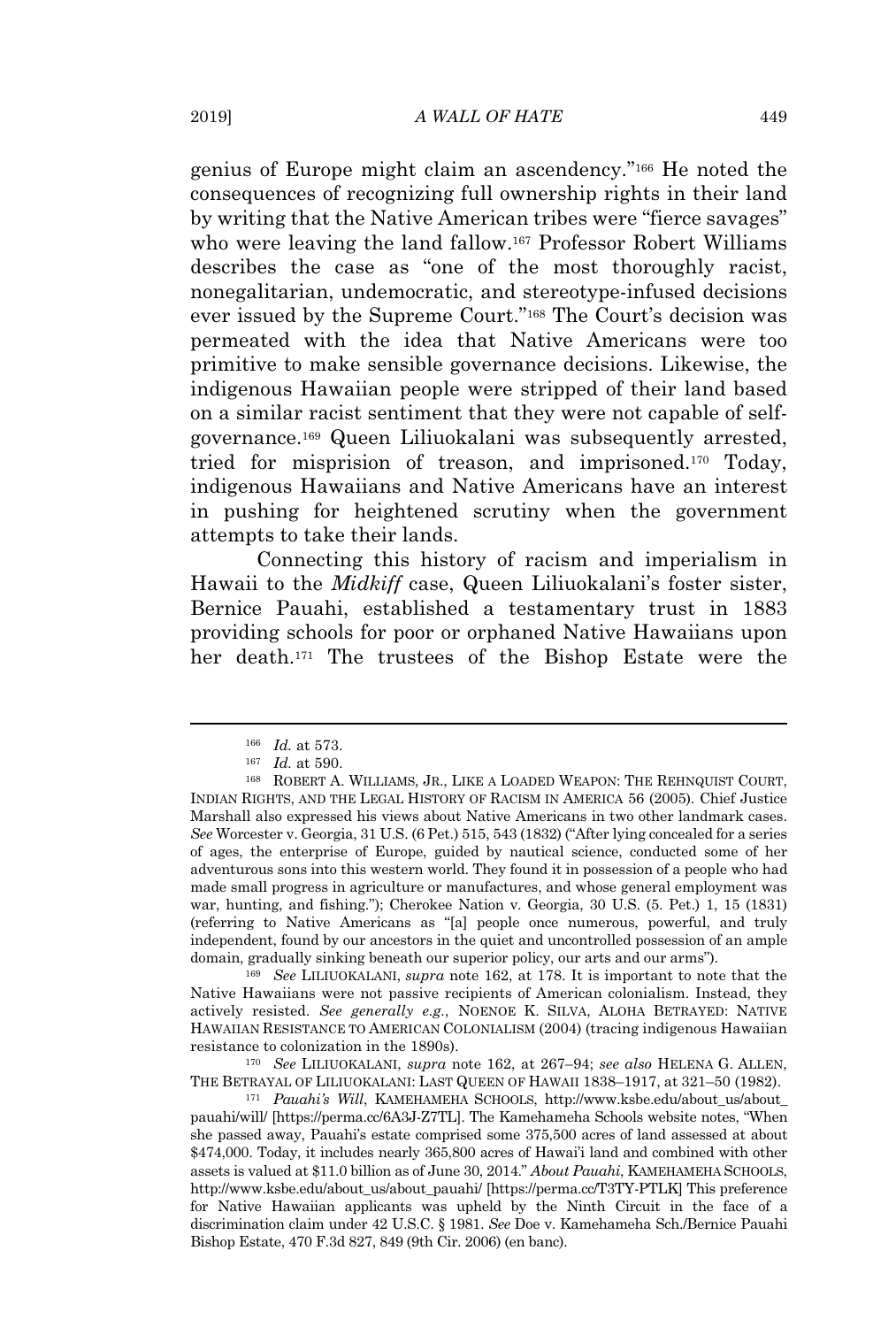landowners in *Midkiff* challenging the Hawaii Act.<sup>172</sup> In their brief to the Supreme Court, they argued:

Trustees' land presently serves an indisputable public use. In stark contrast, [the Hawaii Act] empowers private lessees, at their election, to compel appropriation of Trustees' land for purely personal purposes. Ironically, at a time in American history when the rights and special needs of the aboriginal population are finally receiving recognition, this statute strikes at the jugular of a unique non-profit trust dedicated to providing quality education for an underprivileged native group.<sup>173</sup>

Despite these arguments, the trustees lost. This outcome was just another instance of Hawaiian lands being taken from the descendants of indigenous Hawaiian people and given to others.<sup>174</sup> In short, Native Hawaiians and other indigenous peoples have an interest in restricting the government's power of eminent domain to prevent such land dispossession to continue in the future.

These examples illustrate that unfair property dispossession by the government is a civil rights issue. Indeed, this issue has affected many racial minority groups throughout American history. For example, Mexicans who were living within the new boundaries of America drawn after the Mexican-American War, even though guaranteed by the Treaty of Guadalupe Hidalgo that their property rights "shall be inviolably respected,"<sup>175</sup> were robbed of their property through a formalistic land claim procedure that was stacked against them.<sup>176</sup> Japanese Americans were dispossessed of their property when they were forced to leave their homes and personal effects behind and hastily shuttled to internment camps during World War II.<sup>177</sup> Asians in America, who were not eligible to apply for

<sup>176</sup> *See* Christine A. Klein, *Treaties of Conquest: Property Rights, Indian Treaties, and the Treaty of Guadalupe Hidalgo*, 26 N.M. L. REV. 201, 209 (1996); Guadalupe T. Luna, *Chicana/Chicano Land Tenure in the Agrarian Domain: On the Edge of a "Naked Knife,"* 4 MICH. J. RACE & L. 39, 129–33 (1998); Rebecca Tsosie, *Sacred Obligations: Intercultural Justice and the Discourse of Treaty Rights*, 47 UCLA L. REV. 1615, 1669 (2000). <sup>177</sup> Richard Reeves writes:

Often, the designated evacuees had just a day to put their affairs in order, to sell or rent their houses and farms and cars—usually at a fraction of their real value. Worse than that, thousands of families would lose their homes or farms to

<sup>172</sup> Brief for Appellees at 3, Haw. Hous. Auth. v. Midkiff, 467 U.S. 229 (1984) (No. 83-141).

<sup>173</sup> *Id.* at 4–5 (footnotes omitted).

<sup>174</sup> *See* Alfred L. Brophy, *Aloha Jurisprudence: Equity Rules in Property*, 85 OR. L. REV. 771, 800 (2007) ("The legislature's action is subject to the criticism that it was providing additional rights to non-Native Hawaiians at the expense of trusts that own land and rent it out for the benefit of Native Hawaiians: that it was, in essence, effecting yet another transfer from the Native Hawaiians to others.").

<sup>175</sup> Treaty of Peace, Friendship, Limits and Settlement, U.S.-Mex., art. VIII, ¶ 3, Feb. 2, 1848, 9 Stat. 922, 929 (commonly known as the Treaty of Guadalupe Hidalgo).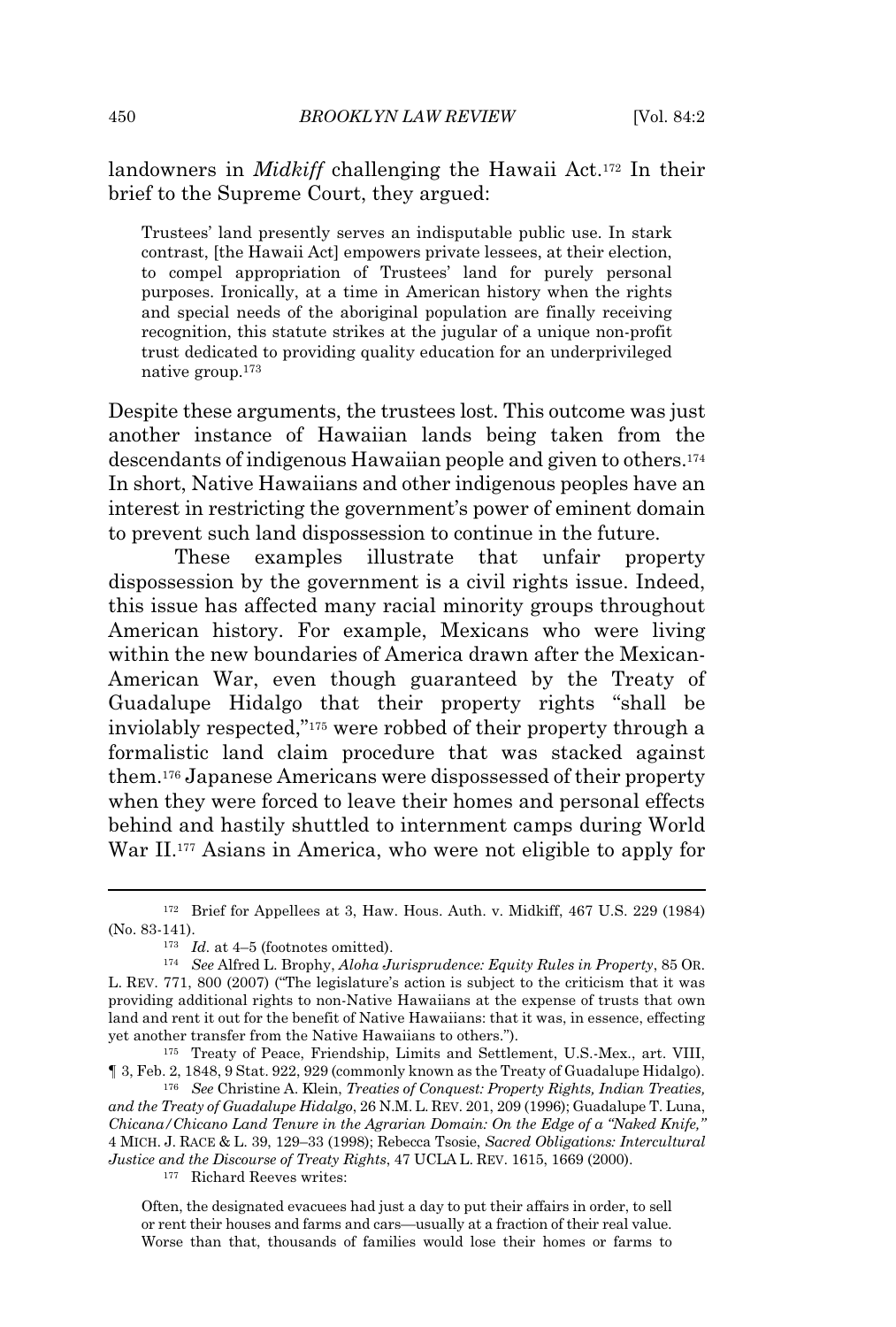citizenship until 1952 because of the whiteness requirement in federal naturalization law, were not allowed to own real property due to alien land laws.<sup>178</sup> Every one of these groups should have an interest in curbing unfettered government authority to construct rules that exclude them from their property rights. This overly broad power is evidenced in contemporary takings law and could be employed in Trump's efforts to construct a massive border wall.

Moreover, property dispossession takes on a special dimension when dealing with Native American tribes because it implicates issues of tribal sovereignty not present with other minority groups.<sup>179</sup> For example, if a border wall is built, the federal government will have to condemn Tohono O'odham land—which is deemed sacred by tribal members.<sup>180</sup> Such unilateral action would undermine this tribe's ability to govern itself. The Tohono O'odham people, which now number thirtyfour thousand enrolled members, have possessed their land

RICHARD REEVES, INFAMY: THE SHOCKING STORY OF THE JAPANESE AMERICAN INTERNMENT IN WORLD WAR II 75 (2015); *see also* ONLY WHAT WE COULD CARRY: THE JAPANESE AMERICAN INTERMENT EXPERIENCE 3 (Lawson Fusao Inada, ed., 2000).

<sup>178</sup> *See* IAN F. HANEY-LÓPEZ, WHITE BY LAW: THE LEGAL CONSTRUCTION OF RACE 129 (1996); Keith Aoki, *No Right to Own?: The Early Twentieth-Century "Alien Land Laws" as a Prelude to Internment*, 19 B.C. THIRD WORLD L.J. 37, 59–63 (1998); Gabriel J. Chin, *Citizenship and Exclusion: Wyoming's Anti-Japanese Alien Land Law in Context*, 1 WYO. L. REV. 497, 499–505 (2001); Rose Cuison Villazor, *Rediscovering* Oyama v. California*: At the Intersection of Property, Race, and Citizenship*, 87 WASH. U. L. REV. 979, 991–94 (2010).

<sup>179</sup> A series of three cases penned by Chief Justice John Marshall, known as the "Marshall trilogy," delineates the legal and political standing of Native American tribes. *See* Worcester v. Georgia, 31 U.S. (6 Pet.) 515, 561 (1832) (holding that Georgia could not impose its own laws on Cherokee tribal lands); Cherokee Nation v. Georgia, 30 U.S. (5 Pet.) 1, 17 (1831) (holding that the Supreme Court did not have original jurisdiction under Article III of the Constitution to hear a suit brought by the Cherokee Nation, which was not a sovereign nation, but a "domestic dependent nation" similar to "that of a ward to his guardian."); Johnson v. M'Intosh, 21 U.S. (8 Wheat.) 543, 584–85 (1823) (holding that Native American tribes had a right of occupancy on their land but they can sell it only to the U.S. government).

<sup>180</sup> Laurel Morales, *Border Wall Would Cut Across Land Sacred to Native Tribe*, NPR (Feb. 23, 2017), http://www.npr.org/2017/02/23/516477313/border-wall-would-cutacross-land-sacred-to-native-tribe [https://perma.cc/M8VN-UJCE]; *see also* Fernanda Santos, *Border Wall Would Cleave Tribe, and Its Connection to Ancestral Land*, N.Y. TIMES (Feb. 20, 2017), https://www.nytimes.com/2017/02/20/us/border-wall-tribe.html [https://perma.cc/D2M4-7QNN] ("After the Mexican-American War and then the Gadsden Purchase in 1854 delineated the border for good, most of the tribe's land was left in present-day Arizona, where it still controls 2.8 million acres . . . while a smaller piece became part of what is now the Mexican state of Sonora.").

foreclosures by banks because their bank accounts were frozen by government order. Many lost their land and work of a lifetime to plain and open thievery by local officials and residents because California's escheat laws allowed the state and banks to take over "abandoned properties." The furniture of the evacuees and, in fact, almost everything they owned was packed into churches, warehouses, and abandoned buildings, easy targets for thieves and vandals.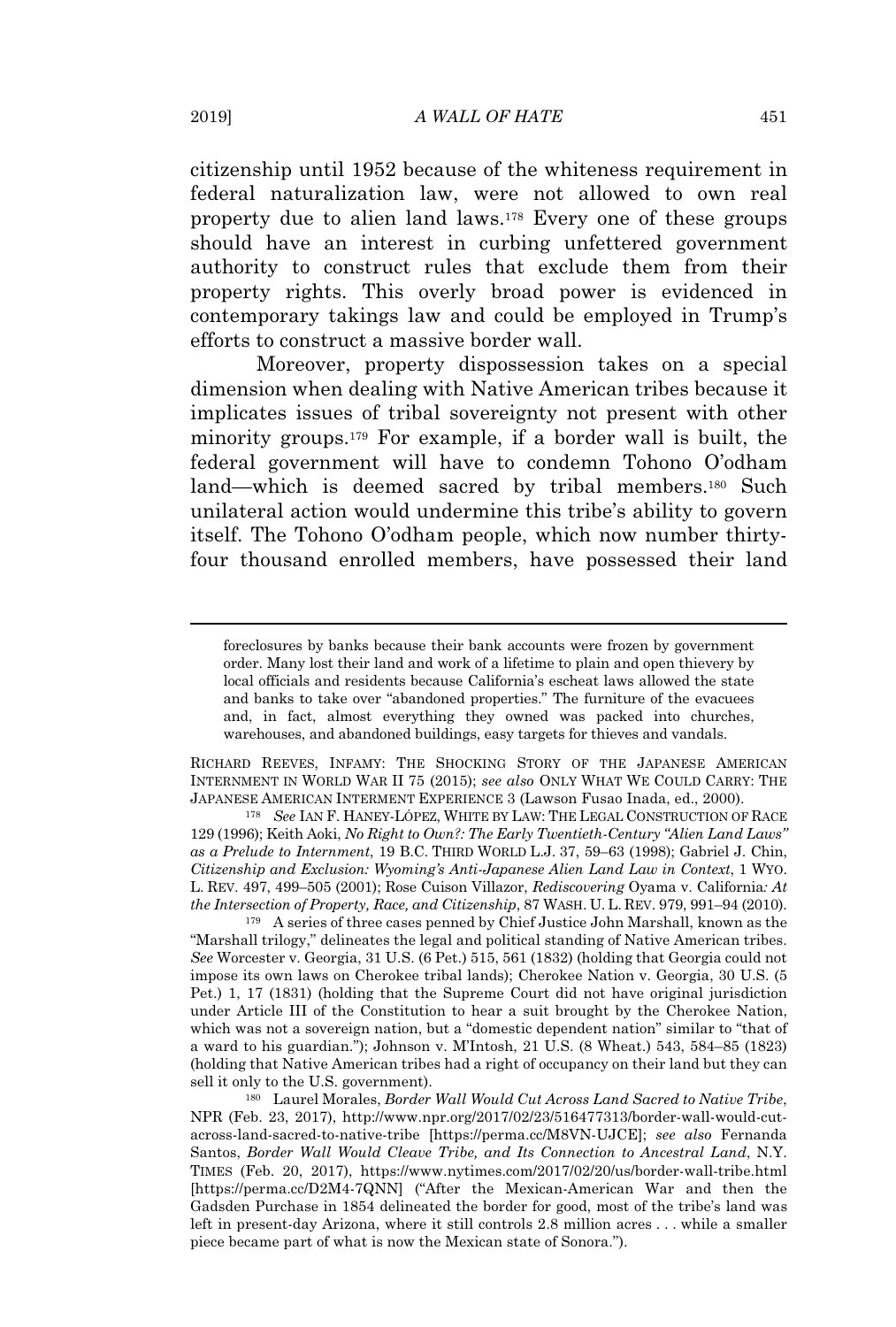since 1854.<sup>181</sup> The Tohono O'odham Nation is currently 2.8 million acres—approximately "the size of Connecticut"—and runs sixty-two miles along the U.S-Mexico border in Arizona.<sup>182</sup>

"Because of tribal rights," the federal government condemning Native American land to build a wall "would most likely require an act of Congress."<sup>183</sup> The Tohono O'odham Nation, however, opposes such a course of action. In February 2017, the Nation produced a video titled *There is No O'odham Word for Wall* explaining their objections.<sup>184</sup> In the official press release that accompanied the video, the Nation's Chairman Edward D. Manuel states:

[T]he Tohono O'odham Nation can not and will not support a fortified border wall. The Nation remains committed to working together to protect the border using proven and successful techniques. We invite the President and his Administration to visit the Nation, see these challenges firsthand, and begin a productive dialogue for moving forward.<sup>185</sup>

American citizens who are against broad eminent domain powers should see the parallels in the federal government taking Native American lands, through the enactment of federal law, and should be aligned with the Tohono O'odham people in their fight for sovereignty.<sup>186</sup> Indeed, since the interests of racial minorities and white landowners have come together on this issue, the time is ripe for collective action that unifies these groups.

<sup>181</sup> Santos, *supra* note 180.

<sup>182</sup> *Id.*

<sup>183</sup> *Id.*; *see also* Lone Wolf v. Hitchcock, 187 U.S. 553, 565 (1903) ("Plenary authority over the tribal relations of the Indians has been exercised by Congress from the beginning, and the power has always been deemed a political one, not subject to be controlled by the judicial department of the government.").United States v. Kagama, 118 U.S. 375, 382 (1886) ("[A]fter an experience of a hundred years of the treaty-making system of government, congress has determined upon a new departure,—to govern them by acts of congress.").

<sup>184</sup> Tohono O'odham Nation, *There is No O'odham Word for Wall*, YOUTUBE (Feb. 18, 2017), https://www.youtube.com/watch?v=RQu-YEmKCN8 [https://perma.cc/8Y8T-5MF3].

<sup>185</sup> Press Release, Tohono O'Odham Nation Office of the Chairman and Vice Chairman, Tohono O'odham Nation Releases Video on Its Opposition to Proposed Border Wall (Feb. 21, 2017), http://www.tonation-nsn.gov/wp-content/uploads/2017/02/Press-Release-Tohono-Oodham-Nation-Releases-Video-on-its-Opposition-to-Proposed-Border-Wall.pdf [https://perma.cc/FW8R-U3NQ].

<sup>186</sup> In a different context, the interests of environmentalist groups and Native American tribes have recently converged in response to President Trump's decision to drastically reduce the size of two national monuments in Utah—Bears Ears National Monument and the Grand Staircase-Escalante National Monument. *See Trump Shrinks National Monuments Angering Environmentalists*, BBC NEWS (Dec. 5, 2017), http://www.bbc.com/news/world-us-canada-42226752 [https://perma.cc/SR7K-PZAV]. Both groups are preparing legal challenges to Trump's actions. *Id.*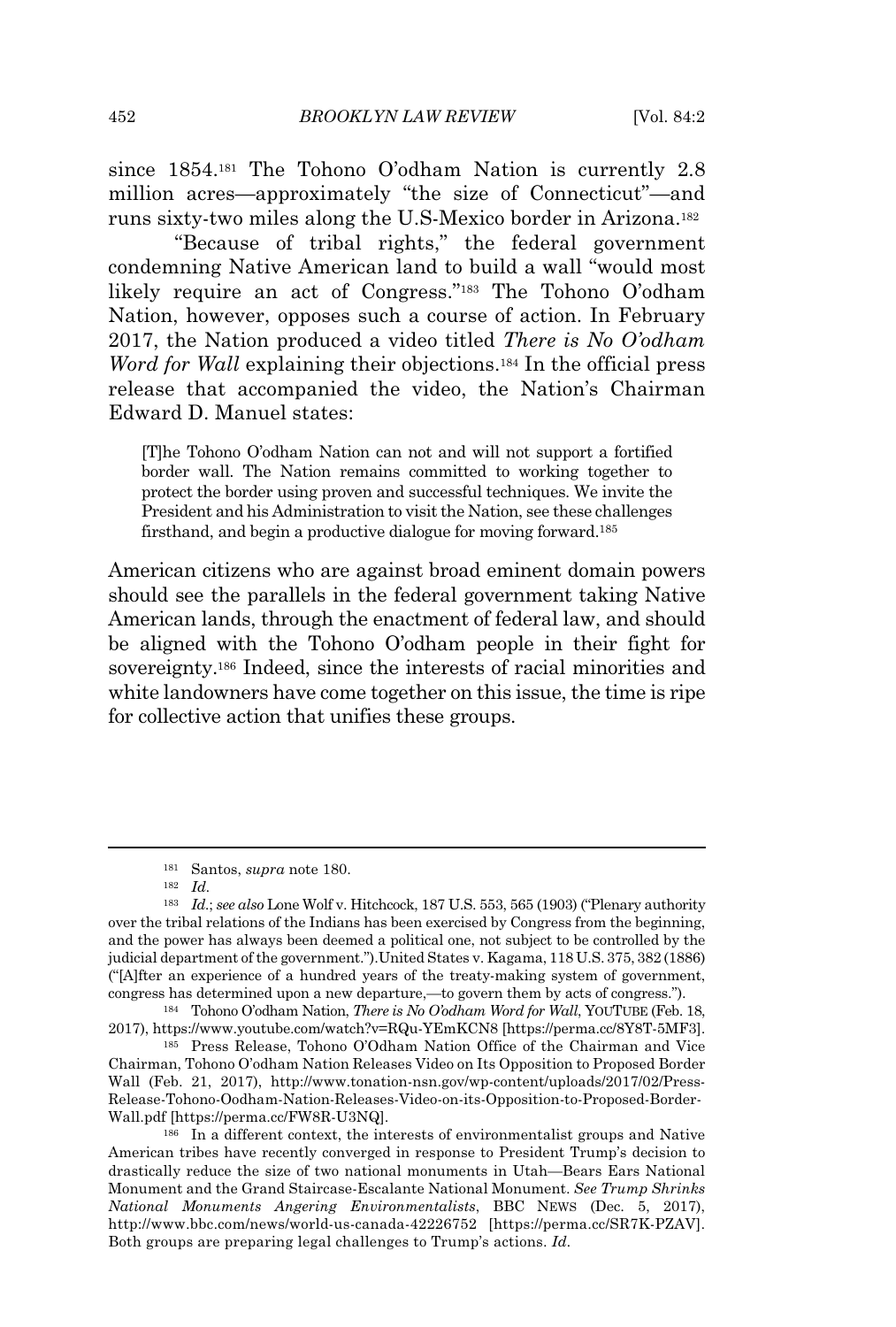#### *C. Race and* Kelo v. City of New London

The interest of white landowners, like many or all of the plaintiffs in *Kelo v. City of New London*, is in the protection of their property rights from government overreach.<sup>187</sup> This interest is evident in Trump's efforts to take the homes of people who live along the U.S.-Mexico border. While this interest converges with the interests of racial minorities in achieving racial equality, *Kelo* implicates race in a different way than *Berman* and *Midkiff*. While *Berman* was situated in a slum clearance project in D.C. that primarily affected African Americans residing in the targeted area, and *Midkiff* arose from a land redistribution law in Hawaii that took land away from a trust that benefitted Native Hawaiians, *Kelo* involved white landowners in Connecticut whose property was being taken by the government for economic redevelopment purposes.<sup>188</sup> Although eminent domain cases before *Kelo* greatly expanded takings power, public criticism was limited because the majority did not sympathize with the landowners in either *Berman* or *Midkiff*. 189

In contrast, public reaction to *Kelo* was characterized by almost ubiquitous outrage.<sup>190</sup> Most states have subsequently enacted post-*Kelo* restrictions on eminent domain.<sup>191</sup> Eminent domain was now generally seen by the public as a serious threat to all Americans' private property rights.<sup>192</sup> However, there was nothing new with *Kelo*. Such expansive uses of eminent domain

<sup>190</sup> SOMIN, *supra* note 106, at 137 ("*Kelo* was greeted by immediate and widespread outrage."). *But see* Conor Friedersdorf, *Why Trusting Donald Trump on Judges Is Folly*, ATLANTIC (Aug. 8, 2016), https://www.theatlantic.com/politics/archive/2016/08/ why-trusting-donald-trump-on-judges-is-folly/494645/ [https://perma.cc/8ARW-NH7L] ("That same year, the court's decision was praised by a billionaire real-estate developer [Donald Trump] with a personal interest in eminent domain. (He once tried to have the government force a woman from her home against her will so he could build a limousine parking lot.) He told Fox News of the ruling, 'I happen to agree with it 100 percent.'").

<sup>191</sup> SOMIN, *supra* note 106, at 142 ("A total of forty-five states have enacted post-*Kelo* eminent domain reform laws."); *see also* Marc Mihaly & Turner Smith, Kelo*'s Trail: A Survey of State and Federal Legislative and Judicial Activity Five Years Later*, 38 ECOLOGY L.Q. 703, 707–08 (2011).

<sup>192</sup> SOMIN, *supra* note 106, at 113 ("While [the] result was consistent with preexisting doctrine, it nonetheless made explicit a threat to ordinary middle- and working-class homeowners that in the earlier cases seemed merely latent.").

<sup>187</sup> Kelo v. City of New London, 545 U.S. 469, 475 (2005).

<sup>188</sup> *See* discussion *infra* Sections II.A.1, II.B.1.

<sup>189</sup> Stacy L. Leeds, *By Eminent Domain or Some Other Name: A Tribal Perspective on Taking Land*, 41 TULSA L. REV. 51, 56–57 (2005). ("Although the *Midkiff* decision received scrutiny in the academic and legal community for arguably breaking new ground in public use jurisprudence, there was no serious public outcry. Perhaps there was a lack of sympathy from mainstream Americans for the wealthy landowners of Hawaii. Likewise, in the blight cases, perhaps the average middle-class American failed to identify with the mostly low-income communities of color that had been displaced." (footnotes omitted)).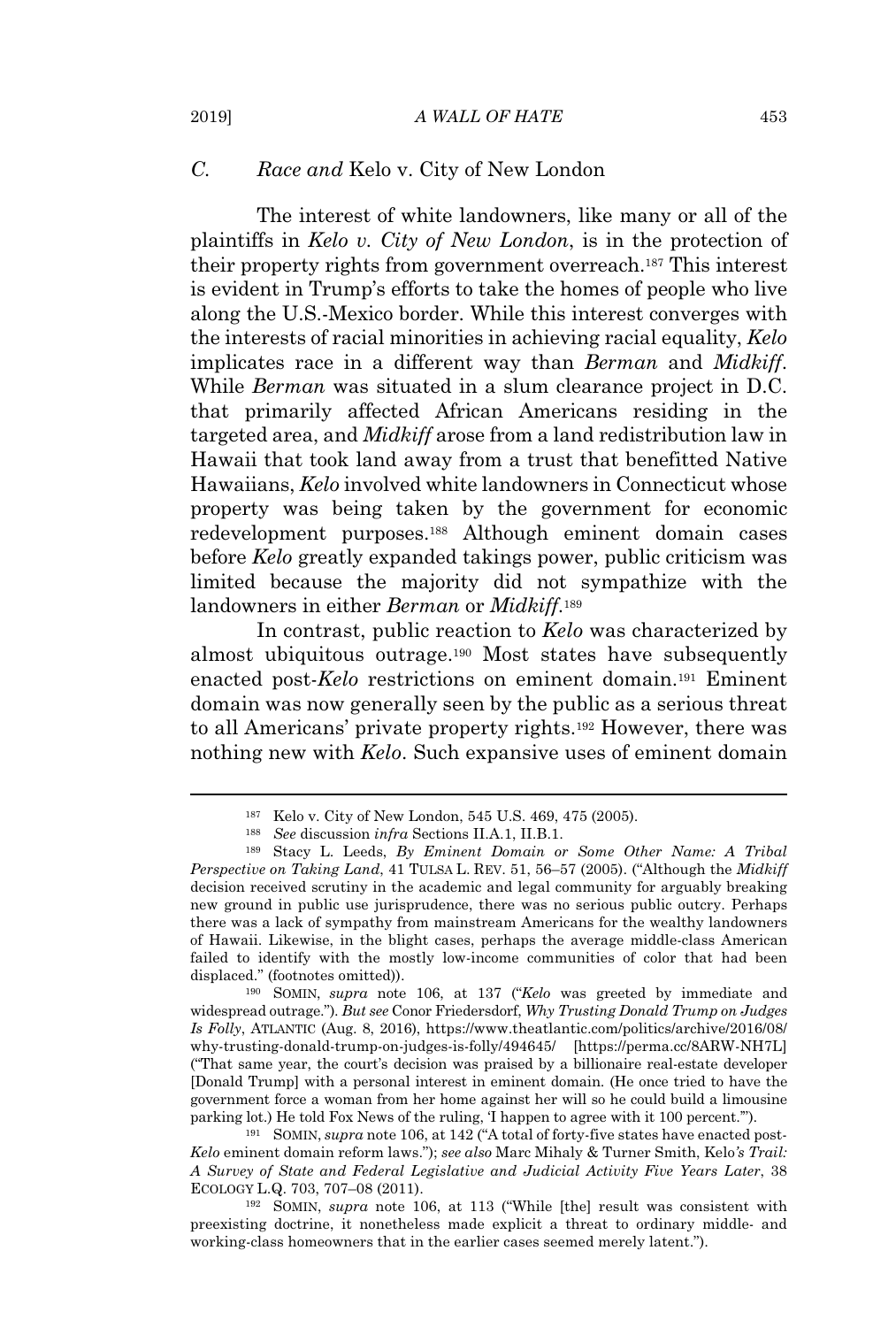have historically been used to dispossess Native American tribes of their land.<sup>193</sup> Furthermore, as previously mentioned, eminent domain has been used to dispossess African Americans of their land.<sup>194</sup> In the National Association for the Advancement of Colored People's (NAACP) amicus brief submitted in *Kelo*, the prominent civil rights organization emphasized how eminent domain power has historically dispossessed racial minorities. The NAACP asserted, "The history of eminent domain is rife with abuse specifically targeting minority neighborhoods. Indeed, the displacement of African-Americans and urban renewal projects were so intertwined that 'urban renewal' was often referred to as 'Negro removal.'"<sup>195</sup> The NAACP further contended, "Even absent illicit motives, eminent domain power has affected and will disproportionately affect racial and ethnic minorities, the elderly and the economically disadvantaged. Well-cared-for properties owned by minority and elderly residents have repeatedly been taken so that private enterprises could construct superstores, casinos, hotels and office parks."<sup>196</sup> In sum, the government has continuously dispossessed racial minorities of their land through the use of eminent domain and the interests of these minority groups and those of the majority are now converging.

In his dissenting opinion in *Kelo*, in a rare moment of alliance, Justice Thomas agreed with the NAACP's arguments. Thomas wrote that such a broad interpretation of public use "guarantees that these losses will fall disproportionately on poor communities."<sup>197</sup> Thomas recognized a racial dimension to the inequity of such a broad interpretation of public use. He noted that public works projects in St. Paul, Minnesota and Baltimore, Maryland in the 1950s and '60s decimated predominantly minority communities, and that the *Kelo* holding will only "exacerbate these

<sup>193</sup> Leeds, *supra* note 189, at 52 ("For centuries, American Indians have seen their lands taken by federal and state governments without consent, and at times, without compensation. Some Indian land takings have fallen squarely within the exercise of eminent domain powers, but takings have routinely occurred under other theories that provide no legal remedy. In both situations, the underlying rationale for the taking was the belief that Indians were not using the land as efficiently as another owner would. In short, the 'public good' necessitated the taking of land from the Indians, so the land could be redistributed to others who would make better use of the land." (footnotes omitted)).

<sup>194</sup> *See supra* Section II.A.

<sup>195</sup> Brief for National Association for the Advancement of Colored People, et al., as Amici Curiae Supporting Respondents at 7, Kelo v. City of New London, 545 U.S. 469 (2004) (No. 04-108) (citations omitted).

<sup>196</sup> *Id.* at 9.

<sup>197</sup> Kelo v. City of New London, 545 U.S. 469, 521 (2005) (Thomas, J., dissenting) (internal citations omitted).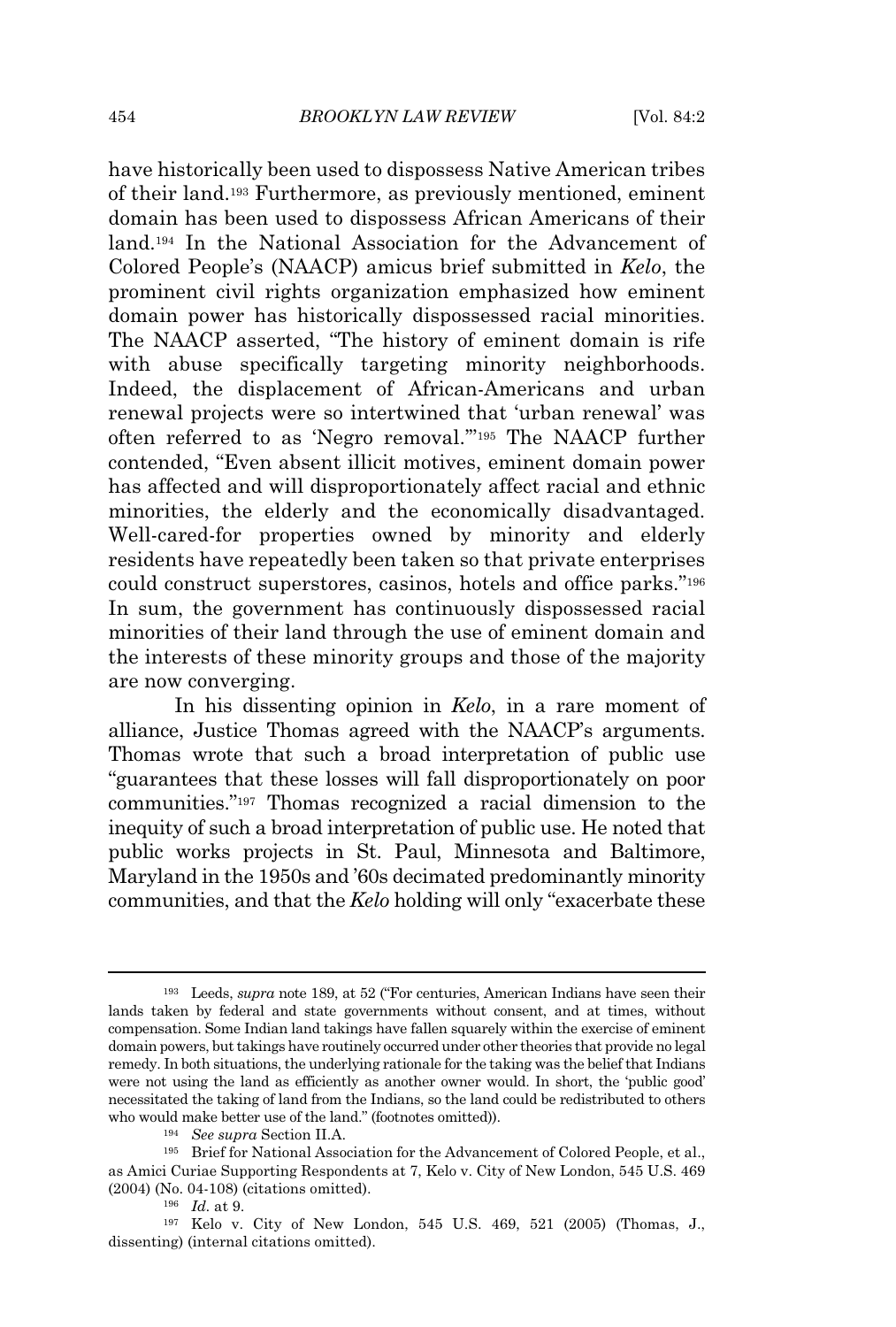effects."<sup>198</sup> Because of these unfair results, Thomas urged for a narrow interpretation of the Public Use Clause.<sup>199</sup>

*Kelo* and its aftermath show us that white landowners have an interest in preventing such arbitrary takings. From a property rights perspective, this interest is fundamental to the Constitution's conception of individual liberty.<sup>200</sup> This interest is now evident in the plight of the many white landowners who are facing forced dispossession of their homes to make room for the construction of a border wall.<sup>201</sup>

Finally, in addition to racial interests converging, other types of convergence are occurring. For example, on August 12, 2017, hundreds of people from forty groups including property rights organizations, environmentalists, and immigrants' rights advocates marched together in south Texas to protest the construction of the border wall.<sup>202</sup> They were hoping to draw national attention to the multi-faceted harms that will be caused by the wall.<sup>203</sup> This was one of the first major protests against the border wall uniting different groups; it is likely many more will follow.

Now that various interests—especially racial minority and majority interests—are coming together to challenge government eminent domain power, Part III will explore some

<sup>202</sup> Nomaan Merchant, *Advocates Stage First Big Texas Protest Against Border Wall*, WASH. TIMES (Aug. 12, 2017), https://www.washingtontimes.com/news/2017/aug/12/ advocates-stage-first-big-texas-protest-against-bo/ [http://perma.cc/4ZMW-AB78]; *see also* Michael Hardy, *In South Texas, Threat of Border Wall Unites Naturalists and Politicians*, N.Y. TIMES (Aug. 13, 2017), https://www.nytimes.com/2017/08/13/us/in-south-texas-threatof-border-wall-unites-naturalists-and-politicians.html [https://perma.cc/Q6H6-ZRJD].

<sup>203</sup> One example of the multi-faceted harms of the construction of the border wall, in addition to the diminishment of property rights and civil rights, would be the environmental damage that the construction of a massive wall would create. *See* Erika Bolsted, *Trump's Wall Could Cause Serious Environmental Damage*, SCI. AM. (Jan. 26, 2017), https://www.scientificamerican.com/article/trumps-wall-could-cause-seriousenvironmental-damage/ [https://perma.cc/MLT6-9FH6].

<sup>198</sup> *Id.* at 522.

<sup>199</sup> *Id.* at 508.

<sup>200</sup> *See generally* JAMES W. ELY, JR., THE GUARDIAN OF EVERY OTHER RIGHT: A CONSTITUTIONAL HISTORY OF PROPERTY RIGHTS (3d ed., 2008).

<sup>201</sup> *See* Scott Bronstein, Collette Richards, Curt Devine & Drew Griffin, *President Trump v. American Landowners on the Border*, CNN (Apr. 3, 2017), http://www.cnn.com/2017/04/03/us/eminent-domain-border-private-land-cases/index.html [https://perma.cc/G5S9-A8RG]; Lauren Etter & Justin Sink, *The Wall Needs the Consent of Many*, BLOOMBERG (Feb. 2, 2017), https://www.bloomberg.com/news/articles/2017-02- 02/the-wall-needs-the-consent-of-many [https://perma.cc/FT9D-H5SA]; Tracy Jan, *Trump's 'Big, Beautiful Wall' Will Require Him to Take Big Swaths of Other People's Land*, WASH. POST: WONKBLOG (Mar. 21, 2017), https://www.washingtonpost.com/news/wonk/ wp/2017/03/21/trumps-big-beautiful-wall-will-require-him-to-take-big-swaths-of-otherpeoples-land/?utm\_term=.7385d350cb2a [https://perma.cc/3YJ2-QBML]. Although these articles do not explicitly mention race, it is statistically likely that many of the landowners affected by Trump's border wall will be white. *See* JOINT CTR. FOR HOUS. STUDIES OF HARVARD UNIV, *supra* note 114, at 4.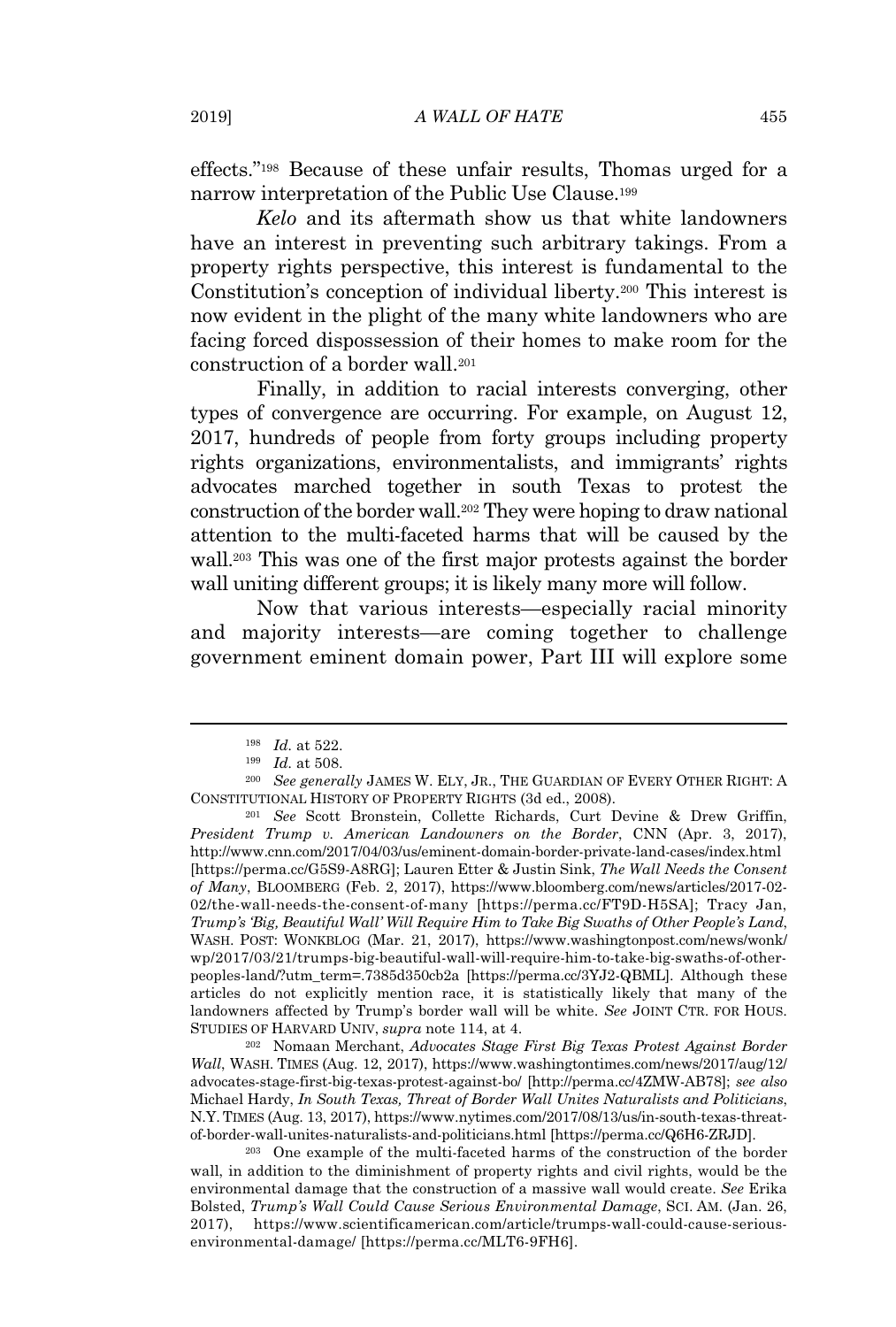possible ways forward, using the current president's plan to take property for a border wall as an illustrating example.

#### III. POSSIBLE WAYS FORWARD

This Part explores some possible ways to resist President Trump's proposal to take peoples' lands for the construction of a border wall. It will analyze different ways to either narrow the definition of "public use" or achieve heightened scrutiny in eminent domain cases.<sup>204</sup> The specific strategies to implement these possibilities are many and include things like attempted legal reform through the courts, legislatures, and executive agencies, as well as pushing for a constitutional amendment, pursuing grassroots activism, and producing scholarship and other forms of public expression that seek to raise awareness of the issue.<sup>205</sup>

<sup>204</sup> One potential critique of a call for heightened scrutiny is that it is an invocation of a return to the *Lochner* era, where the Supreme Court, under a Substantive Due Process analysis, applied heightened scrutiny to a state law prohibiting bakery employees from working more than ten hours per day or sixty hours per week. *See* Lochner v. New York, 198 U.S. 45, 57 (1905) ("The mere assertion that the subject relates though but in a remote degree to the public health does not necessarily render the enactment valid. The act must have a more direct relation, as a means to an end, and the end itself must be appropriate and legitimate . . . ."). In applying heightened scrutiny, the Court concluded that the law was not "a fair, reasonable and appropriate exercise" of the state's police power. *Id.* at 56–57. *Lochner* has been much derided as an example of judicial overreach. *See* Thomas B. Colby & Peter J. Smith, *The Return of Lochner*, 100 CORNELL L. REV. 527, 536–37 (2015) (summarizing criticism). A full response to this critique is beyond the scope of this article. However, a brief point is worth mentioning. Even during the *Lochner* era, the Supreme Court upheld certain state regulations that it deemed vital to prevent certain harms—i.e., they were valid exercises to state power. James Ely writes:

It bears emphasizing that the outcome in *Lochner* did not bar all legislative reform. . . . The Supreme Court, for instance, was receptive to laws dealing with obvious health and safety risks, even when such regulations imposed heavy costs on property owners or businesses. The justices upheld the regulation of safety in mines and worker's compensation that provided for a financial award to employees injured by industrial accidents. Moreover, the Supreme Court sustained state laws that required the payment of wages in money rather than script, brushing aside a liberty of contract argument. The Court also took a deferential view with respect to state supervision of public morals. . . . Nor did the Supreme Court see any constitutional infirmity with laws to prevent fraudulent business practices.

ELY, *supra* note 200, at 108–09. In the same way, applying heightened scrutiny in takings cases does not necessarily give courts unfettered power over the other branches of government. Indeed, such scrutiny serves as a check against executive and legislative overreach in the eminent domain context.

<sup>205</sup> The main point of this article is to argue that we have reached a moment of interest-convergence to collectively push for a change in eminent domain law. Detailed analysis of the strategies to accomplish this goal are beyond the scope of this article.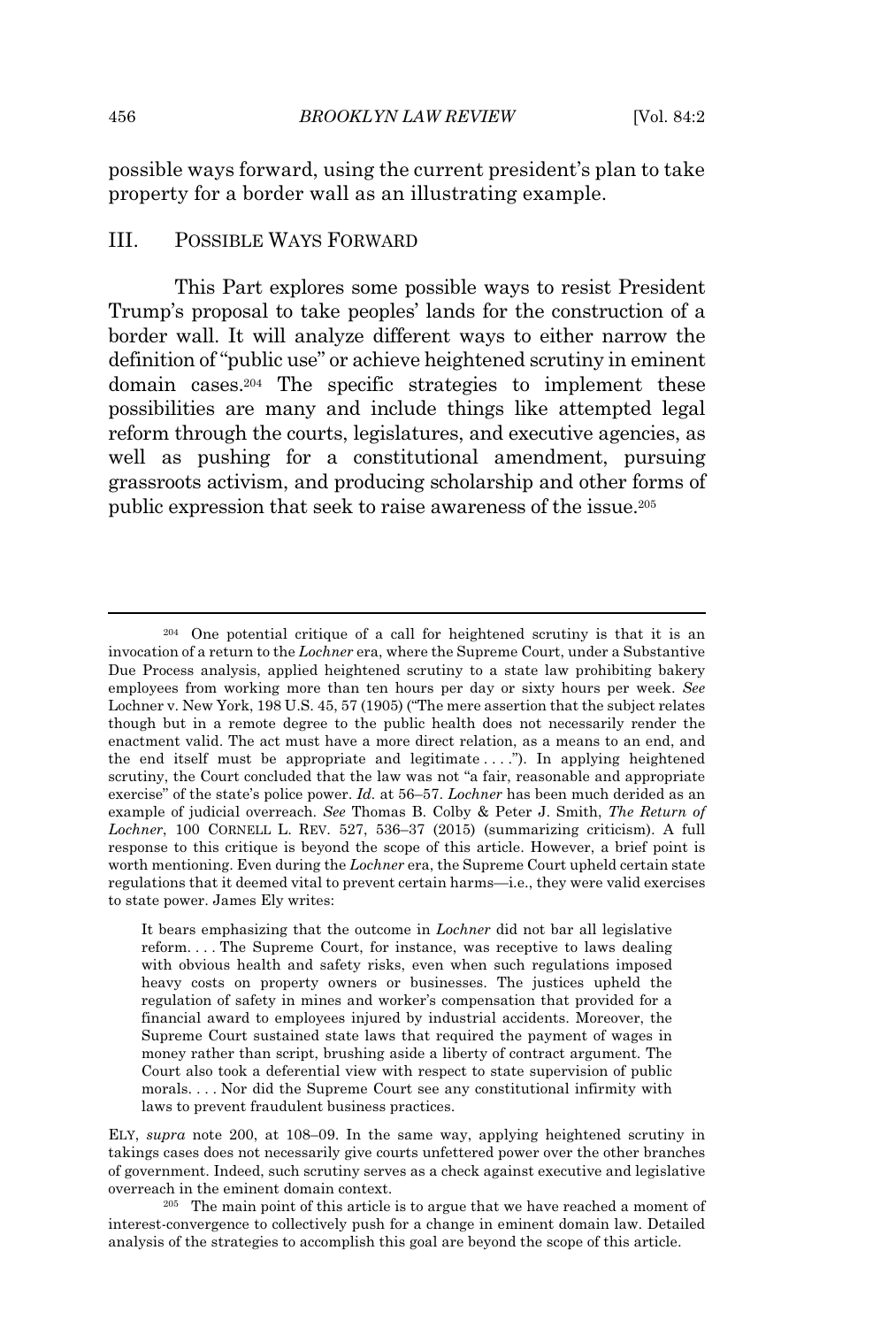### *A. A Narrow Interpretation of the Public Use Doctrine*

One possible way forward to limit federal eminent domain power is to push for a narrow interpretation of public use. Justice Thomas articulates a narrow definition in his *Kelo* dissent by writing, "The most natural reading of the Clause is that it allows the government to take property only if the government owns, or the public has a legal right to use, the property, as opposed to taking it for any public purpose or necessity whatsoever."<sup>206</sup> This narrow interpretation could curb economic development takings, such as the one at issue in *Kelo*, but it would not provide any restriction on the federal government's proposal to take private property to build a border wall.<sup>207</sup> Under a narrow interpretation of public use, so long as the federal government owned and used the land taken, it would be a permissible exercise of eminent domain. If Trump takes property through eminent domain and keeps it in federal hands to build a border wall, then even a narrow reading of public use would not provide any protection to the landowners. This is because a narrow interpretation would not prevent poor government decision making.

A primary reason to restrict the government's eminent domain power is to provide a fetter against ineffective government plans that would lead to the unnecessary dispossession of property. Rather than arguing that government lacks any power to condemn land, this article asserts that the government should be put to its proofto take this drastic action because people's property rights are at stake. It is likely that many people would vigorously object if their homes were taken with little evidence that the taking would accomplish the government's stated purpose.

There is ample evidence that a border wall would not be effective in decreasing the number of unauthorized immigrants from Mexico in this country. For example, researchers Ana Gonzalez-Barrera and Jen Manuel Krogstad found, in a study for the Pew Research Center, that "[t]he number of Mexican immigrants living in [this country] illegally has declined by more than [one] million since 2007."<sup>208</sup> In fiscal year 2016, "more non-

<sup>206</sup> Kelo v. City of New London, 545 U.S. 469, 508 (2005) (Thomas, J., dissenting).

<sup>207</sup> Ilya Somin proposes to ban economic development and blight takings altogether, but notes that while it will improve the situation, it "will not eliminate all eminent domain abuse." *See* SOMIN, *supra* note 106, at 204–05.

<sup>208</sup> Ana Gonzalez-Barrera & Jens Manuel Krogstad, *What We Know About Illegal Immigration from Mexico*, PEW RES. CTR. (Mar. 2, 2017), http://www.pewresearch.org/facttank/2017/03/02/what-we-know-about-illegal-immigration-from-mexico/ [https://perma.cc/ W8MR-G4HY]. "In 2014, 5.8 million unauthorized immigrants from Mexico lived in the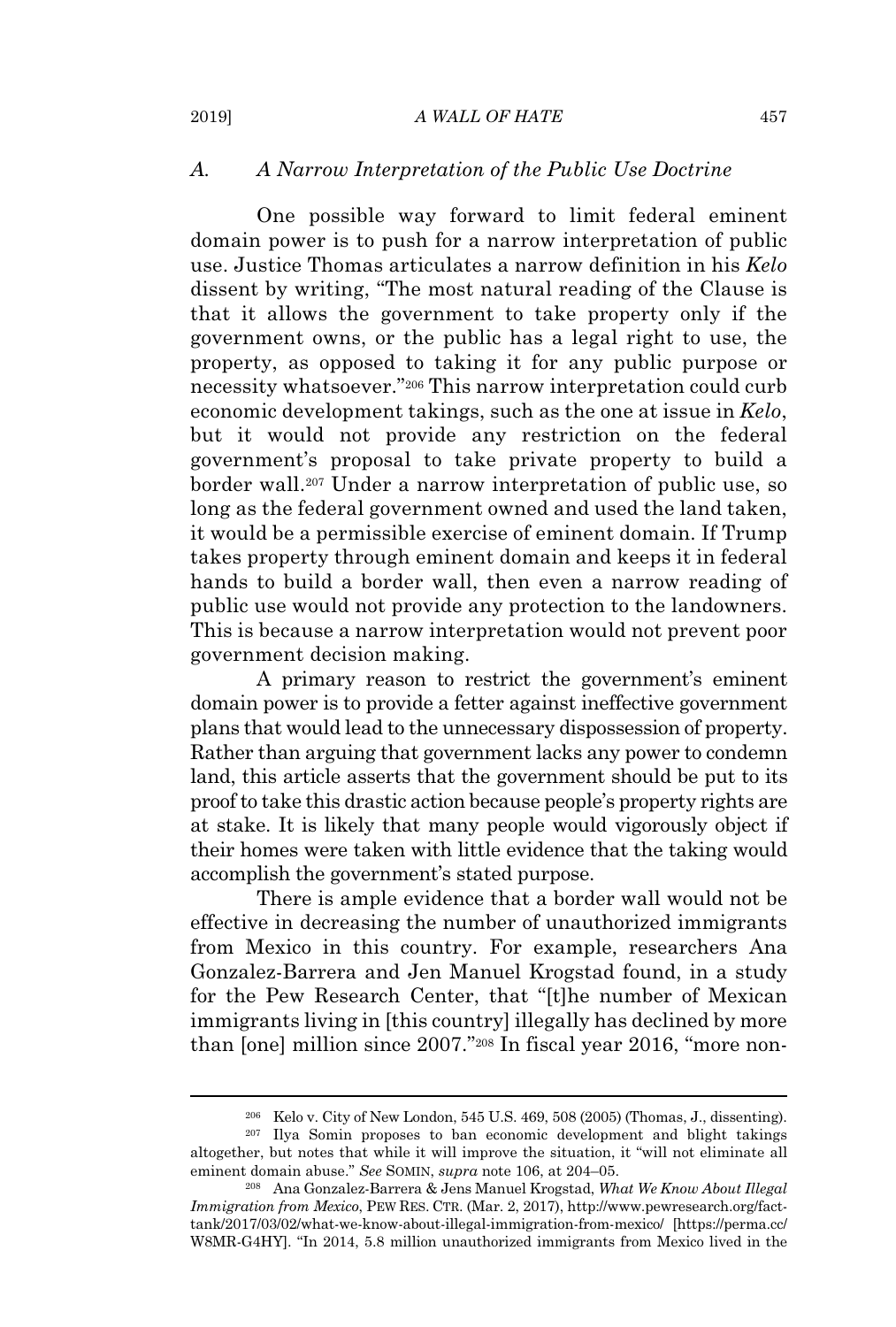Mexicans than Mexicans were apprehended at U.S. borders," with 192,969 Mexicans apprehended, which represents "a sharp drop from a peak of 1.6 million apprehensions" sixteen years earlier.<sup>209</sup> The authors note, "The decline in apprehensions reflects the decrease in the number of unauthorized Mexican immigrants coming to the U.S."<sup>210</sup> These numbers suggest that a border wall will not be effective in reducing a population of people coming to the United States whose numbers have been declining on their own. Further, "unauthorized immigrants are more likely to be long-term residents of the U.S. As of 2014, 78% had lived in [this country] for ten years or more, while only 7% had been in the [U.S.] for less than five years."<sup>211</sup> If the vast majority of undocumented immigrants are long-term residents of this country, then a border wall will do little to decrease the number.

In an article in the *American Journal of Sociology*, scholars Douglas Massey, Karen Pren, and Jorge Durand argue that more forceful immigration enforcement policy starting in 1986 has served to increase, not decrease, the number of unauthorized immigrants from Mexico.<sup>212</sup> Massey, Duran, and Pren explain:

The principal substantive finding of our analysis is that border enforcement was not an efficacious strategy for controlling Mexican immigration to the United States, to say the least. Indeed, it backfired by cutting off a long-standing tradition of migratory circulation and promoting the large-scale settlement of undocumented migrants who otherwise would have continued moving back and forth across the border.<sup>213</sup>

In addition, to the extent that the wall is supposed to deter crime at the border,<sup>214</sup> policy experts have expressed doubts that a physical wall would reduce drug trafficking,<sup>215</sup> human

<sup>214</sup> Donald J. Trump (@RealDonaldTrump), TWITTER, (June 22, 2017, 3:15 PM), https://twitter.com/realDonaldTrump/status/878013639613186049?ref\_src=twsrc^tfw& ref\_url=http%3A%2F%2Fwww.latimes.com%2Fpolitics%2Fla-pol-updates-everythingpresident-we-will-build-the-1498170467-htmlstory.html [https://perma.cc/69LM-GL45] ("Mexico was just ranked the second deadliest country in the world, after only Syria. Drug trade is largely the cause. We will BUILD THE WALL!").

<sup>215</sup> *See* Ron Nixon, *As Trump Calls for Wall on Mexican Border, Smugglers Dig Tunnels*, N.Y. TIMES (Sept, 1, 2016), https://www.nytimes.com/2016/09/02/us/us-mexicoborder-wall-tunnels.html [https://perma.cc/N7KZ-G9NP]; Ron Nixon, *Homeland*

U.S., *down* from a peak of 6.9 million [seven years earlier]." *Id.* (emphasis added). However, "Mexicans still make up about half of the nation's 11.1 million unauthorized immigrants." *Id.*

<sup>209</sup> *Id.*

<sup>210</sup> *Id.*

<sup>211</sup> *Id.*

<sup>212</sup> Douglas S. Massey, Jorge Durand & Karen A. Pren, *Why Border Enforcement Backfired*, 121 AM. J. SOC. 1557, 1557–58, 1590 (2016).

<sup>213</sup> *Id.* at 1590; *see also* David Bier, *A Wall Is an Impractical, Expensive, and Ineffective Border Plan*, CATO INST. (Nov. 28, 2016, 2:31 PM), https://www.cato.org/blog/ border-wall-impractical-expensive-ineffective-plan [https://perma.cc/55YG-X4TY] (arguing that a border wall will not be effective in reducing illegal immigration or drug trafficking).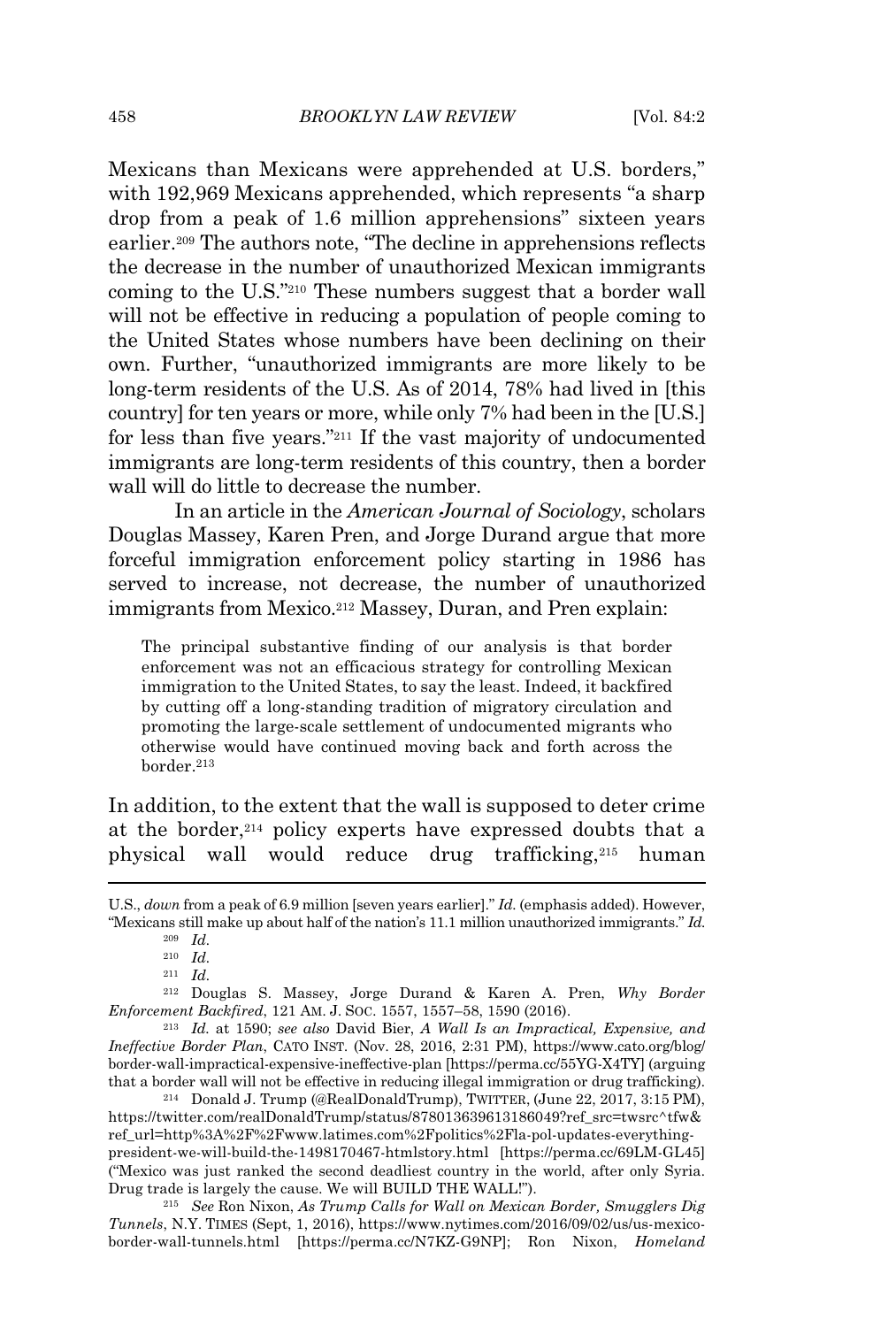trafficking,<sup>216</sup> or terrorism.<sup>217</sup> Finally, although the president has repeatedly promised a large physical wall to keep people out, both lawmakers and other federal officials have consistently questioned the efficacy and cost of such an undertaking.<sup>218</sup> Nonetheless, if a narrow interpretation of the public use doctrine were adopted, none of the evidence of the proposed border wall's ineffectiveness would matter. Courts would simply defer to the fact that the taken land would be in government hands.

# *B. Racial Animus and the Trump Presidency*

Given the strong evidence against building a wall, what can explain Trump's relentless pursuit of an incredibly costly measure that will not be effective in achieving the president's policy goals? One plausible reason is that Trump's proposal is based on racial animus.<sup>219</sup> In other words, Trump's purported goal of curbing illegal immigration is just a pretext for racial animus against people of Mexican descent. Evidence for such animus abounds in Trump's own words. For example, Trump stated at a speech announcing his bid for president:

When Mexico sends its people, they're not sending their best. They're not sending you. They're not sending you. They're sending people that

<sup>217</sup> *See* Eric Schmitt & Linda Qiu, *Fact Check: The Trump Administration's Argument for a Border Wall*, N.Y. TIMES (Apr. 27, 2017), https://www.nytimes.com/2017/04/ 27/us/politics/fact-check-trump-border-wall-mexico.html [https://perma.cc/ADM3-MQ23].

<sup>218</sup> Scott Bronstein, Curt Devine & Drew Griffin, *Trump Wants a Wall. Border Experts Want a Fence*, CNN (Feb. 16. 2017, 6:49 PM ET), http://www.cnn.com/2017/ 02/16/politics/trump-border-wall/index.html [https://perma.cc/XZ7M-VU4P] (quoting Border Patrol officials that state that a fence would be more sensible than a wall); Adam Hartung, *Why President Trump's Border Wall Is an Example of Bad Leadership*, FORBES (Jan. 28, 2017, 8:20 PM), https://www.forbes.com/sites/adamhartung/2017/01/28/whypresident-trumps-border-wall-is-an-example-of-bad-leadership/ [https://perma.cc/XEG9- 6QEJ] ("Interestingly, the state with the longest Mexican border is Texas—and of its 38 congressional members (36 in Congress, 2 in the Senate and 25 Republican) not one (not one) supports building the wall.").

<sup>219</sup> Here, racial animus can take two forms: either Trump's own personal animus or, conversely, the animus of Trump's supporters that he caters to by continually promising that a wall will be built and that Mexico will pay for it. For my analysis, it makes no difference—I will treat them as one and the same. If either or both types of animus lead to the unfair taking of private property and the government trampling on other rights, then it must be checked.

*Security Secretary Says Border Wall Alone Will Not Work*, N.Y TIMES (Jan. 25, 2017), https://www.nytimes.com/2017/01/25/us/politics/homeland-security-john-kelly-borderwall.html [https://perma.cc/5F3X-239P]; Roberto Saviano, *Why a Mexican Border Wall Won't Stop the Drug Cartels*, NEWSWEEK (Mar. 6, 2017, 8:00 AM), http:// www.newsweek.com/2017/03/17/why-mexican-border-wall-wont-stop-drug-cartels-5 64112.html [https://perma.cc/4EBD-QATG].

<sup>216</sup> *See* Kalhan Rosenblatt, *Will Trump's Border Wall Prevent Human Trafficking? Experts Aren't Sure*, NBC NEWS (Apr. 26, 2017, 4:29 PM EDT), http://www. nbcnews.com/news/us-news/will-trump-s-border-wall-prevent-human-trafficking-expertsaren-n751466 [https://perma.cc/6ZUT-CHNT].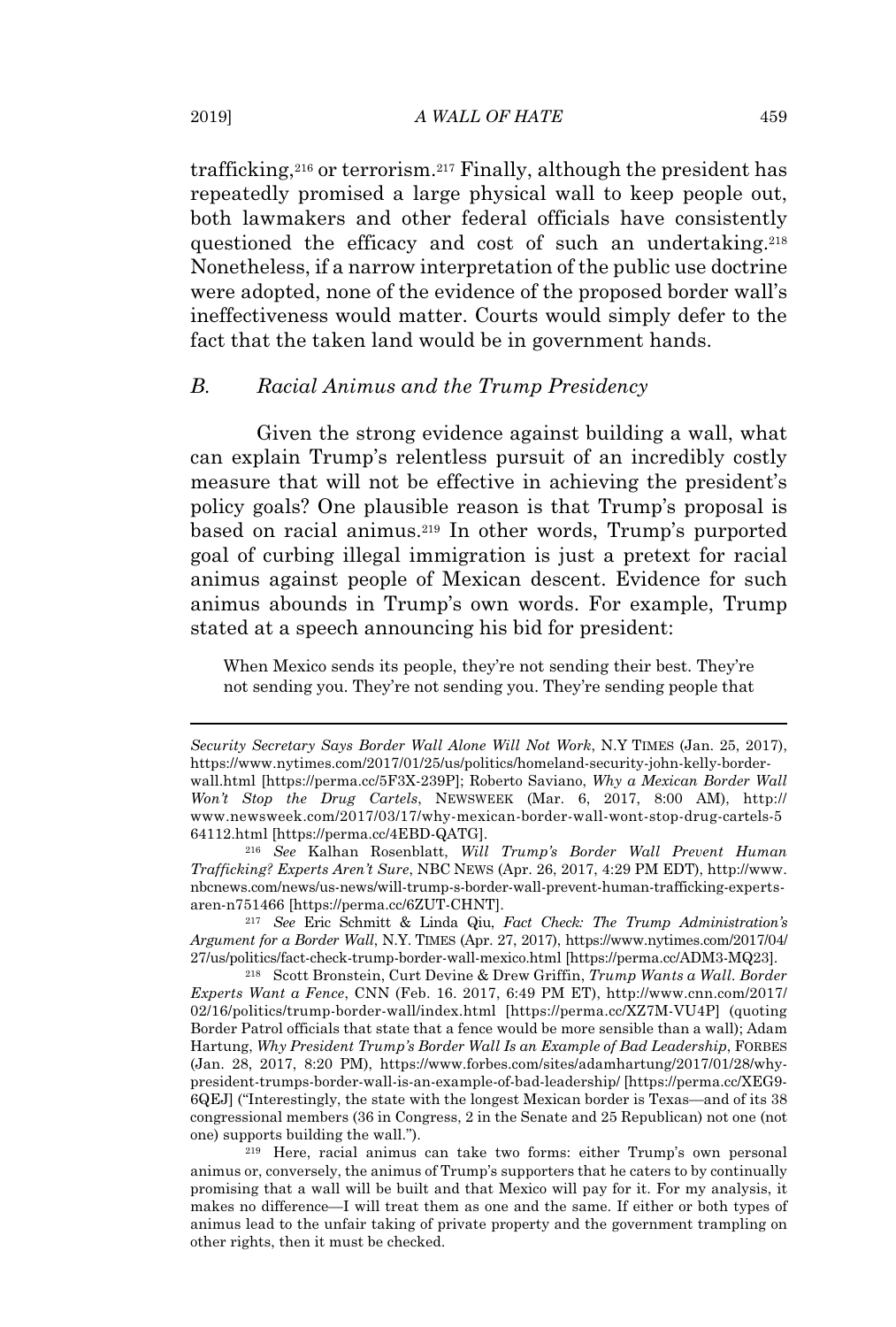have lots of problems, and they're bringing those problems with us. They're bringing drugs. They're bringing crime. They're rapists. And some, I assume, are good people.<sup>220</sup>

Furthermore, during his presidential campaign, two men urinated on a sleeping Latino man and then assaulted him with a metal pole.<sup>221</sup> At the police station, one of the men stated, "'Donald Trump was right; all these illegals need to be deported.'"<sup>222</sup> When asked about the incident, instead of denouncing the attackers, Trump said, "I will say that people who are following me are very passionate. They love this country and they want this country to be great again. They are passionate."<sup>223</sup> These comments demonstrate the racial animus of both Trump and his base.

Moreover, then-candidate Trump refused to answer questions about immigration from Jorge Ramos, a Mexican American reporter at the Spanish-language news channel Univision and told Ramos to "Go back to Univision" before Trump's bodyguard forcibly removed Ramos from the room.<sup>224</sup> In addition, then-candidate Trump made public statements against the fitness of a Mexican American judge, who was born in Indiana, to hear a pending case in which Trump was a defendant based on the judge's racial background.<sup>225</sup> Specifically, Judge Gonzalo P. Curiel was presiding over a fraud class action case brought "by former students of Trump University" when Trump asserted that the judge had a conflict of interest because the judge's family was of Mexican heritage and the judge would, therefore, be biased against

<sup>220</sup> *Here's Donald Trump's Presidential Announcement Speech*, TIME (June 16, 2015), http://time.com/3923128/donald-trump-announcement-speech/ [https://perma.cc/TDK2-6XPL].

<sup>221</sup> Adrian Walker, *'Passionate' Trump Fans Behind Homeless Man's Beating?*, BOS. GLOBE (Aug. 21, 2015), https://www.bostonglobe.com/metro/2015/08/20/after-two-brothersallegedly-beat-homeless-man-one-them-admiringly-quote-donald-trump-deporting-illegals/ I4NXR3Dr7litLi2NB4f9TN/story.html [https://perma.cc/F6TS-YKJU].

<sup>222</sup> *Id.*

<sup>223</sup> *Id.*

<sup>224</sup> Phillip Rucker, *First, Trump Booted Univision Anchor Jorge Ramos Out of His News Conference. Then Things Got Interesting*, WASH. POST (Aug. 25, 2015), https://www.washingtonpost.com/news/post-politics/wp/2015/08/25/first-trump-bootedunivision-anchor-jorge-ramos-out-of-his-news-conference-then-things-got-interesting/ [https://perma.cc/X7A3-7DTB]. Also, then-candidate Trump responded to a question about immigration at a presidential debate by stating, "We have some bad hombres here, and we're going to get them out." Katie Zezima, *Trump on Immigration: There Are 'Bad Hombres' in the United States*, WASH. POST (Oct. 19, 2016), (internal quotation marks omitted) https://www.washingtonpost.com/news/post-politics/wp/2016/10/19/trump-onimmigration-there-are-bad-hombres-in-the-united-states/ [https://perma.cc/4P3L-7X9H].

<sup>225</sup> Alan Rappeport, *That Judge Attacked by Donald Trump? He's Faced a Lot Worse*, N.Y. TIMES (June 3, 2016), (internal quotation marks omitted) https://www. nytimes.com/2016/06/04/us/politics/donald-trump-university-judge-gonzalo-curiel.html [https://perma.cc/KSP6-NMSV].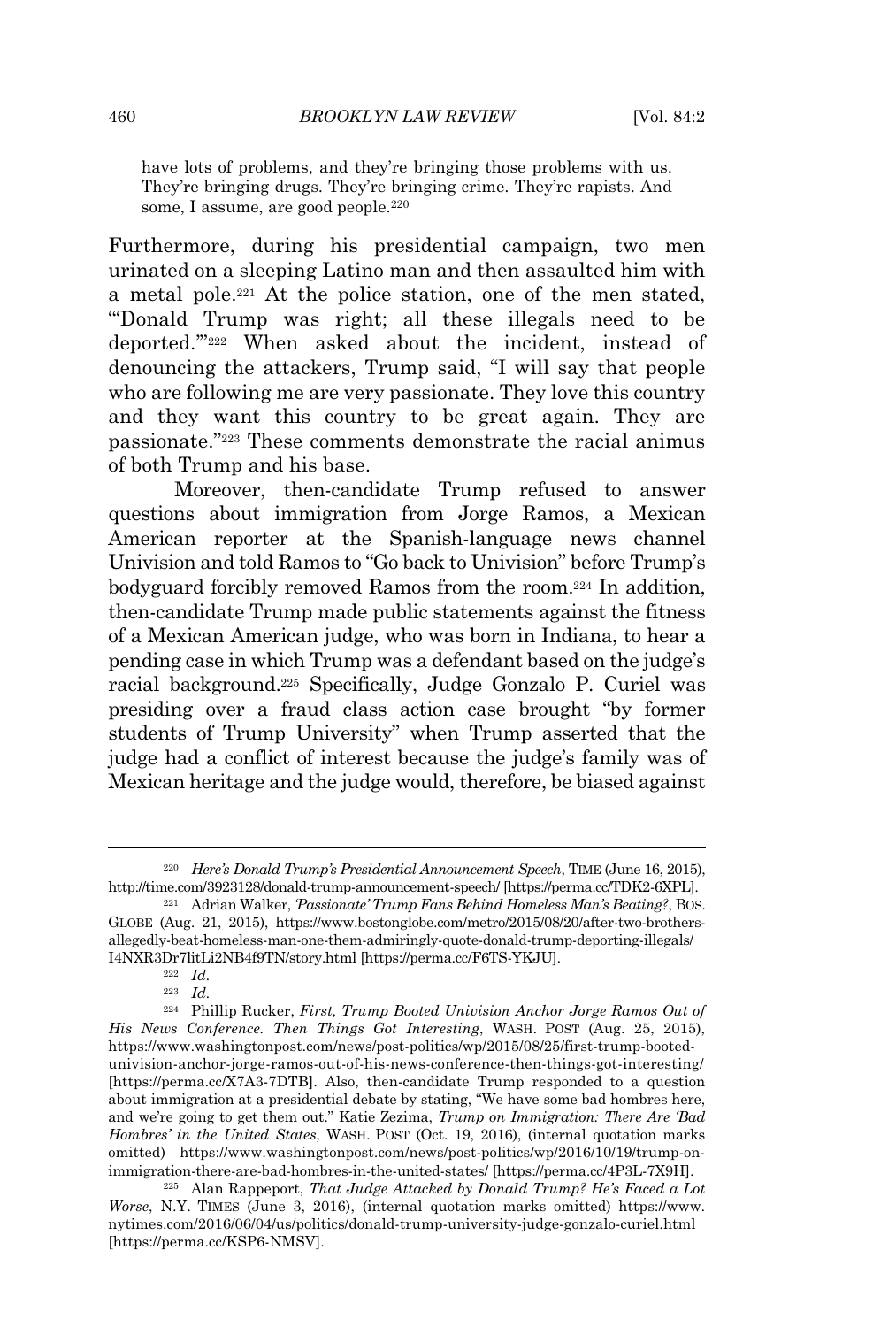Trump because of his plans to build a border wall.<sup>226</sup> Trump repeated this sentiment in a televised interview on CNN.<sup>227</sup> He later claimed that his comments were somehow "misconstrued."<sup>228</sup>

Trump's statements evidencing racial animus have continued into his presidency. In a discussion of how to prosecute immigrants living in sanctuary cities, President Trump stated:

You wouldn't believe how bad these people are. These aren't people. These are animals. And we're taking them out of the country at a level and at a rate that's never happened before. And because of the weak laws, they come in fast, we get them, we release them, we get them again, we bring them out. It's crazy.<sup>229</sup>

Finally, on August 25, 2017, President Trump pardoned Joe Arpaio, the former Sheriff of Maricopa County, Arizona who was to be sentenced to criminal contempt of court for failing to comply with a federal judge's order to stop racially profiling Latinos.<sup>230</sup> After the pardon, Trump tweeted that Arpaio was an "American patriot . . . [who] kept Arizona safe!"<sup>231</sup> These examples illustrate exactly why heightened scrutiny is necessary to root out Trump's racially discriminatory decision making.

In a different context that highlights the value of heightened scrutiny over federal government action in the context of racial animus, a federal district court in New York has

<sup>229</sup> President Donald Trump, Remarks at a California Sanctuary State Roundtable (May 16, 2018), https://www.whitehouse.gov/briefings-statements/remarkspresident-trump-california-sanctuary-state-roundtable/ [https://perma.cc/H8X2-RTTH]. Trump's Press Secretary, Sarah Sanders, later explained, "The President was very clearly referring to MS-13 gang members who enter the country illegally and whose deportations are hamstrung by our laws." Sarah Sanders, White House Press Sect., Press Briefing (May 17, 2018), https://www.whitehouse.gov/briefings-statements/press-briefing-presssecretary-sarah-sanders-acting-secretary-veterans-affairs-robert-wilkie-05172018/ [https://perma.cc/WC2M-GX8S]; *cf.* Linda Qiu, *The Context Behind Trump's 'Animals' Comment*, N.Y. TIMES (May 18, 2018), https://www.nytimes.com/2018/05/18/us/politics/ fact-check-trump-animals-immigration-ms13-sanctuary-cities.html [https://perma.cc/ 22VU-Z2M5] (arguing that the Press Secretary's explanation of the President's "animals" comment do not make sense in the context of state sanctuary laws that would not protect the examples of violent criminals that the press secretary cites in her explanation).

<sup>230</sup> Julie Hirschfield Davis & Maggie Haberman, *Trump Pardons Joe Arpaio, Who Became Face of Crackdown on Illegal Immigration*, N.Y. TIMES (Aug. 25, 2017), https://www.nytimes.com/2017/08/25/us/politics/joe-arpaio-trump-pardon-sheriffarizona.html [https://perma.cc/3HDZ-WZBG].

<sup>231</sup> Donald J. Trump (@RealDonaldTrump), TWITTER (Aug. 25, 2017, 7:00 PM), https://twitter.com/realDonaldTrump/status/901263061511794688?tfw\_site=nytimes&ref\_src= twsrc%5Etfw&ref\_url=https%3A%2F%2Fwww.nytimes.com%2F2017%2F08%2F25%2Fus%2 Fpolitics%2Fjoe-arpaio-trump-pardon-sheriff-arizona.html [https://perma.cc/LW7P-PUTE].

<sup>226</sup> *Id.*

<sup>227</sup> *Donald Trump Rails Against Judge's 'Mexican Heritage,'* CNN (June 3, 2016), http://www.cnn.com/videos/politics/2016/06/03/donald-trump-judge-mexicantrump-university-case-lead-sot.cnn [https://perma.cc/3WFJ-CK8B].

<sup>228</sup> Alan Rappeport, *Donald Trump Says His Remarks on Judge Were 'Misconstrued,'* N.Y. TIMES (June 7, 2016), https://www.nytimes.com/2016/06/08/us/ politics/trump-university-judge.html [https://perma.cc/AK76-37EB].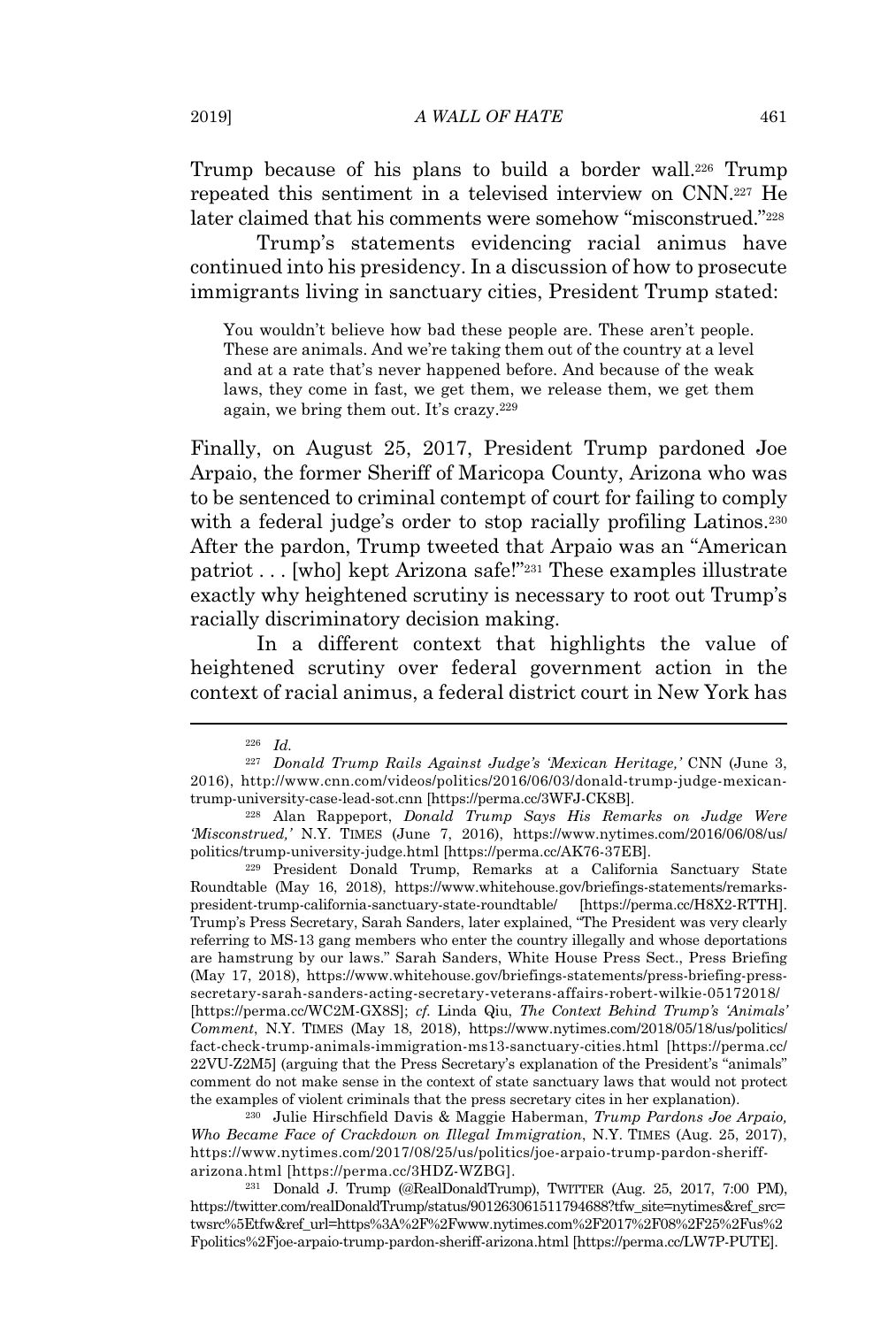allowed a case to proceed to challenge Trump's decision to end the Deferred Action for Childhood Arrivals program.<sup>232</sup> A number of federal circuit courts, under a heightened scrutiny standard, have also enjoined Trump's travel bans as a violation of the Establishment Clause because they found anti-Muslim animus infused in the government's actions.<sup>233</sup>

Given these examples of Trump's racial animosity, this article argues that the courts should stop applying such a deferential standard to the government's actions and instead apply heightened scrutiny to provide a judicial limitation on the federal government's eminent domain power. Trump should not

<sup>233</sup> *See* Int'l Refugee Assistance Project v. Trump, 857 F.3d 554, 572, 590 (4th Cir.) (sustaining the district court's nationwide injunction by applying "meaningful judicial review" of a travel ban that the Fourth Circuit characterized as "that in text speaks with vague words of national security, but in context drips with religious intolerance, animus, and discrimination.") *vacated as moot,* 138 S. Ct. 353 (2017) (mem.); Hawaii v. Trump, 859 F.3d 741, 769 (9th Cir. 2017) (affirming in part the district court's preliminary injunction against the President's travel ban in which the district court found, "A review of the historical background here makes plain why the Government wishes to focus on the Executive Order's text, rather than its context. The record before this Court is unique. It includes significant and unrebutted evidence of religious animus driving the promulgation of the Executive Order and its related predecessor." Hawaii v. Trump, 241 F. Supp. 3d 1119, 1136 (D. Haw. 2017)), *vacated as moot*, 138 S. Ct. 377 (2017) (mem.). These cases were later consolidated and the Supreme Court granted cert. *See* Trump v. Int'l Refugee Assistance Project, 137 S. Ct. 2080, 2085 (2017) (As part of this opinion, the Supreme Court modified the preliminary injunctions issued by the Fourth and Ninth Circuits by narrowing their scope.). *Id.* The Trump administration subsequently changed its travel ban (for a third time) and the Supreme Court allowed this iteration to go into effect while legal challenges were pending. *See* Adam Liptak, *Supreme Court Allows Trump Travel Ban to Take Effect*, N.Y. TIMES (Dec. 4, 2017), https://www.nytimes.com/2017/12/04/us/politics/trump-travel-ban-supreme-court.html [https://perma.cc/YRX9-TDJZ]. In a subsequent 5-4 decision, the Supreme Court upheld the President's authority to issue the travel ban and rejected the Establishment Clause challenge. *See* Trump v. Hawaii, 138 S. Ct. 2392 (2018). Justice Sotomayor, in a strong dissenting opinion, observed, "Taking all the relevant evidence together, a reasonable observer would conclude that the Proclamation was driven primarily by anti-Muslim animus, rather than by the Government's asserted national-security justifications." *Id.* at 2438 (Sotomayor, J., dissenting). Recently, a prominent Trump supporter cited Japanese American interment in a televised interview "as a 'precedent' for an immigrant registry." *See* Jonah Engel Bromwich, *Trump Camp's Talk of Registry and Japanese Internment Raises Muslim Fears*, N.Y. TIMES (Nov. 17, 2016), https://www.nytimes.com/2016/11/ 18/us/politics/japanese-internment-muslim-registry.html [https://perma.cc/WBY8-FQUY]. This is another example of how excessive judicial deference to the federal government's claims of national security can be dangerous.

<sup>232</sup> *See* Batalla Vidal v. Nielsen, 291 F. Supp. 3d 260, 278 (E.D.N.Y 2018) ("At the very least, one might reasonably infer that a [presidential] candidate who makes overtly bigoted statements on the campaign trail might be more likely to engage in similarly bigoted action once in office*.*"); *see also* Alan Feuer, *Citing Trump's 'Racial Slurs,' Judge Says Suit to Preserve DACA Can Continue*, N.Y. TIMES (Mar. 29, 2018), https://www.nytimes.com/2018/03/29/nyregion/daca-lawsuit-trump-brooklyn.html [https:// perma.cc/WX5N-P5FV]. Federal courts in San Francisco, New York, and D.C. have blocked Trump's attempt to end DACA and the Supreme Court is unlikely to hear Trump's appeal. *See* Pete Williams, *Supreme Court Unlikely to Hear Trump DACA Appeal*, NBC NEWS, (Jan. 18, 2019), https://www.nbcnews.com/politics/supreme-court/supreme-court-unlikelyhear-trump-daca-appeal-n960321 [https://perma.cc/9ZQ2-XAX3].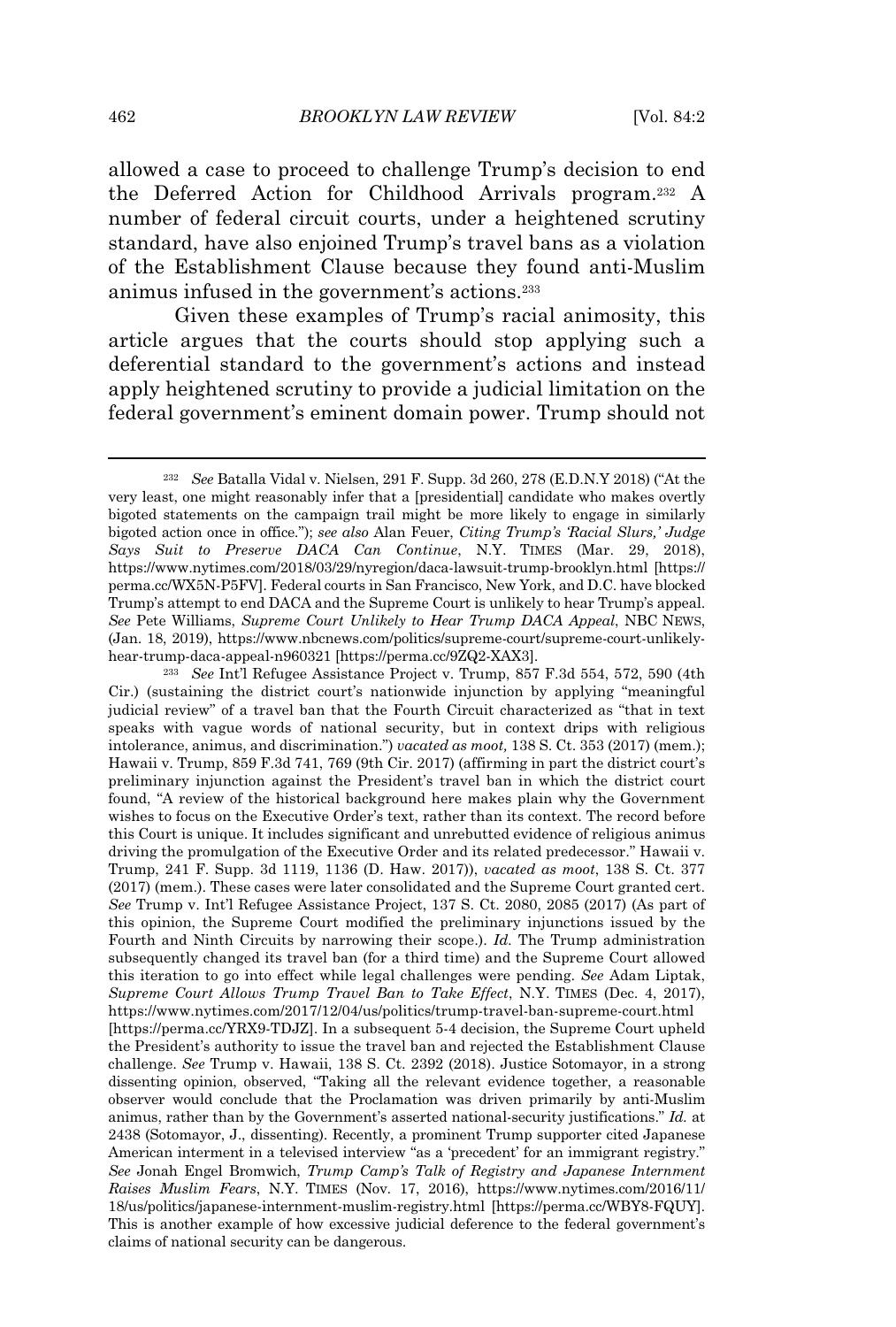be allowed to make decisions based on racial animus and hide under the cloak of public use—especially when his border wall would not do much to achieve his purported ends.

# *C. Heightened Judicial Scrutiny in Eminent Domain Cases*

A possible way forward, which is more effective than narrowing the definition of "public use," is to apply heightened judicial scrutiny to the government's decision to condemn land. This Part explores two possibilities for achieving heightened scrutiny in eminent domain cases—means-ends analysis and strict scrutiny.

#### 1. Means-Ends Analysis in Eminent Domain Cases

First, federal courts could apply a form of heightened scrutiny by using means-ends analysis, which entails analyzing the government action that is taken to achieve a public policy goal (the means), and the policy goal put forth by the government (the ends).

Professor Thomas Merrill argues that judicial review in eminent domain cases should focus on the means that the government chooses, rather than the ends.<sup>234</sup> Merrill begins by focusing on a distinction "drawn by Guido Calabresi and Douglas Melamed between property rules, which allow an owner to protect a right or entitlement from an unconsented taking by securing injunctive relief, and liability rules, which afford protection only through an ex post award of damages."<sup>235</sup> In critiquing "the extreme deference to legislative eminent domain decisions," Merrill notes that courts have relied exclusively on liability rules to "protect all private property rights."<sup>236</sup> He argues that the fundamental source of this extreme deference and subsequent overreliance on liability rules is a focus on ends rather than on means. Merrill argues that deference to ends may be proper,<sup>237</sup> but urges a more searching inquiry on means.<sup>238</sup>

<sup>234</sup> *See* Thomas W. Merrill, *The Economics of Public Use*, 72 CORNELL L. REV. 61, 65 (1986).

<sup>235</sup> *See id.* at 64 (citing Guido Calabresi & A. Douglas Melamed, *Property Rules, Liability Rules, and Inalienability: One Vies of the Cathedral*, 85 HARV. L. REV. 1089, 1092 (1972)).

<sup>236</sup> *Id.*

 $^{237}$   $\,$   $Id.$  at 66–67 ("The ends questions asks what the government plans to do once the property is obtained. This inquiry, in turn, requires a clear conception of the legitimate functions or purposes of the state. . . . The answers to such questions demand an exercise in high political theory that most courts today are unwilling (or unable) to undertake.").

<sup>238</sup> *Id.* at 67 ("The means question, by contrast, is narrower. It asks where and how the government should get property, not what it may do with it. . . . The means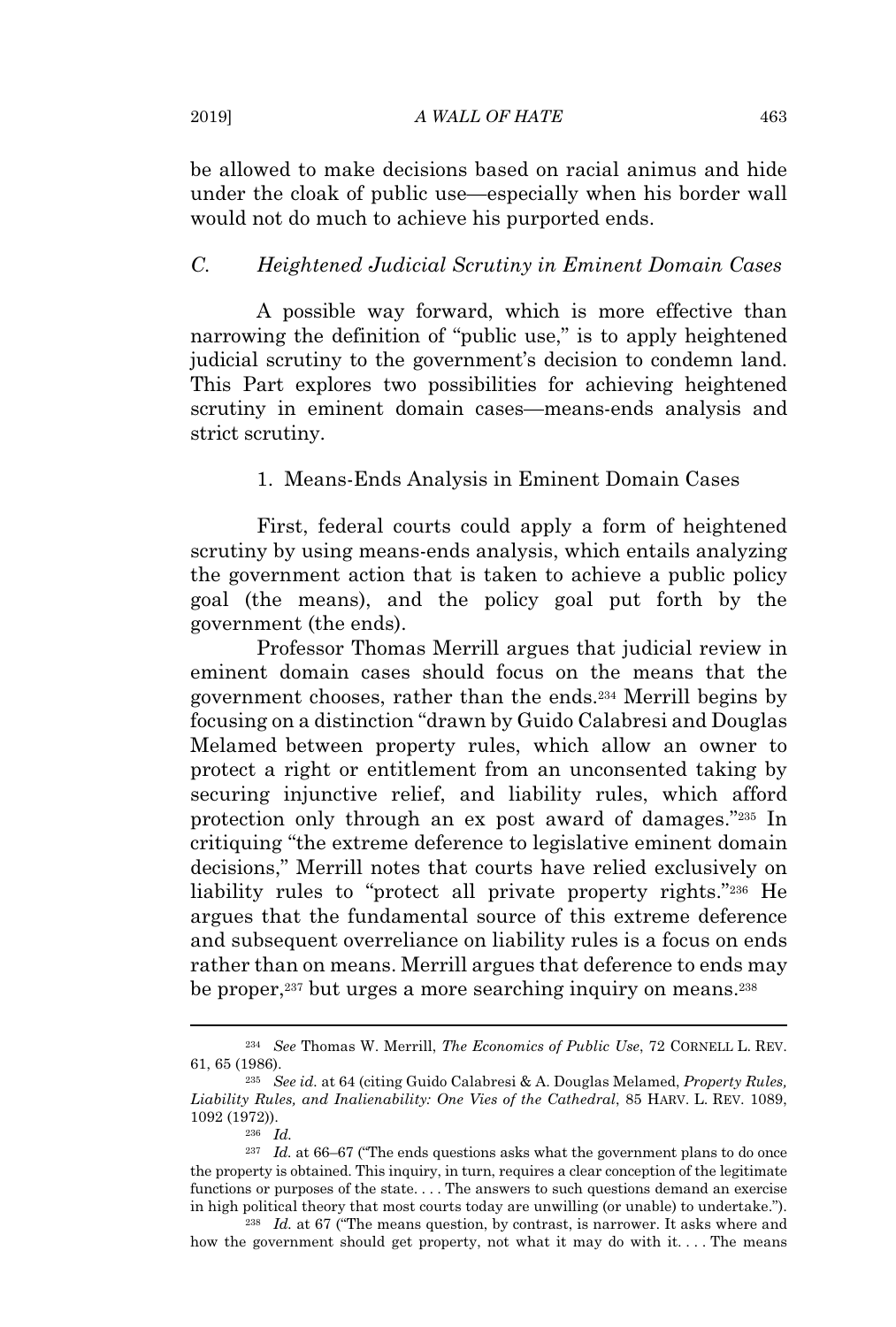This heightened scrutiny of means has a parallel in some state courts. For example, in *County of Wayne v. Hathcock*, the Michigan Supreme Court set forth a heightened standard for judicial scrutiny in eminent domain cases that asks whether the taking was necessary to achieve the ends that the government was pursuing.<sup>239</sup> In *Hathcock*, landowners challenged Wayne County's exercise of eminent domain for purposes of clearing land for the Pinnacle Project—which entailed "constructing a large business and technology park with a conference center, hotel accommodations, and a recreational facility."<sup>240</sup> *Hathcock* overruled an infamous case, *Poletown Neighborhood Council v. City of Detroit*, which involved the condemnation of property for the construction of a General Motors plant in Detroit, Michigan.<sup>241</sup> Citing to the broad discretion given to government in its eminent domain decisions, the majority in *Poletown* held for the state, noting, "The power of eminent domain is to be used in this instance primarily to accomplish the essential public purposes of alleviating unemployment and revitalizing the economic base of the community. The benefit to a private interest is merely incidental."<sup>242</sup> This is essentially an ends analysis, in which the government is afforded great deference to act in the public interest.<sup>243</sup>

*Poletown*, serving as a state-level precursor to *Kelo*, was met with widespread outrage.<sup>244</sup> Perhaps reflecting conflicting societal views on the outcome, also like *Kelo*, the decision itself was not unanimous. The majority opinion in *Poletown* was met with two vigorous dissents.<sup>245</sup> In his dissent, Justice Ryan criticized "the always disastrous philosophy that the end justifies the means."<sup>246</sup> Ryan's opinion thus suggested that

<sup>242</sup> *Id.* at 459.

<sup>245</sup> *Poletown Neighborhood Council*, 304 N.W.2d at 460–464 (Fitzgerald, J., dissenting); *id.* at 464–84 (Ryan, J., dissenting).

approach, of course, is also 'political' in that it concerns state actions that will advance or retard conflicting interests. Nevertheless, the means approach demands a more narrowly focused and judicially manageable inquiry than the ends approach.").

<sup>239</sup> Cty. of Wayne v. Hathcock, 684 N.W.2d 765, 776 (Mich. 2004).

<sup>240</sup> *Id.* at 770. The Pinnacle Project was expected to "create thirty thousand jobs and add \$350 million in tax revenue." *Id.* at 771.

<sup>241</sup> Poletown Neighborhood Council v. City of Detroit, 304 N.W.2d 455, 468, 470 (Mich. 1981) (Ryan, J., dissenting).

<sup>243</sup> *See supra* notes 234–238 and accompanying text.

<sup>244</sup> Ilya Somin & Jonathan H. Adler, *The Green Costs of* Kelo*: Economic Development Takings and Environmental Protection*, 84 WASH. U. L. REV. 623, 624–25 (2006) ("Like *Poletown* before it, *Kelo* was met with public outrage, despite the fact that it arguably made few changes to existing federal Takings Clause jurisprudence.").

<sup>246</sup> *Id.* at 465. Justice Ryan further criticized the substantial influence of General Motors in the government's exercise of eminent domain powers. *Id.* at 470 ("The evidence then is that what General Motors wanted, General Motors got. The corporation conceived the project, determined the cost, allocated the financial burdens, selected the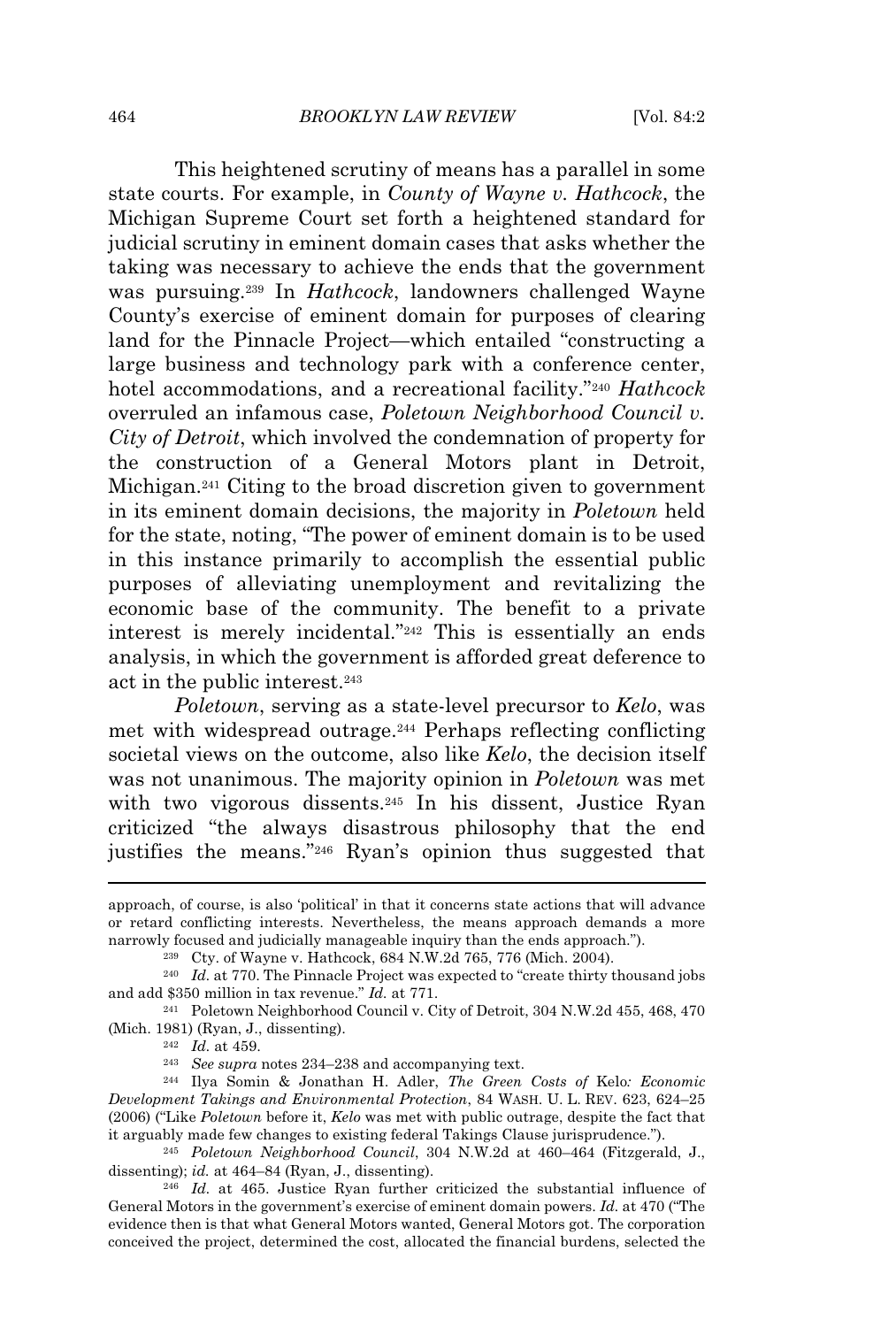means along with ends should be evaluated by courts. Ryan then articulated three factors that would allow for the transfer of condemned properties to private parties: "1) *public* necessity of the extreme sort; 2) continuing accountability to the *public*; and 3) selection of land according to facts of independent *public* significance."<sup>247</sup> All three factors were types of means analysis.

Justice Ryan noted that the majority decision failed to recognize, let alone apply, any of these means-focused factors.<sup>248</sup> He warned that the now greatly expanded concept of "public benefit" has no limits.<sup>249</sup> Ryan's analysis would later become the basis of *Poletown*'s reversal.<sup>250</sup>

Twenty-three years after *Poletown*, the Michigan Supreme Court was faced with the same issue.<sup>251</sup> In *County of Wayne v. Hathcock*, Wayne County was attempting to take private land to clear the way for a business center.<sup>252</sup> The county put forth the following purposes or ends for the condemnations:

(1) the creation of jobs for its citizens, (2) the stimulation of private investment and redevelopment in the county to insure a healthy and growing tax base so that the county can fund and deliver critical public services, (3) stemming the tide of disinvestment and population loss, and (4) supporting development opportunities which would otherwise remain unrealized.<sup>253</sup>

While conceding that these goals were within the scope of the county's powers, the court held that the exercise of eminent domain was not legally permissible because they failed under

<sup>248</sup> *Id.* at 480 ("The three elements discussed above are not recognized by the majority, which instead has tied the concept of public use to the existence of a public benefit. Yet, the principles inhering in the precedent demonstrate that, although public benefit is a necessary condition, it is itself an insufficient condition for the existence of a public use.").

site, established the mode of financing, imposed specific deadlines for clearance of the property and taking title, and even demanded [twelve] years of tax concessions.").

<sup>247</sup> *Id.* at 478. Ryan described public necessity of the extreme sort as "the exercise of eminent domain for private corporations has been limited to those enterprises generating public benefits whose very *existence* depends on the use of the land that can be assembled only by the coordination central government alone is capable of achieving." *Id.* Next, he defines continuing public accountability as "the retention of some measure of government control over the operation of the enterprise after it has passed into private hands." *Id.* at 479. Finally, Ryan explains choosing the land based on facts of independent significance as the "determination of the specific land to be condemned is made without reference to the private interests of the corporation. The determination is based instead upon criteria related to the public interest." *Id.* at 480.

<sup>249</sup> *Id.* at 480. ("From now on 'the protean concept of public benefit' will be the sole criterion by which we are to adjudge the constitutionality of employing eminent domain for private corporations. The concept of public benefit is indeed protean. It is also nebulous. The state taking clause has now been placed on a spectrum that admits of no principles and therefore no limits.").

<sup>250</sup> *See* Cty. of Wayne v. Hathcock, 684 N.W.2d 765, 781, 785–87 (Mich. 2004).

<sup>251</sup> *Id.* at 769.

<sup>252</sup> *Id.* at 770.

<sup>253</sup> *Id.* at 775–76.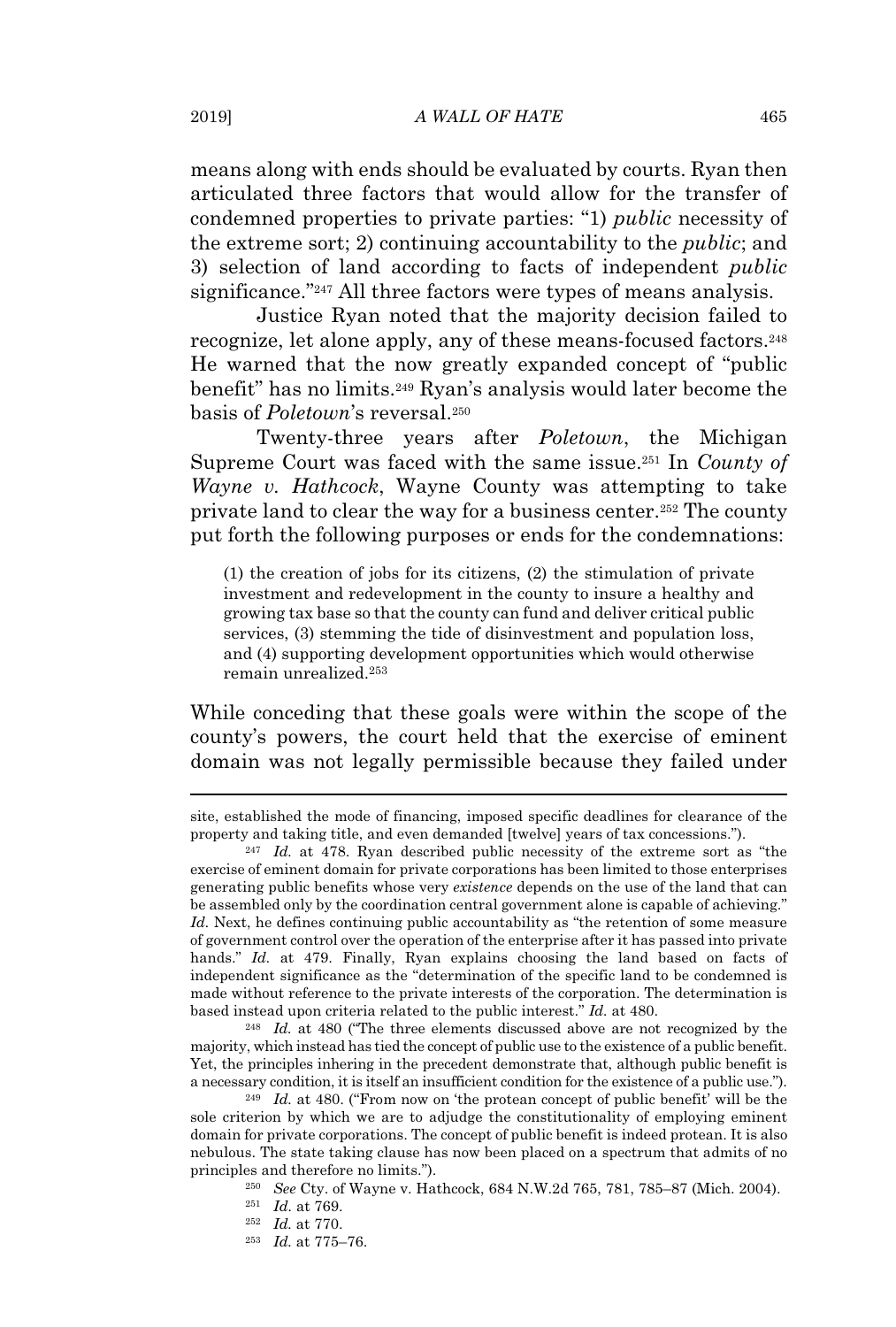the three means-based factors that Justice Ryan analyzed in his *Poletown* dissent.<sup>254</sup> *Poletown* was, therefore, overruled and state law subsequently required courts to scrutinize the means of taking private property that the government chose when exercising its eminent domain power.<sup>255</sup>

Applying the *Hathcock* means-ends analysis to the president's plan to take private property for the construction of a border wall, a court would give deference to the government's stated goals of preventing illegal border crossing and deterring crime in general. The federal government, however, would have to demonstrate that the means chosen furthered these stated goals in a meaningful way. In other words, deference would not be given to the government's means. A court would have to analyze the government's evidence to determine how the border wall would further the president's ends. In this historic moment of interest-convergence, both minority and non-minority voices should be pushing back against the taking of private property for a massive construction project that will not accomplish the president's stated policy objectives. They should do this in recognition that unfettered government eminent domain authority is detrimental from both a civil rights standpoint and a property rights perspective.

Furthermore, in another context analyzed under takings law, means-ends analysis has been utilized by the Supreme Court when considering the constitutionality of exactions, or certain conditions placed on government permission for private parties to build on and develop property. The Court, therefore, in at least certain types of takings cases has applied a form of heightened scrutiny.

In *Nollan v. California Coastal Commission*, the Nollans were private landowners who "own[ed] a beachfront lot in Ventura County, California."<sup>256</sup> In order to raze the existing structure and build a new house on their land, a state statute "required [the Nollans] to obtain a coastal development permit from the California Coastal Commission."<sup>257</sup> The commission granted the development permit on the condition that the Nollans allow the public a right-of-way easement across a portion of their property in order to access the beaches.<sup>258</sup> The Nollans challenged this condition in court as an uncompensated taking in violation of the Takings Clause of the Fifth

<sup>258</sup> *Id.*

<sup>254</sup> *Id.* at 781–83.

<sup>255</sup> *Id.* at 787.

<sup>256</sup> Nollan v. Cal. Coastal Comm'n, 483 U.S. 825, 827 (1987).

<sup>257</sup> *Id.* at 828.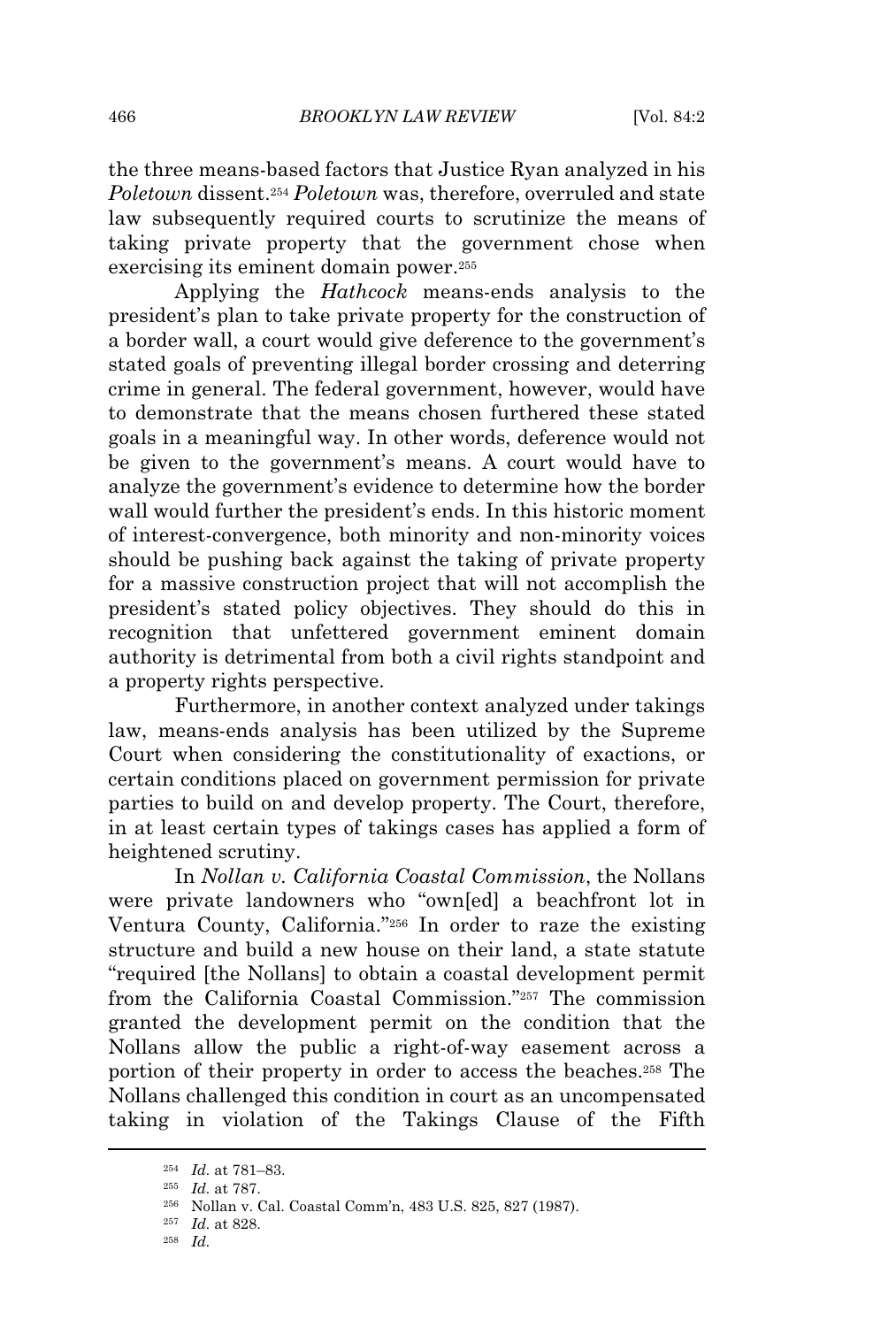Amendment.<sup>259</sup> The Supreme Court held for the Nollans and found that a taking had occurred by applying a means-ends analysis.<sup>260</sup> While accepting the state's purported ends (or policy goal) "that the public interest [would] be served by a continuous strip of publicly accessible beach along the coast,"<sup>261</sup> the Court observed that the exaction would be impermissible if the "essential nexus" between the means and ends was missing i.e., when the means "utterly fails to further the end[s]."<sup>262</sup> The Court noted, "When that essential nexus is eliminated, the situation becomes the same as if California law forbade shouting fire in a crowded theater [which would be a proper exercise of police power], but granted dispensations to those willing to contribute \$100 to the state treasury [which would be impermissible]."<sup>263</sup> In other words, the Court was looking for a strong connection between the means and the ends to justify the government taking of property.

The Court found that the essential nexus in this case was not satisfied because the ends of physical public access to the beach would not be satisfied by a means (i.e., a land use condition) that would allow only for visual access and the prevention of a psychological barrier to physical access.<sup>264</sup> In other words, the connection between ends and means was too attenuated for the takings conclusion to be avoided.

Seven years later, in *Dolan v. City of Tigard*, the Court elaborated on the questions the Court must ask to determine if an exaction constitutes a government taking.<sup>265</sup> In *Dolan*, "Florence Dolan own[ed] a plumbing and electric supply store" in Tigard, Oregon.<sup>266</sup> She sought to raze her existing 9,700 square foot store and construct another building almost double the size of the original.<sup>267</sup> The city granted Dolan's request subject to two conditions: (1) she dedicate a portion of her property "for improvement of a storm drainage system" along a

<sup>259</sup> *Id.* at 829.

<sup>&</sup>lt;sup>260</sup> *Id.* at 841–42 ("California is free to advance its 'comprehensive program,' if it wishes, by using its power of eminent domain for this 'public purpose,'; but if it wants an easement across the Nollans' property, it must pay for it." (citing U.S. CONST. amend V.)).

<sup>261</sup> *Id.* at 841. <sup>262</sup> *Id.* at 837.

<sup>263</sup> *Id.*

<sup>264</sup> *Id.* at 838. In his dissenting opinion, Justice Brennan disagreed with the majority's characterization that the benefit of the public easement was restricted to visual and psychological access, and cites to instances in which the commission requested the easement because it wanted to increase physical access to the beaches. *Id.* at 850–51 (Brennan, J., dissenting).

<sup>265</sup> Dolan v. City of Tigard, 512 U.S. 374, 386 (1994).

<sup>266</sup> *Id.* at 379.

<sup>267</sup> *See id.*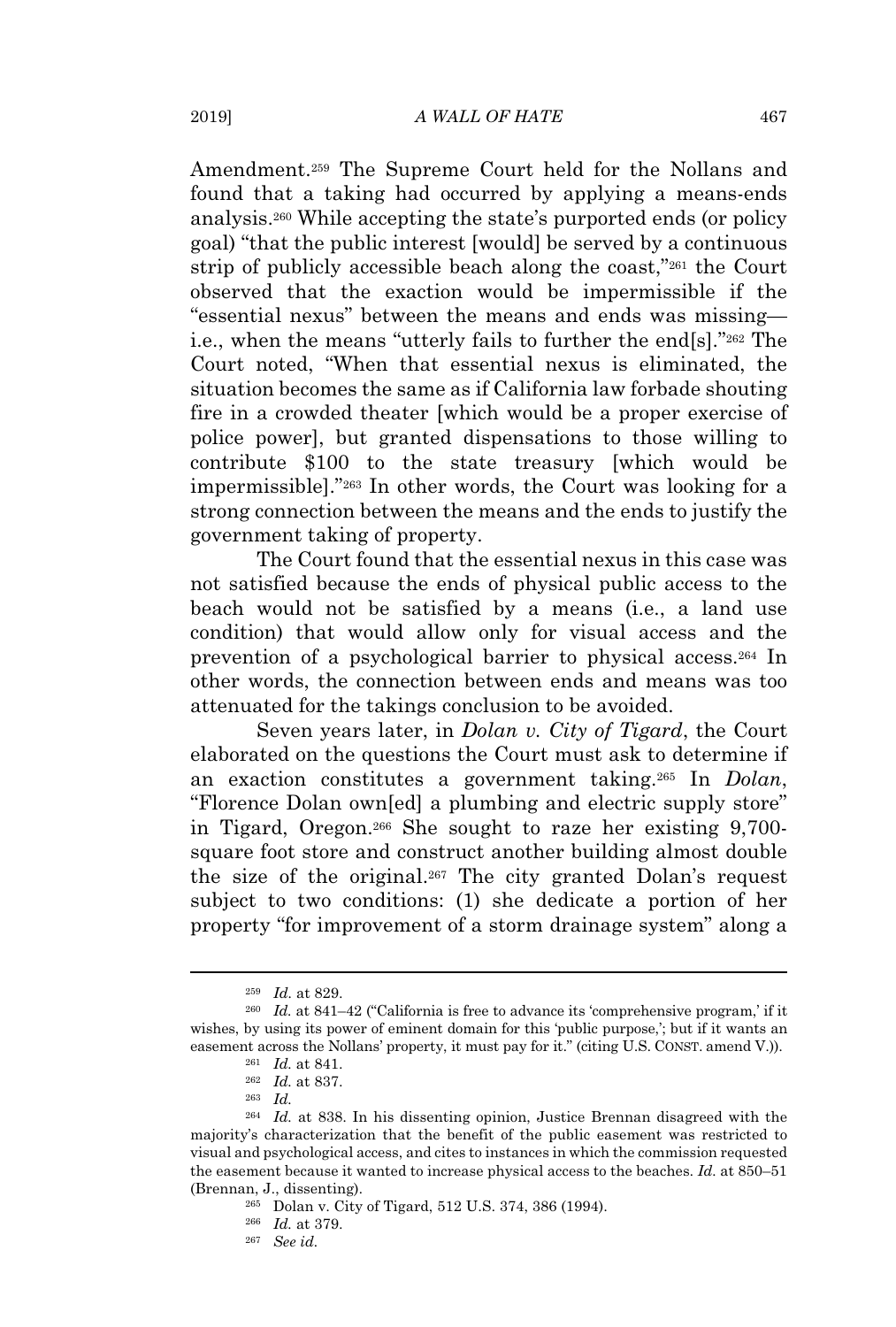flooding area near her property; and (2) "she dedicate [a fifteen] foot strip of land . . . as a pedestrian/bicycle pathway."<sup>268</sup> Dolan challenged these conditions as an uncompensated taking of her property under the Fifth Amendment.<sup>269</sup>

The Court expounded upon the essential nexus test of *Nollan*, setting forth a two-part inquiry. The Court "must first determine whether the 'essential nexus' exists between the 'legitimate state interest' and the permit condition exacted by the city."<sup>270</sup> Under the first inquiry, the Court found that an essential nexus existed between the legitimate interests of the prevention of flooding and the reduction of traffic congestion and the imposed permit conditions.<sup>271</sup> The Court then described the second part of the analysis in which the Court is "to determine whether the degree of the exactions demanded by the city's permit conditions bears the required relationship to the projected impact of petitioner's proposed development."<sup>272</sup> The Court further explained that "rough proportionality" was the required degree of connection between ends and means for Fifth Amendment purposes.<sup>273</sup> Under the second inquiry, the Court found that the permit conditions were not "roughly proportional" to the impact of the proposed development.<sup>274</sup> Therefore, the exactions amounted to uncompensated taking in violation of the Fifth Amendment.

Professor Nicole Garnett argues that the heightened scrutiny from *Nollan* and *Dolan* should also be applied when a challenge arises to a government's eminent domain power.<sup>275</sup> Garnett contends that the heightened scrutiny required in exactions cases is an attempt "to ensure that the property owner would bear no more than his or her 'fair share' of the burden of regulation."<sup>276</sup> She argues that this "singling out" of landowners in exactions cases applies equally, if not more, to landowners in

<sup>275</sup> Nicole Stelle Garnett, *The Public-Use Question as a Takings Problem*, 71 GEO. WASH. L. REV. 934, 963 (2003).

<sup>268</sup> *Id.* at 380.

<sup>269</sup> *Id.* at 382.

<sup>270</sup> *Id.* at 386 (citation omitted).

<sup>271</sup> *Id.* at 387–88.

<sup>272</sup> *Id.* at 388 (citations omitted).

<sup>273</sup> *Id.* at 391. The Court eschewed the term "reasonable relationship" because it "seems confusingly similar to the term 'rational basis' which described the minimal level of scrutiny under the Equal Protection Clause of the Fourteenth Amendment." *Id.* The Court elaborated, "No precise mathematical calculation is required, but the city must make some sort of individualized determination that the required dedication is related both in nature and extent to the impact of the proposed development." *Id.*

<sup>274</sup> *Id.* at 395–96.

<sup>276</sup> *Id.* at 943.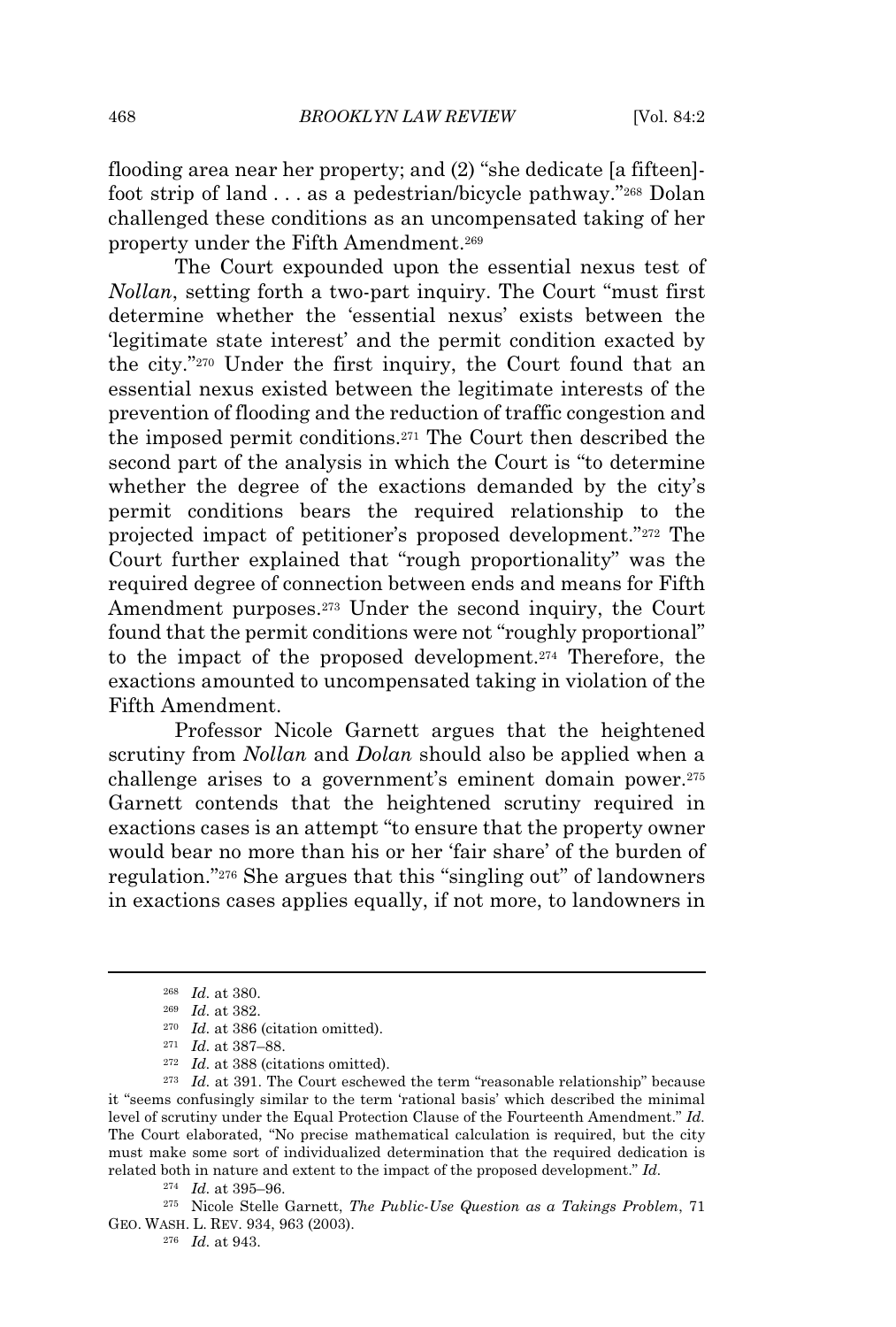eminent domain cases.<sup>277</sup> Garnett draws on *Nollan* and *Dolan* and articulates a "reasonable necessity" test, as applied to eminent domain cases:

Can the government link the means by which and purpose for which it seeks to acquire land? That is, can the government demonstrate that a given exercise of eminent domain was "reasonably necessary" to advance, or "related in nature and extent" to, the public purpose for which the condemnation power was invoked?<sup>278</sup>

Applying Garnett's proposed test to the federal government's taking of private property to build a border wall, a court would ask if the taking was "reasonably necessary" or "related in nature and extent" to the President's stated purpose of stopping illegal border crossing or deterring crime. Again, deference will be given to the stated ends, but none will be afforded to the means the government has chosen to accomplish them. In this moment of interest-convergence, people from all racial backgrounds should contest the idea that the border wall is reasonably necessary for the President's stated objectives. Indeed, allowing government extreme deference in choosing this means puts everyone's property rights in jeopardy.

Therefore, heightened judicial scrutiny based on either *Hathcock* or *Nollan* and *Dolan* would move away from the extreme deference given to government discretion in *Berman*, *Midkiff*, and *Kelo* and put the government to its proof that its means were reasonably necessary or in some way connected to the stated ends.

2. Strict Scrutiny in Eminent Domain Cases

#### *a. Triggering Strict Scrutiny*

Another way forward is to apply strict scrutiny analysis in eminent domain cases. Strict scrutiny can be triggered when the

*Id.* at 966–67 (footnotes omitted).

<sup>&</sup>lt;sup>277</sup> *Id.* at 950 ("In fact, some individuals forced to involuntarily part with their property in an eminent-domain proceeding may be *worse off* than those who face an aggressive regulatory authority that has 'singled them out' for a development exaction."). <sup>278</sup> *Id.* at 964. Garnett further explains:

First, at the broadest level, a court might review whether the larger *project* for which the property is being condemned is reasonably necessary to advance the government's policy goals. . . . Alternatively, a reasonable necessity test might require courts to ask a means-ends question familiar from other areas of constitutional law—that is, whether the government's actions are "overinclusive" (or, at least theoretically, "underinclusive"). . . . Finally, aside from scrutiny of the *amount* of land acquired, means-ends scrutiny in a publicuse case might entail an evaluation of whether the government could have acquired the land in question through other, noncoercive, means.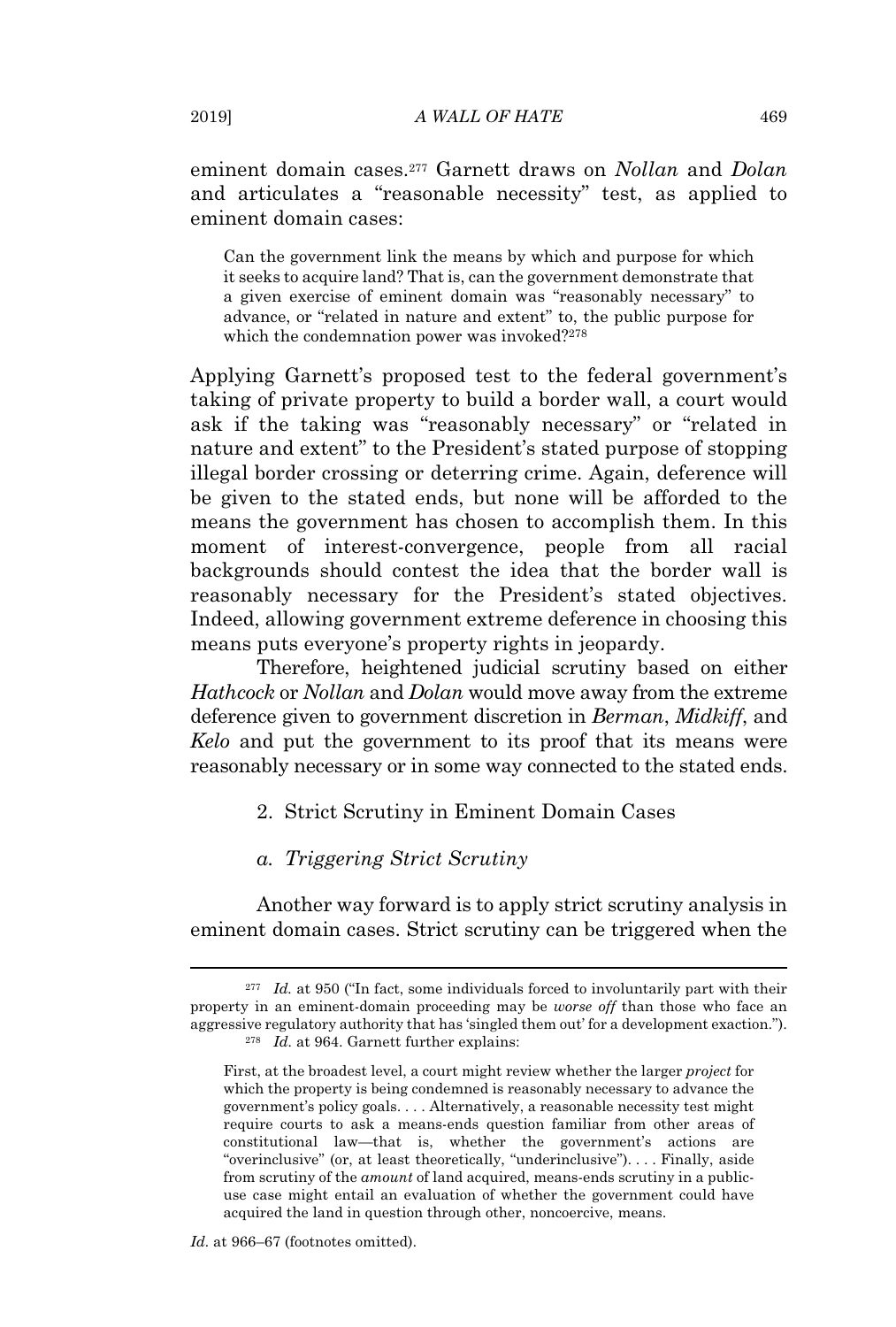government impinges on fundamental rights.<sup>279</sup> The fundamental right at issue in challenges to government eminent domain power is the individual right to own property.<sup>280</sup> In addition to the Takings Clause, Professor Michael Lang argues that this right can be implied from several provisions of the Constitution, including the Third Amendment's stringent restrictions on quartering troops in people's homes, the Fourth Amendment's protection of houses and effects against unreasonable searches and seizures, and the Fifth and Fourteenth Amendments' protection against deprivations of property without due process of law.<sup>281</sup> Taken together, these constitutional provisions would create a fundamental right to own property in the same way the Supreme Court has used a number of constitutional protections to imply the fundamental right of privacy.<sup>282</sup>

An alternative way to trigger strict scrutiny is for a court to frame the issue based on the personal and unique nature of what a home means to people. Legal scholar Margaret Radin, in theorizing a personhood perspective in property law, makes a

<sup>281</sup> Lang, *supra* note 280, at 461–62.

<sup>282</sup> *See, e.g.*, Roe v. Wade, 410 U.S. 113, 152 (1973) ("In varying contexts, the Court or individual Justices have, indeed, found at least the roots of that right [to privacy] in the First Amendment; in the Fourth and Fifth Amendments; in the penumbras of the Bill of Rights; in the Ninth Amendment; or in the concept of liberty guaranteed by the first section of the Fourteenth Amendment." (citations omitted)).

<sup>279</sup> *See* United States v. Carolene Prods. Co., 304 U.S. 144, 152 n.4 (1938) ("There may be narrower scope for operation of the presumption of constitutionality when legislation appears on its face to be within a specific prohibition of the Constitution, such as those of the first ten amendments, which are deemed equally specific when held to be embraced within the Fourteenth." (citations omitted)). *Carolene Products* upheld an economic regulation by applying rational basis review, but noted that heighted scrutiny may be proper in other situations—namely when fundamental rights are infringed or when "prejudice against discrete and insular minorities" is present. *Id.* at 153 n.4. It is interesting to note that this case created a dichotomy between economic rights, which are subject to rational basis review, and individual liberty rights, which are subject to heightened scrutiny. A number of scholars have critiqued this as a false dichotomy and have argued that the infringement of economic (i.e., property) rights should receive the same heightened scrutiny as individual liberty rights. *See, e.g.*, RICHARD A. EPSTEIN, TAKINGS: PRIVATE PROPERTY AND THE POWER OF EMINENT DOMAIN 211 (1985); ELY, *supra* note 200, at 140–41.

<sup>280</sup> *See* Ronald J. Krotoszynski, Jr., *Fundamental Property Rights*, 85 GEO. L.J. 555, 609 (1997) (Arguing that "the recognition of fundamental property rights should be analytically similar to the recognition of fundamental liberty interests."); Michael A. Lang, Note, *Taking Back Eminent Domain: Using Heightened Scrutiny to Stop Eminent Domain Abuse*, 39 IND. L. REV. 449, 461 (2006) ("Although the Federal Constitution was established to protect individual rights to life and liberty, it was also created to protect private property rights." (footnote omitted)). Some states have interpreted their own constitutions as recognizing property as a fundamental right and, therefore, providing heightened scrutiny analysis in challenges to eminent domain power. *See, e.g.*, City of Norwood v. Horney, 853 N.E.2d 1115, 1129, 1138 (Ohio 2006) (applying heightened scrutiny after recognizing that property is a "fundamental right" under the Ohio Constitution.); Bd. of Cty. Comm'rs of Muskogee Cty. v. Lowery, 136 P.3d 639, 650–51 (Okla. 2006) (applying heightened scrutiny after recognizing an "individual fundamental interest of private property ownership" under the Oklahoma Constitution).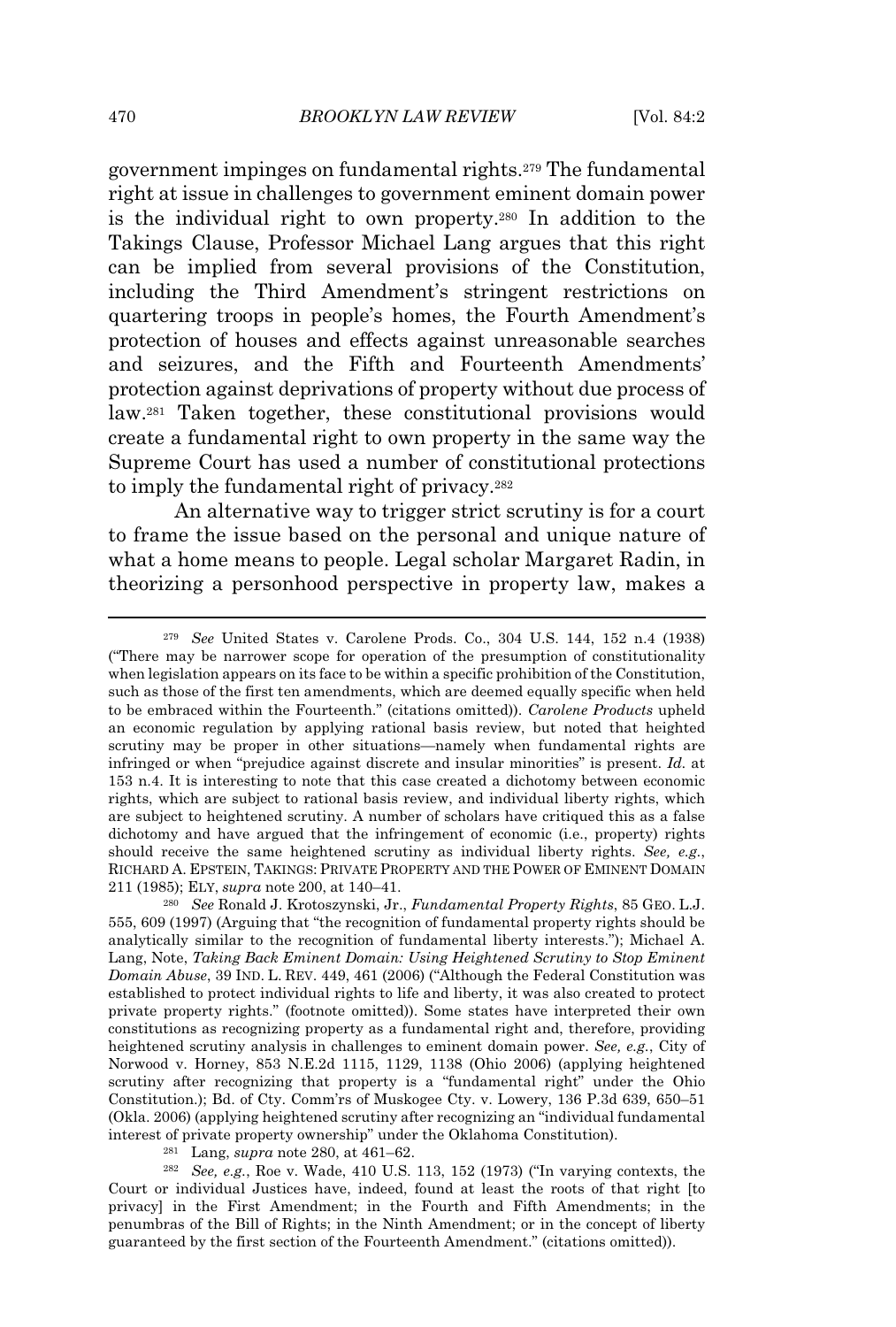distinction between "personal" property, as defined as "some object . . . so bound up with me that I would cease to be 'myself' if it were taken" and fungible property, meaning property not "specially related to persons."<sup>283</sup> Radin gives a home as an example of "personal" property and argues that, as such, strict scrutiny should apply to a government taking of a home.<sup>284</sup> Similarly, the idea that homes are special sources of security, liberty, and privacy can support the application of strict scrutiny.<sup>285</sup> Legal scholar Benjamin Barros argues that given these unique characteristics, eminent domain law does not sufficiently protect people's personal interest in their home.<sup>286</sup> Barros, therefore, urges "higher levels of judicial scrutiny and additional process protections to better ensure that homes taken by use of eminent domain are in fact required for public use."<sup>287</sup>

Thus, in government takings of people's homes based either on property as a fundamental right or the unique and personal nature of a home, strict scrutiny would be the proper standard of review. This heightened judicial review should serve as a shield for both racial minorities and white landowners whose interests have converged to stop the taking of their homes by the federal government.

#### *b. Applying Strict Scrutiny*

When strict scrutiny is applied, a government regulation may be "justified only by a 'compelling state interest,' and . . . legislative enactments must be narrowly drawn to express only the legitimate state interests at stake."<sup>288</sup> One major difference between strict scrutiny and means-ends analysis is

*Id.* (footnotes omitted).

<sup>284</sup> *Id.* at 1005–06.

<sup>283</sup> Margaret Jane Radin, *Property and Personhood*, 34 STAN. L. REV. 957, 1005 (1982). Radin gives the following "personal" property example:

If my kidney may be called my property, it is not property subject to condemnation for the general public welfare. Hence, in the context of a legal system, one might expect to find the characteristic use of standards of review and burdens of proof designed to shift risk of error away from protected interests in personal property. For instance, if there were reason to suspect that some object were close to the personal end of the continuum, there might be a prima facie case against taking it. That prima facie case might be rebutted if the government could show that the object is not personal, or perhaps that the object is not "too" personal compared with the importance to the government of acquiring that particular object for social purposes.

<sup>285</sup> D. Benjamin Barros, *Home as a Legal Concept*, 46 SANTA CLARA L. REV. 255, 259–75 (2006).

<sup>286</sup> *Id.* at 295.

<sup>287</sup> *Id.*

<sup>288</sup> Roe v. Wade, 410 U.S. 113, 155 (1973) (citations omitted).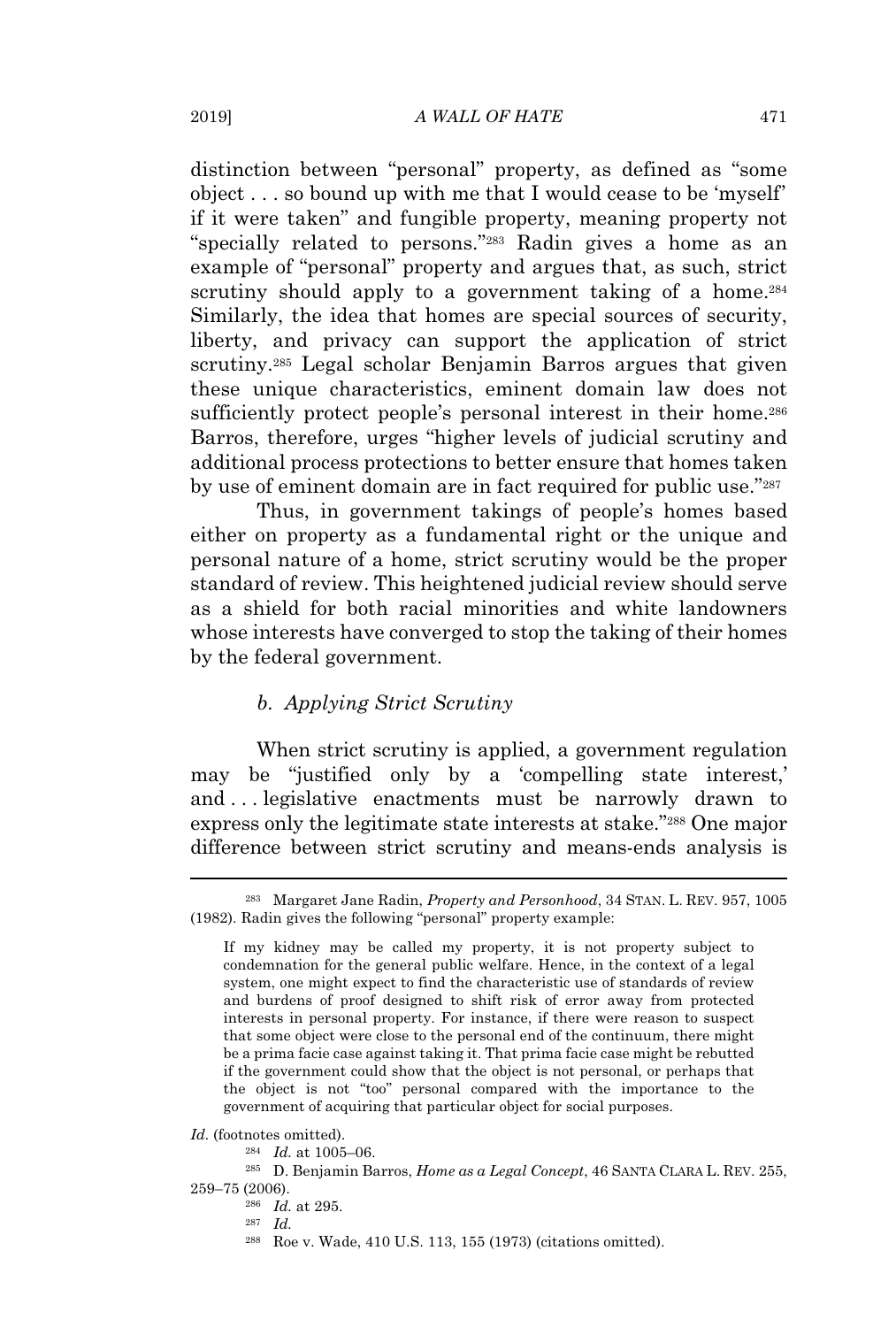that strict scrutiny eschews the traditional judicial deference given to the states in determining ends and applies the highest review to both ends and means. In other words, the government is put to its proof that both its ends are compelling, and its means selected to achieve those ends are narrowly tailored.<sup>289</sup> As for the president's stated objectives of preventing illegal immigration and deterring crime, these will most likely be deemed compelling government interests. The narrow tailoring prong of strict scrutiny, however, will pose the most significant hurdle for the government to overcome. Indeed, the narrow tailoring test is a much more searching inquiry into the government's means than the other means-ends tests presented in this article.<sup>290</sup>

If strict scrutiny applied to eminent domain cases, legal scholar Michael Lang proposes a sensible three-prong test specific to such cases.<sup>291</sup> First, the government must show that the use of eminent domain "is the only practicable method" of achieving the government objective.<sup>292</sup> The "only practicable method" test is similar to the "least restrictive means" test under strict scrutiny review in equal protection cases.<sup>293</sup> Second, the government must show that "an asserted public use has a reasonable chance of accruing in a reasonable amount of time."<sup>294</sup> This prong is a further inquiry into the means that the government chooses to meet its ends in that it asks about the anticipated time frame of the public benefit being realized. It "is designed to deter a condemning authority from asserting a pretextual public use."<sup>295</sup> Third, the government must demonstrate that if a private transferee takes the land, then that "transferee . . . will not receive gratuitously the surplus value that represents the difference between the precondemnation and post-condemnation values."<sup>296</sup> In the case of the federal government taking land for a border wall, this prong

<sup>289</sup> The Court has noted, "The term 'narrowly tailored,' so frequently used in our cases, has acquired a secondary meaning. More specifically, as commentators have indicated, the term may be used to require consideration of whether lawful alternative and less restrictive means could have been used." Wygant v. Jackson Bd. of Educ., 476 U.S. 267, 280 n.6 (1986).

<sup>290</sup> *See supra* Section III.C.1.

<sup>291</sup> Lang, *supra* note 280, at 472. Note that Lang is addressing condemnations that take property from one private party and give it to another private party. I broaden the language of the test to apply other exercises of eminent domain.

<sup>292</sup> *Id.*

<sup>293</sup> *See, e.g.*, *Wygant*, 476 U.S. at 280 n.6 (1986) (narrow tailoring requires "consideration of whether lawful alternative and less restrictive means could have been used.").

<sup>294</sup> Lang, *supra* note 280, at 475 (footnote omitted).

<sup>295</sup> *Id.*

<sup>296</sup> *Id.* at 477.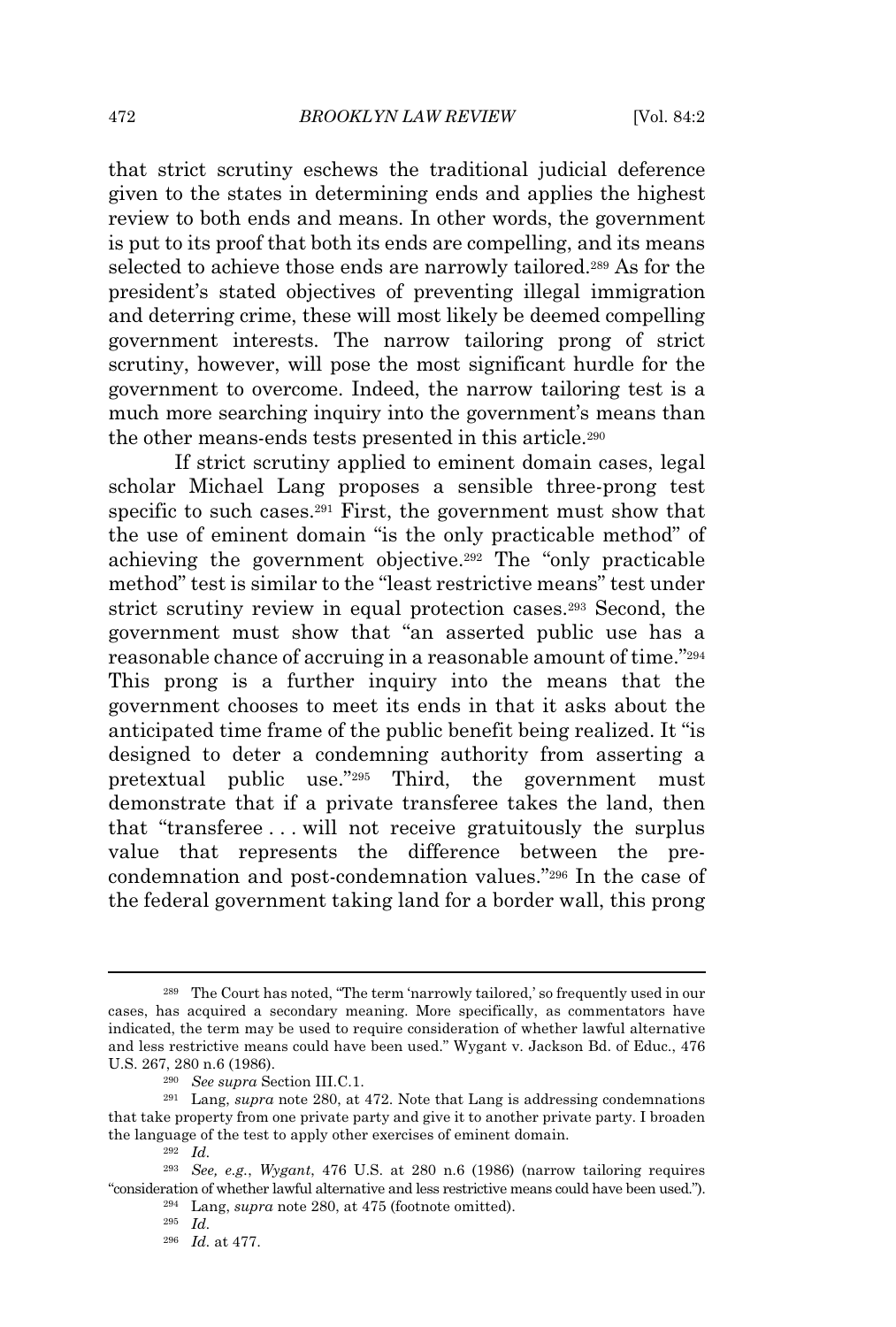will not be relevant unless the government subsequently conveys the land on which the wall sits to a private entity.<sup>297</sup>

In applying the most relevant elements of Lang's strict scrutiny test to the president's use of eminent domain to seize land for a border wall, the government faces significant challenges. First, the government would need to show that its proposed border wall is the "only practicable method" of stopping illegal border crossings or deter crime.<sup>298</sup> Much evidence exists to the contrary.<sup>299</sup> Second, the government would have to demonstrate that the government's objectives would be met over a reasonable amount of time. Again, this seems unlikely to be satisfied.<sup>300</sup> Like the converging interests in *Brown v. Board of Education*, the interests of the majority and minority have converged in limiting eminent domain power after *Kelo*. The border wall is the next major battle ground in this fight. The application of strict scrutiny is one possible way forward.

In sum, any of these forms of heightened scrutiny—either means-ends analysis or strict scrutiny—would be better than the extreme deference articulated in *Berman*, *Midkiff*, and *Kelo*, because they would provide a check on unfettered government decision-making regarding the taking of private property.<sup>301</sup> Much is at stake. If Trump succeeds in building the border wall that he has repeatedly promised his supporters, then potentially thousands of people from all racial groups will lose their land for an ill-conceived government plan infused with racial animus that will do little to benefit the public. As it now stands, federal law may be on Trump's side because eminent domain doctrine has been judicially constructed over the past decades in a way that makes it far too easy for the federal government to take what it wants as long as it identifies a legitimate public benefit before the taking. It does not have to be this way. Even incremental steps in the proper direction—toward heightened scrutiny in takings cases—can have significant policy and legal effects over time.

<sup>297</sup> In an age of increasing privatization of government functions, the private ownership and management of the border wall is not beyond the realm of possibilities. *See, e.g.*, THE SENTENCING PROJECT, PRIVATE PRISONS IN THE UNITED STATES (2018), http://www.sentencingproject.org/publications/private-prisons-united-states/ [https:// perma.cc/9DGL-QYYS] ("Private prisons in the United States incarcerated 128,063 people in 2016, representing 8.5% of the total state and federal prison population.").

<sup>298</sup> Lang, *supra* note 280, at 472.

<sup>299</sup> *See supra* notes 208–218 and accompanying text.

<sup>300</sup> *See supra* notes 208–218 and accompanying text.

<sup>301</sup> The benefits and limitations of each approach are beyond the scope of this article. The main argument is that a point of interest-convergence has arrived and a number of possibilities of reforming the law exist that are better than the status quo.